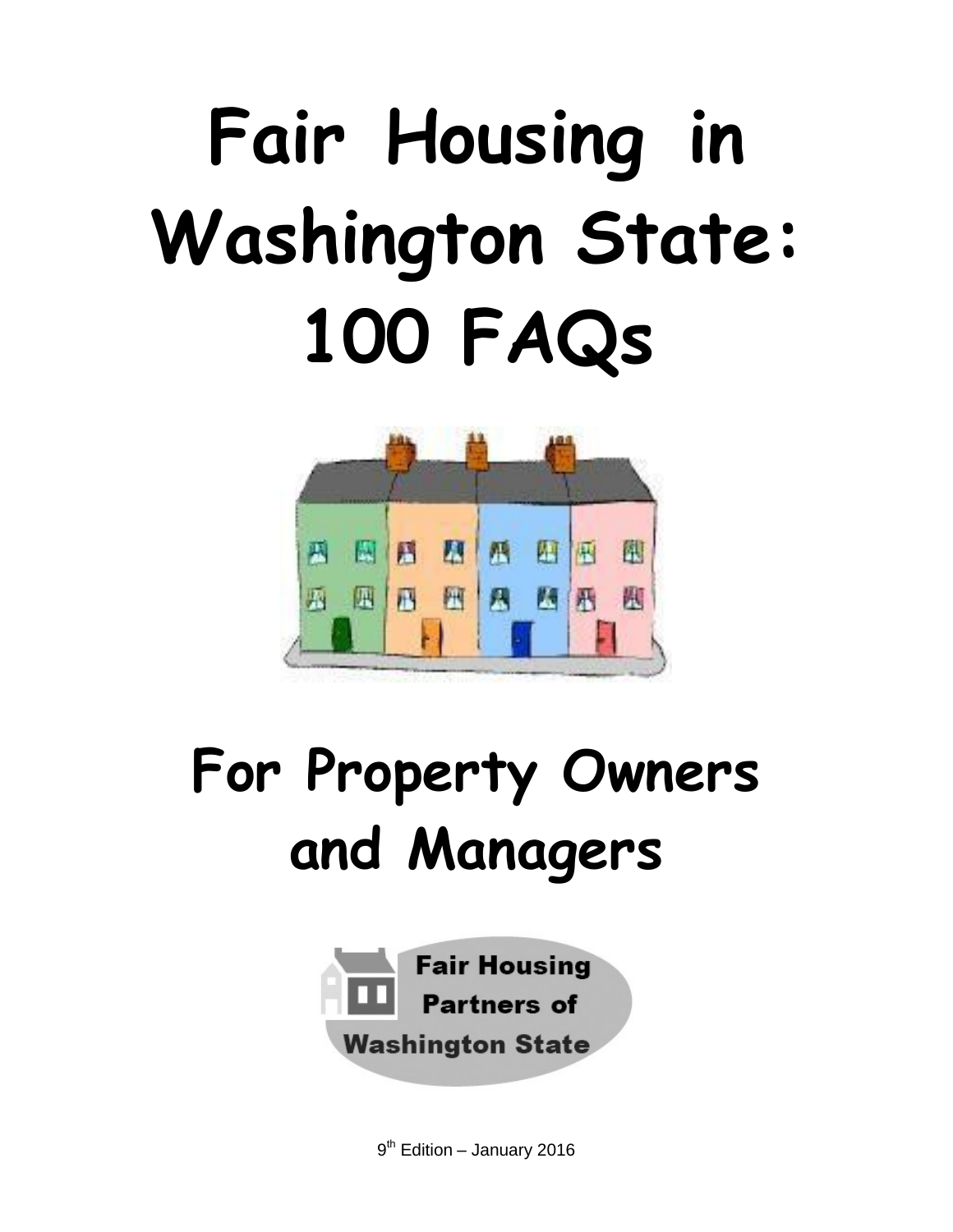

# **Introduction**

The Fair Housing Partners of Washington State have developed this guidebook to assist you in understanding and complying with fair housing laws. We hope you will find this information helpful in your efforts to provide fair housing for all.

This free guidebook is available in print and CD format and also online at [www.kingcounty.gov/civilrights.](http://www.kingcounty.gov/civilrights) The Fair Housing Partners have collaborated to create other resources for housing providers –

- **Reasonable Accommodations & Modifications for People with Disabilities**
- **Service Animals**
- **Harassment & Retaliation**
- **Domestic Violence & Fair Housing**
- **A Guide to Fair Housing for Nonprofit Housing & Shelter Providers**
- **Fair Housing for Real Estate Industry Professionals: 100 FAQs**
- **Fair housing posters** (specific to each fair housing agency)

To share your comments about this guidebook, please contact the King County Office of Civil Rights.

### FAIR HOUSING PARTNERS OF WASHINGTON STATE

Washington State Human Rights Commission King County Office of Civil Rights & Open Government Seattle Office for Civil Rights Tacoma Human Rights Fair Housing Center of Washington Northwest Fair Housing Alliance

*This information does not constitute legal advice. The fair housing laws are subject to change. Please consult with one of the Fair Housing Partner agencies if you have further questions.*

**AVAILABLE IN ALTERNATE FORMATS UPON REQUEST CONTACT KING COUNTY OFFICE OF CIVIL RIGHTS 206-263-2446 TTY Relay: 711 [Civil-Rights.OCR@kingcounty.gov](mailto:Civil-Rights.OCR@kingcounty.gov)**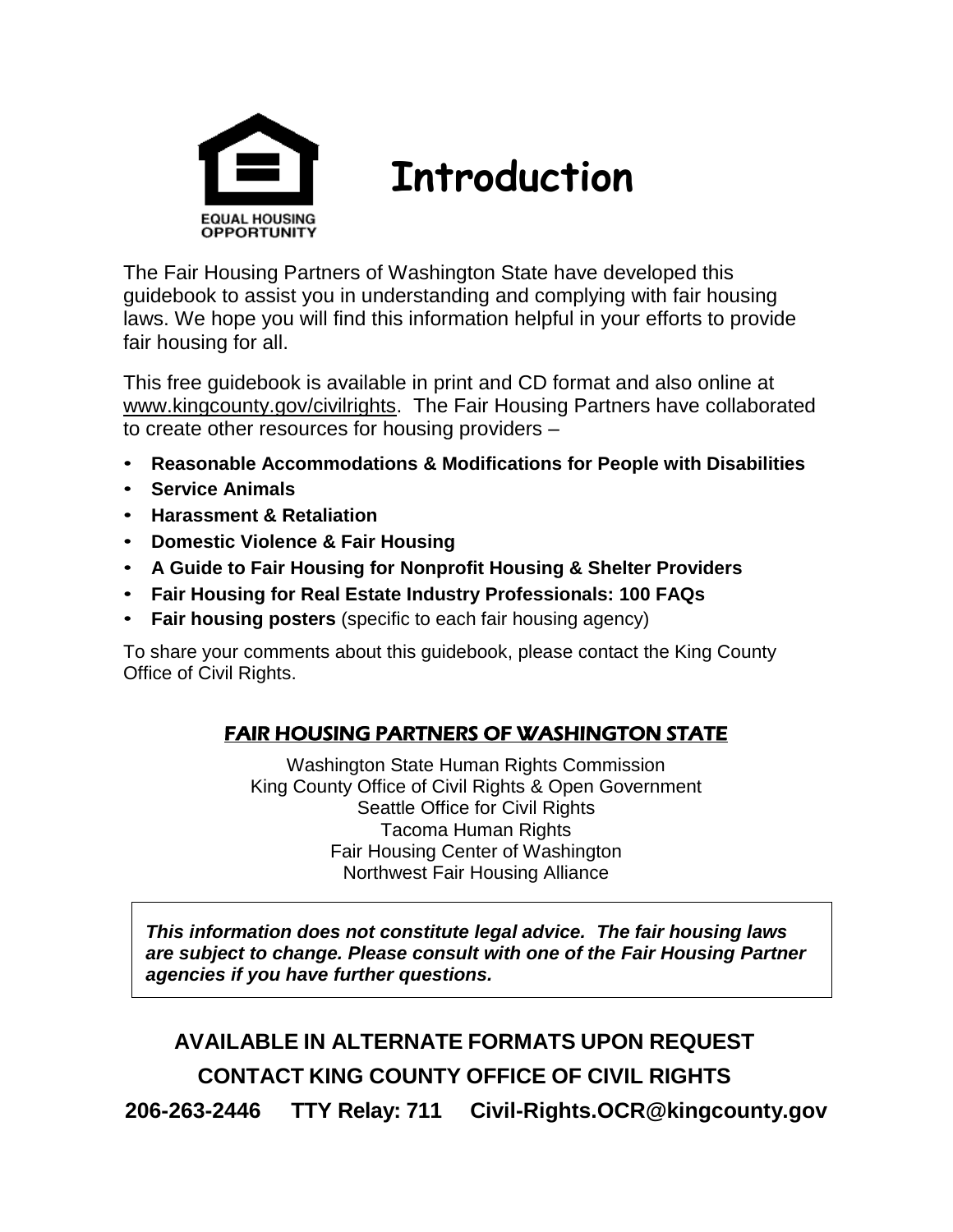# **Contents**

| CHAPTER ONE: FAIR HOUSING BASICS                         |              |
|----------------------------------------------------------|--------------|
|                                                          | $\mathbf{1}$ |
|                                                          | $\mathbf{1}$ |
| CHAPTER TWO: FILLING YOUR VACANCIES                      |              |
|                                                          | 6            |
|                                                          | 8            |
| CHAPTER THREE: POLICIES & RULES                          |              |
|                                                          | 13           |
|                                                          | 16           |
|                                                          | 17           |
|                                                          | 18           |
|                                                          | 19           |
| CHAPTER FOUR: PEOPLE WITH DISABILITIES                   |              |
|                                                          | 20           |
| Section B: Welcoming People with Disabilities            | 21           |
| Section C: Reasonable Accommodations & Modifications     | 23           |
|                                                          | 30           |
| <u>CHAPTER FIVE: FAMILIES WITH CHILDREN</u>              |              |
|                                                          | 32           |
|                                                          | 34           |
| Section C: Family Friendly Rules & Regulations           | 35           |
| CHAPTER SIX: OTHER PROTECTED CLASSES                     |              |
|                                                          | 37           |
|                                                          | 40           |
|                                                          | 41           |
| Section D: Participation in Section 8 Program            | 44           |
|                                                          | 45           |
| <b>APPENDICES</b>                                        |              |
|                                                          | 47           |
|                                                          | 49           |
| App. C: Common Disability Accommodations & Modifications | 50           |
|                                                          | 51           |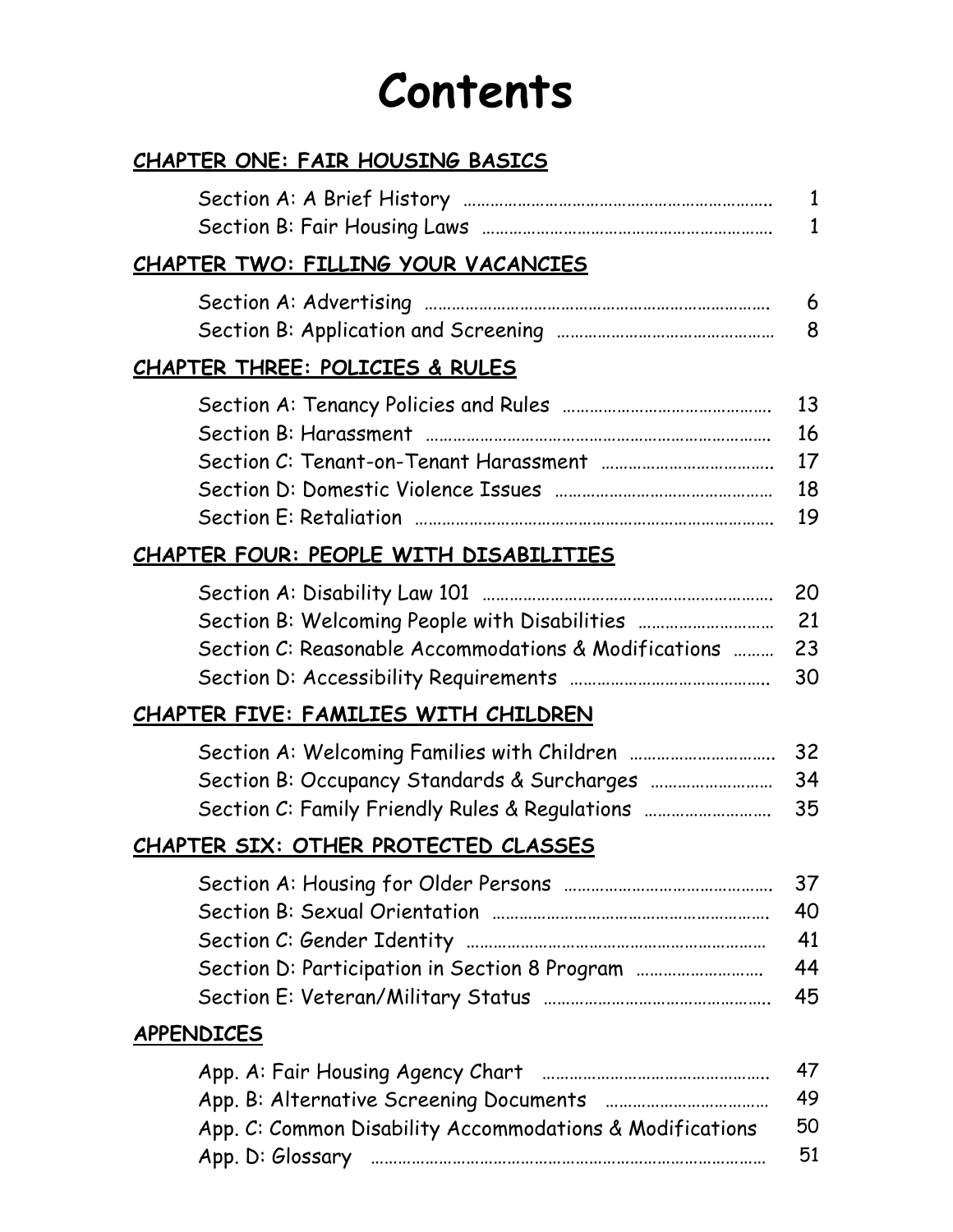

# **Chapter One**

# **Fair Housing Basics**

# **Section A: A Brief History**

The Civil Rights Act of 1866 guaranteed property rights to all, regardless of race. It was another hundred years before any real change in fair housing came about, with the passage of the federal Fair Housing Act – Title VIII of the Civil Rights Act of 1968, which added color, national origin, religion and sex. The Fair Housing Act represented the culmination of years of congressional consideration of housing discrimination legislation. Its legislative history spanned the urban riots of 1967, the release of the Report of the National Advisory Commission on Civil Disorders (the Kerner Commission Report, which concluded that America was moving toward two societies, separate and unequal), and the assassination of Dr. Martin Luther King, Jr.

In 1988, President Reagan signed the Fair Housing Amendments Act, adding two more protected classes – families with children and people with disabilities, strengthening the administrative and judicial enforcement process for U.S. Department of Housing and Urban Development (HUD) complaints, and providing monetary penalties in cases where housing discrimination is found to have occurred.

# **Section B: Fair Housing Laws**

#### **1. What fair housing laws apply in Washington state and who enforces them?**

The federal Fair Housing Act and its 1988 amendments (FHA) protect people from negative housing actions that occur because of their race, color, national origin, religion, sex, disability, or family status, which are "protected classes" under the FHA. State and local fair housing laws cover additional groups, such as marital status, sexual orientation, gender identity, age, participation in the Section 8 Program, veterans/military, etc.

HUD enforces the FHA. The Washington State Human Rights Commission (WSHRC) enforces the Washington Law Against Discrimination, RCW 49.60. Three local agencies enforce fair housing ordinances: King County Office of Civil Rights & Open Government (OCROG), Seattle Office for Civil Rights (SOCR), and Tacoma Human Rights (THR). The state and local laws are considered "substantially equivalent" to the FHA, and HUD contracts with these agencies to handle most fair housing investigations in Washington state.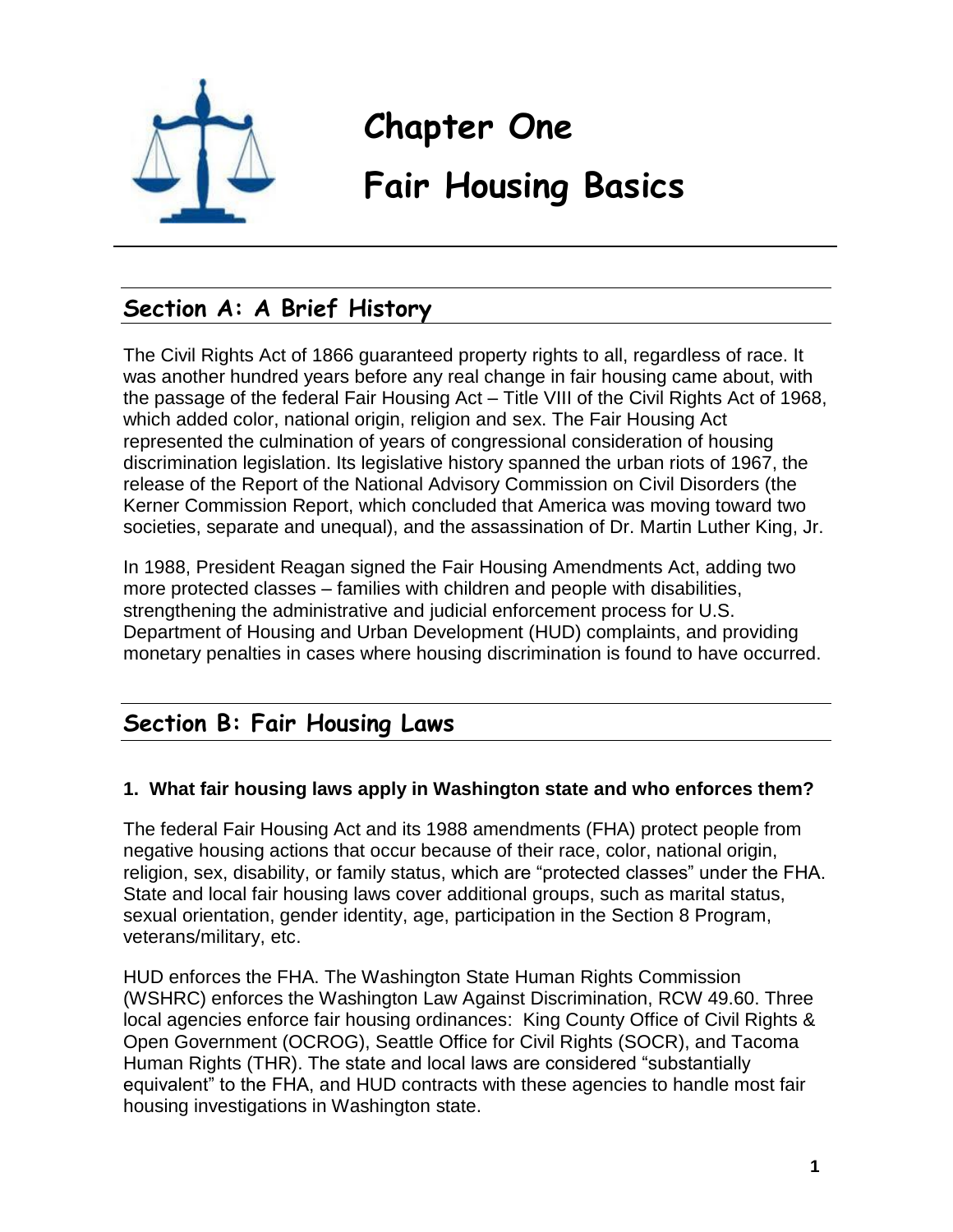#### **2. Which laws apply to our property?**

The Fair Housing Act and the state fair housing law cover most housing rental properties. WSHRC has jurisdiction over housing anywhere in the state of Washington. If a property is located in unincorporated King County, OCROG has jurisdiction. SOCR and THR handle complaints within the city limits of Seattle and Tacoma. Also, Bellevue, Kirkland and Redmond investigate Section 8 complaints in their cities (WSHRC handles other fair housing cases in these cities). Appendix A lists contact information for the fair housing agencies in our state.

Most types of housing properties are covered – leased or rented apartments; houses or condominiums that are sold, leased or rented; homeowners' associations, rooming houses; cooperatives; transitional housing; temporary shelters; mobile home parks; roommate situations (except a renter can specify a roommate's sex); construction sites; and even empty lots. If uncertain whether your property is covered, contact any local fair housing agency. See the Glossary in Appendix D for a list of exemptions.

#### **3. What housing actions are prohibited by fair housing laws?**

Fair housing laws prohibit the following housing actions:

- Refusing to rent to someone or telling someone that a rental is not available even though it is, because of his or her protected class.
- Discriminating in the terms and conditions of rental because of a resident's protected class. [Examples: Sending violation notices to an Asian resident who breaks a rule, but not to a Caucasian resident who breaks the same rule. Charging additional deposits to families with children or to wheelchair users. Allowing Russian residents but not Saudis to use the community center.]
- **Making, printing or publishing a notice, statement, or advertisement that** indicates any preference, limitation, or discrimination based on a protected class. [Examples: Newspaper ad states "Apartment available for single person." Manager tells a Vietnamese applicant he'd be more comfortable in another community that people like him.]
- **Failing to provide reasonable accommodations to a person with a disability,** refusing to allow a disabled resident to make reasonable modifications, or failing to meet facility access requirements. [Examples: Refusing to let a blind resident live with a guide dog. Not permitting a person with a disability to install bathroom grab bars. Having an on-site leasing office that is inaccessible.]
- **Enforcing a neutral rule or policy that has a disproportionately adverse effect on** a protected class, unless there is a valid business reason for the rule or policy, and the housing provider can show that there is no less discriminatory means of achieving the same result. [Example: Management has a rule that applicants must have an income of at least three times the monthly rent. Because people with Section 8 vouchers are low income, virtually all voucher holders would be denied tenancy under such a rule. It is appropriate to apply a different standard – for example, to require Section 8 applicants have an income three times their portion of the rent.]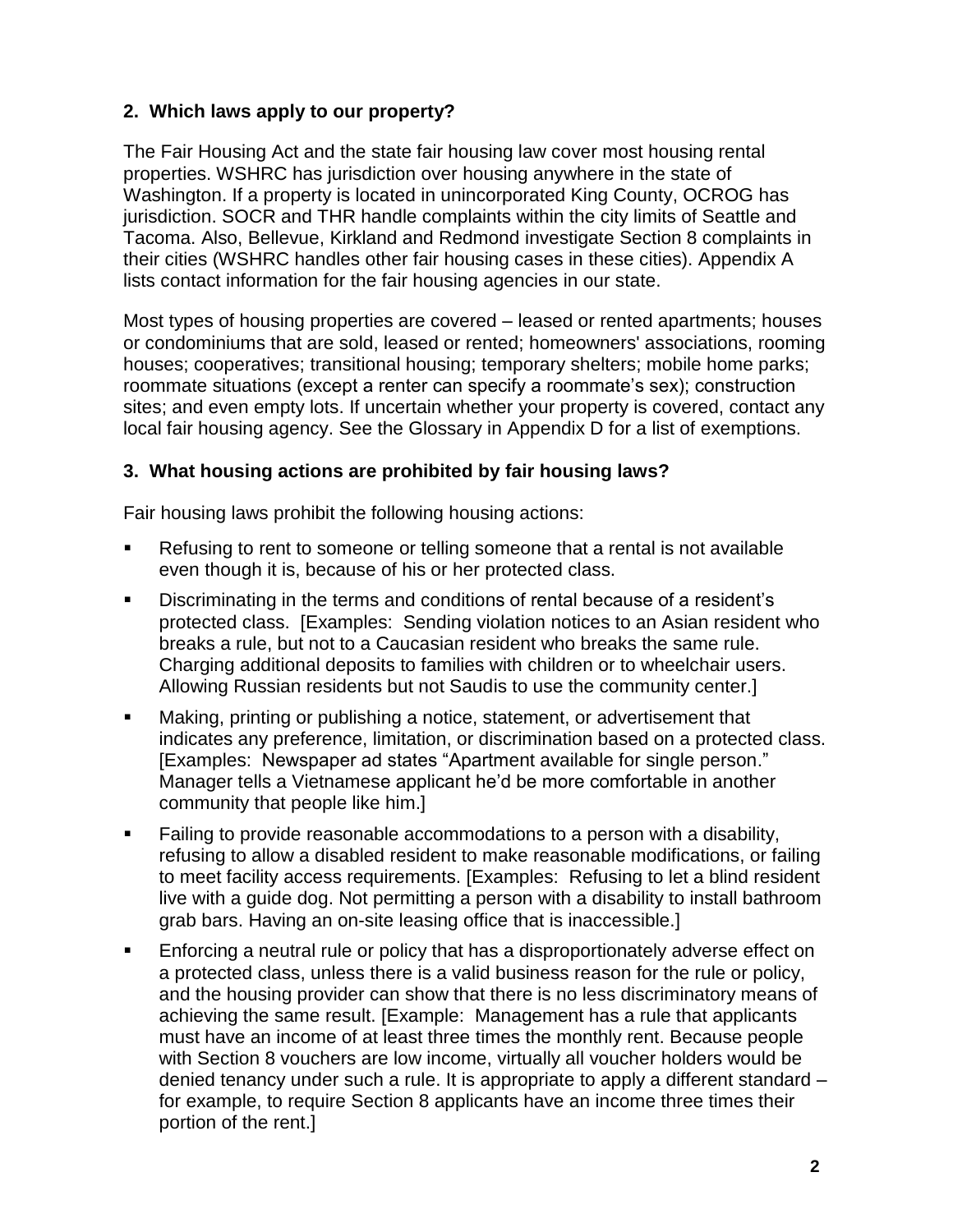Retaliating against a resident or applicant because he or she has asserted fair housing rights or has been a witness in a fair housing investigation. [Examples: Refusing to make prompt repairs because a resident filed a fair housing complaint. Evicting a resident because he was a witness in a civil rights investigation.] This applies to people who have made informal verbal complaints to management as well as formal discrimination cases filed with a civil rights agency.

Even though the original allegation might turn out to be unfounded, if a housing provider takes retaliatory action, a retaliation complaint can be supported. [Example: A resident complains of racial harassment. A week later, the manager issues her a parking violation notice, but does not give notices to other residents for the same offense. The resident files a fair housing case alleging harassment and retaliation. The civil rights office finds no evidence of harassment; however, the investigation shows that the manager retaliated against the resident for the harassment complaint by issuing the parking notice.]

#### **4. Who can file a fair housing complaint?**

Anyone who has been harmed by a housing action may file a complaint. Fair housing laws also protect anyone who is harmed because of association with guests, relatives, friends, roommates, subtenants or others in any of the protected categories. [Example: A housing provider treats a resident badly because he has guests who are from Mexico.]

Fair housing advocacy organizations that spend resources substantiating fair housing violations also may file complaints. Also, enforcement agencies have the authority to file a complaint without a complaining party when a situation merits such an action. [Example: An enforcement agency files a fair housing complaint after random testing shows a serious fair housing violation.]

#### **5. How long do people have to file fair housing complaints?**

Generally, a person must file a fair housing complaint within one year of the harmful housing action. It is important to keep applications, resident files and other housingrelated records on file for a long enough period to be able to respond to housing complaints and/or lawsuits.

#### **6. Who may be held responsible for fair housing violations?**

Fair housing complaints generally name all parties related to the property, including the property owner, property management company, individual property management staff, housing developers and contractors, advertising media, screening companies, housing authorities, condominium associations/boards, homeowner associations, mobile home park management, and in some cases, other residents. Each party named in a complaint has a responsibility to respond to the allegations, to produce documentation, and to make themselves available for interviews.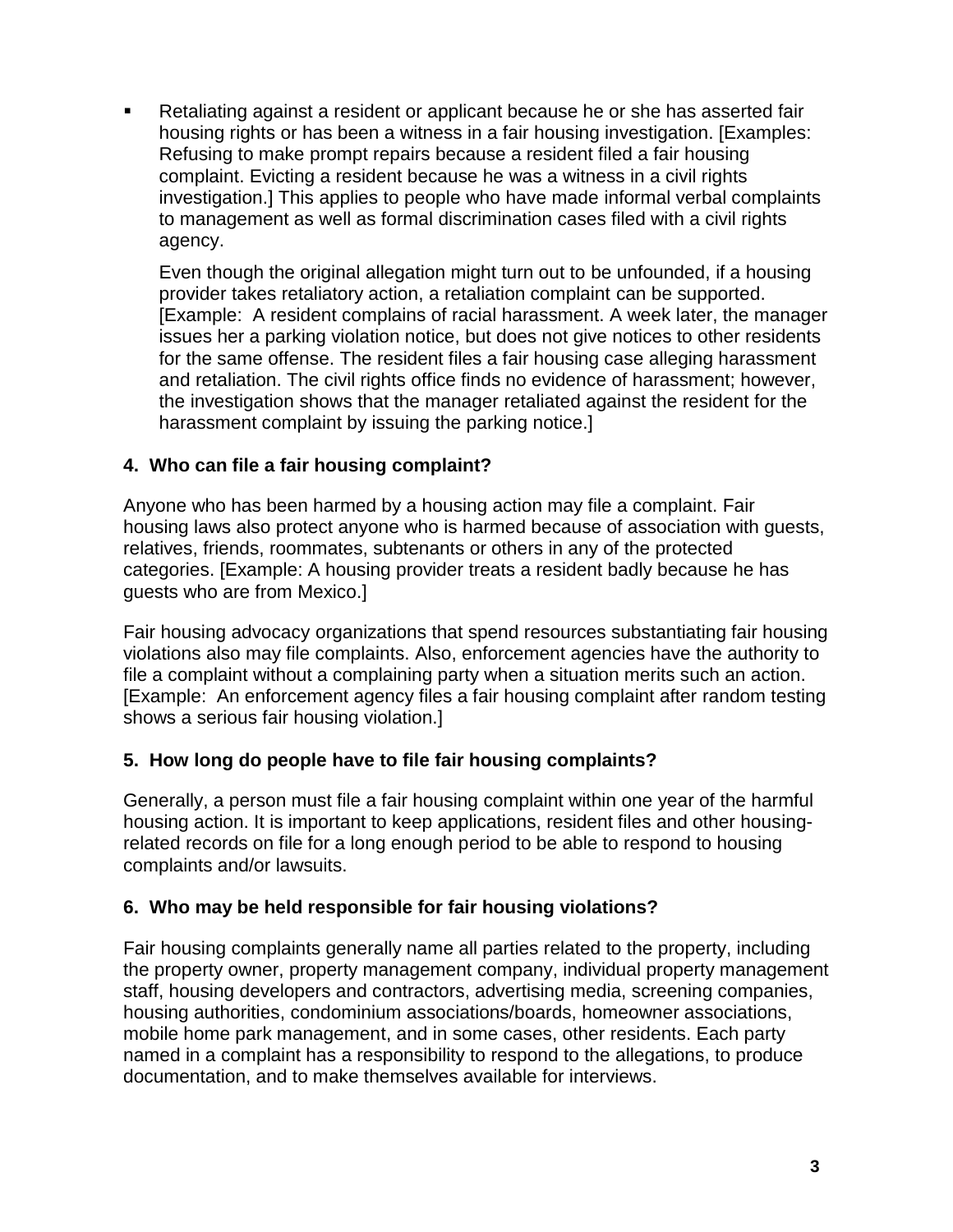#### **7. What is the relationship between fair housing laws and the state landlordtenant laws?**

Fair housing issues may overlap with requirements of the state's Residential Landlord-Tenant Act (RLTA, RCW 59.18) and the Manufactured/Mobile Home Landlord-Tenant Act (MHLTA, RCW 59.20). Landlord-tenant laws cover rental agreements and leases, deposits and other fees, landlord and tenant responsibilities, a landlord's access to the rental, repairs, moving out and return of deposits, evictions, etc.

#### *Note: Landlord-Tenant laws and Fair Housing laws define retaliation differently.*

Fair housing agencies do not investigate violations of the landlord-tenant laws; however, they investigate inconsistent application of tenancy rules based on protected class. [Example: A fair housing agency won't investigate a situation where a deposit is not returned (a landlord-tenant issue). The agency will investigate an allegation that an African American family's deposit is withheld for carpet damage, when a Caucasian resident's deposit is returned despite similar damage.]

#### **8. We just received a complaint from a civil rights agency. What happens now?**

Housing providers often work hard to ensure compliance with the requirements of fair housing laws. But despite your best efforts, you may be faced with a fair housing complaint and an investigation. Take the complaint seriously and consider obtaining legal advice if necessary.

Most housing complaints are filed both with HUD and with the state or local fair housing agency that has jurisdiction over the property. Both agencies send paperwork, and the investigation is conducted by the state or local agency.

Fair housing agencies follow similar procedures for investigating complaints. These agencies are required to attempt conciliation within 30 days, and they offer opportunities to resolve the case throughout the investigation. Often, they use a mediation-style dispute resolution process to attempt a voluntary settlement of cases.

The civil rights agency expects a written response to the complaint within a fairly short time. This is an opportunity to present your side of the story. If you need more time, contact the agency to request a brief extension.

Before you respond to the complaint, gather all the documents related to the incident or policy at issue. This should not be a difficult task if you have maintained written resident files, and have established and adhered to consistent operating policies. Identify employees or other residents who might have knowledge of the complaint issues. Don't start interrogating people -- just make a list of potential witnesses and what they might know.

Many housing providers decide to deal directly with the fair housing agency. If this is your option, take all the material you've put together and deliver it to the agency. Some landlords or managers prefer to have their attorney handle the preparation of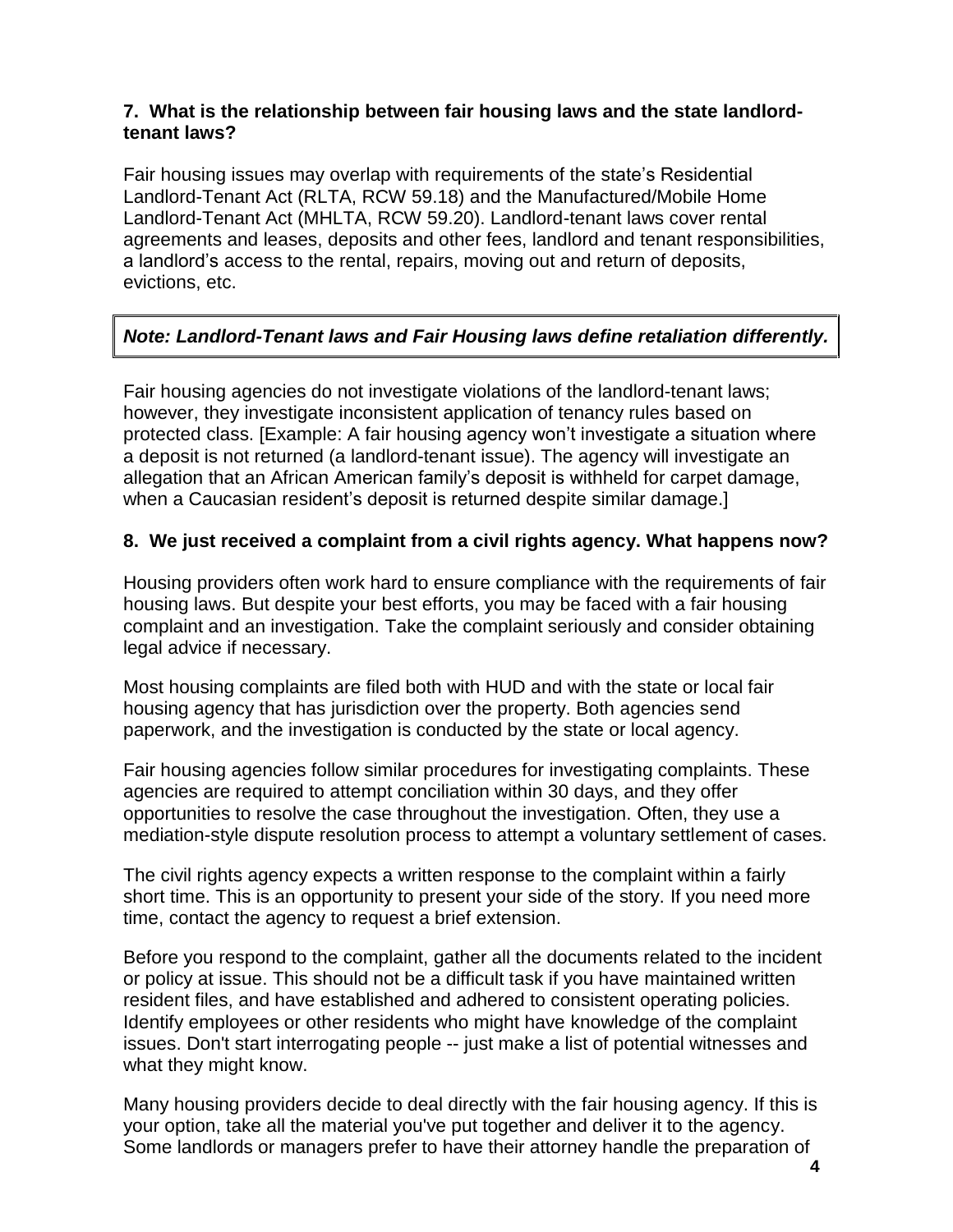an answer to the complaint. If you opt to work through an attorney, it is recommended that you use one who is familiar with fair housing laws.

The investigation may include a "Request For Information" (an RFI) that asks for information about other residents or copies of documents from tenant files, to show that you treat all residents in a similar way. Be sure to share all relevant information and documents, including your list of potential witnesses and what they may know.

While the investigation may seem intrusive, and your inclination may be to hold back, little can be accomplished by being evasive. Fair housing agencies have subpoena power, meaning they can compel you and your company to turn over records and to be interviewed by the investigator.

The enforcement agencies are neutral fact-finders. They gather and evaluate documentation, interview relevant witnesses, conduct on-site visits, etc. The resident and housing providers have an opportunity to respond to each other's positions, the material and relevant evidence available to the agency is reviewed, and then the agency writes a final written report.

If an investigation finds insufficient evidence to support the complaint issues, the case is closed with a "no cause" finding. The complainant may appeal or request a reconsideration, and the respondent has an opportunity to respond to the appeal.

If there is sufficient evidence to support the complaint allegations, a "reasonable cause" finding is issued, the agency assists the parties in conciliating the matter, and the parties sign a settlement agreement. If the parties do not settle, the case is usually referred to the agency's legal department and there is an administrative process or a hearing.

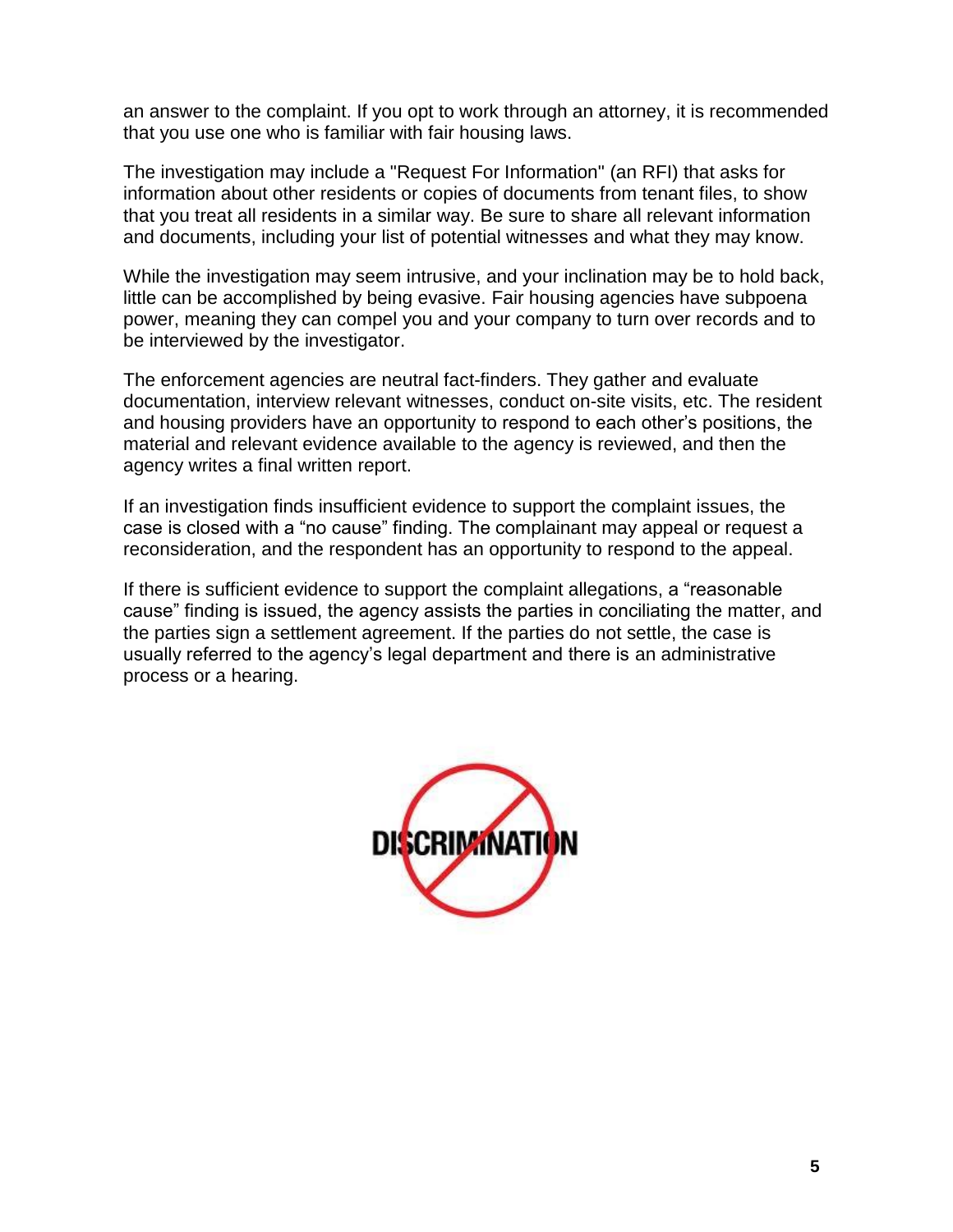

**Chapter Two**

# **Filling Your Vacancies**

# **Section A: Advertising**

#### **9. What advertising is covered under fair housing laws?**

Fair housing laws cover all types of statements, advertising or marketing used in the rental process, including a flyer or brochure, an ad in a newspaper, on the radio or the Internet, a vacancy sign, and word-of-mouth.

Fair housing laws prohibit making, printing or publishing any notice, statement, or advertisement that indicates any preference, limitation, or discrimination based on a protected class. These laws also prohibit making any verbal statement indicating a preference or limiting housing based on someone's protected class. [Example: A manager cannot tell a family with children that they'd prefer a rental community with a playground.]

**Note** – *The nondiscriminatory advertising requirements of the Fair Housing Act apply even to single-family dwellings and to housing where the owner maintains a residence that might otherwise be exempt from the FHA.*

#### **10. Who is responsible for nondiscriminatory advertising?**

Everyone involved in the advertising process is responsible for ensuring that no statements or notices show preference for or limitation against any protected class. The prohibition against discriminatory advertising applies to all housing transactions, including single-family and owner-occupied housing that is otherwise exempt from the FHA.

Ensure that everyone involved in advertising rentals is aware of these nondiscriminatory advertising requirements. Inform the on-site leasing agents, off-site property management company, and any advertising media that they should follow nondiscriminatory advertising standards. If an ad service posts available rentals at their storefront location or on the Internet, make sure that they use no discriminatory statements.

To expand marketing options, consider advertising sources such as minority newspapers, social services agencies and organizations for people with disabilities. Local fair housing agencies may be able to refer you to some of these resources.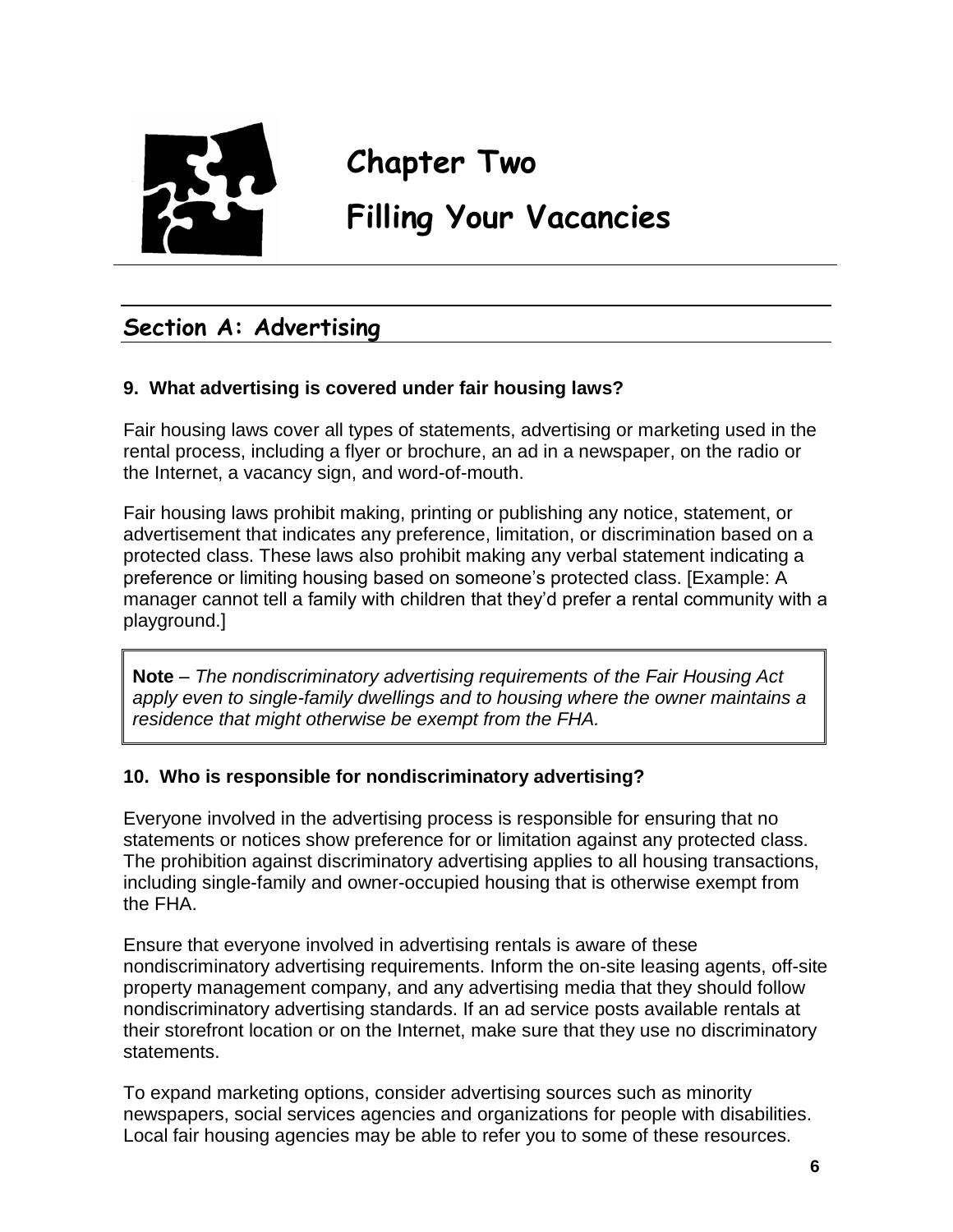#### **11. What are the requirements for using fair housing logos and posters?**

Using the fair housing logo is a great way to show a commitment to fair housing. Many housing providers use the Equal Housing Opportunity logo in their ads and on their written materials to show that they do business in compliance with fair housing laws. The logo graphic (sample at right) is available in various sizes online at [www.hud.gov/library/bookshelf15/hudgraphics/fheologo.cfm.](http://www.hud.gov/library/bookshelf15/hudgraphics/fheologo.cfm.)



HUD requires that owners and managers display a fair housing poster with this logo at rental offices. This applies to rentals covered by the federal Fair Housing Act, and to housing rented through a real estate broker/agent. (see 24 CFR 100)

The Seattle Municipal Code requires residential property managers and real estate professionals within the city limits to prominently display a letter-sized fair housing poster in their place of business. Failure to display the poster can result in fines.

Free posters with this logo are available from the fair housing agencies for each jurisdiction (also available on their websites). Post them in the rental office and in common areas to alert applicants and residents that fair housing is valued in your rental community.

#### **12. What can our advertising say?**

The language used to advertise can sometimes pose fair housing problems. Avoid using words or phrases that show a preference or discourage anyone because of protected class. [Examples: Don't use phrases such as "Christians only" or "perfect for mature professionals".]

It's a best practice for an ad to describe the property and its desirable features (size, location, price, amenities) rather than a specific target audience.

#### **13. Can we affirmatively market to any protected class?**

Fair housing laws permit marketing for certain protected classes. It's okay to advertise –

- that rentals are accessible for people with disabilities
- that families are welcome, or emphasizing amenities such as a playground
- that applications from those who have Section 8 Housing Choice Vouchers are accepted
- that veterans and members of the military and their families are welcome
- that the rental is a HOPA property for seniors, if the property meets HOPA requirements (see Chapter 6)

Indicating that these groups are welcome in a community does not deny any other protected class an opportunity to apply for housing.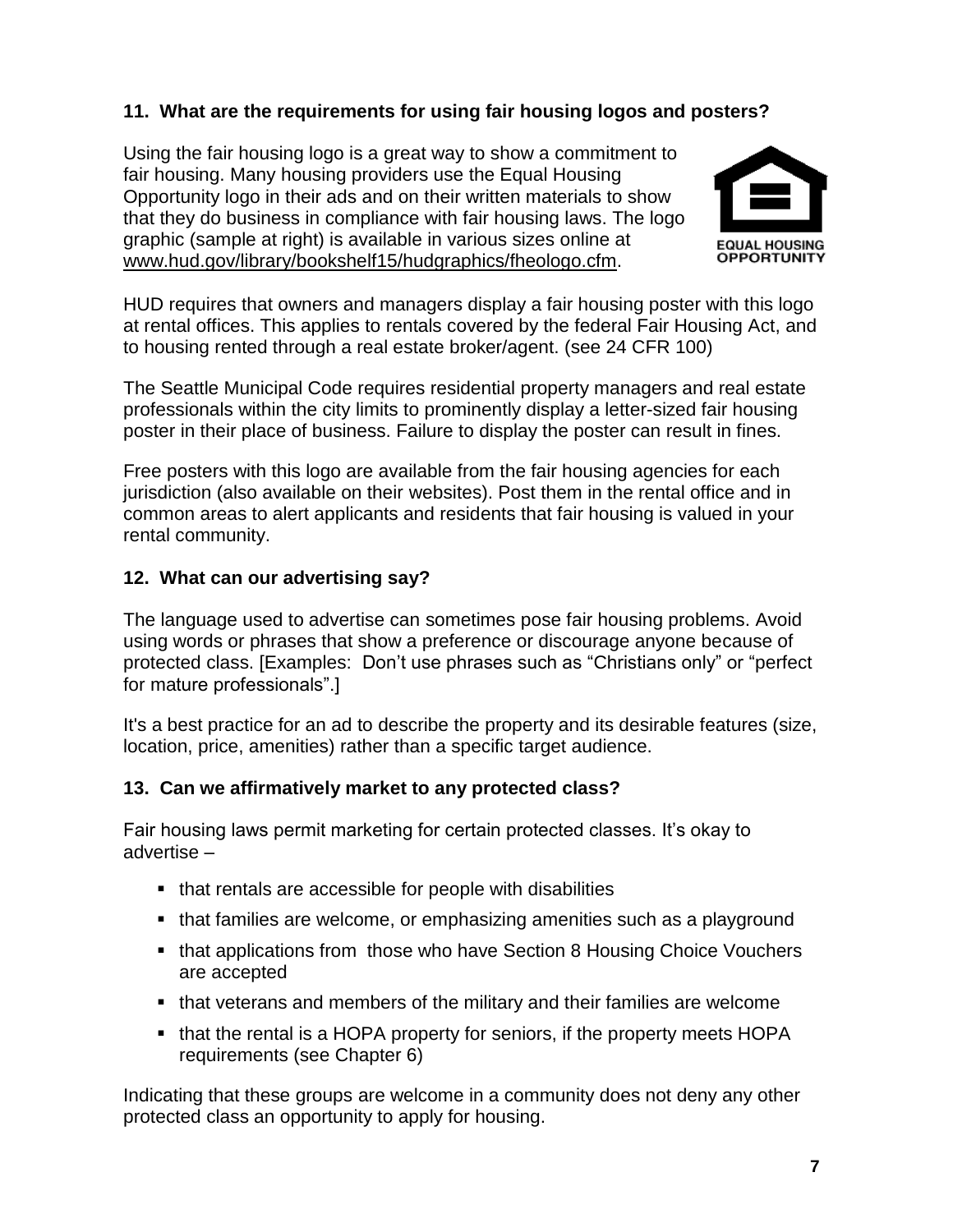#### **14. What about ads with human models or drawings?**

Avoid using pictures or images that show a preference or discourage anyone because of protected class. [Example: Don't use ads publicizing vacancies using only young white models.] For advertising with photographs or drawings of people, portray a variety of individuals who reflect the population as a whole – men, women, children, people with disabilities, and people of various races and ages. Better yet, show off your wonderful rental community!

# **Section B: Application and Screening**

#### **15. How do fair housing laws affect application and screening?**

Housing providers have the right to determine if an applicant has the income and rental history necessary to be a good tenant. Be certain to screen applicants in a manner that complies with fair housing laws.

It is best to have clear criteria for rental that does not take into account an applicant's protected class. Ensure that all employees involved in the rental process are familiar with and follow each policy consistently with all applicants. The screening agency should also be aware of fair housing requirements.

Although consistency is important, some applicants may require special consideration:

- People with disabilities may need reasonable accommodations during the application and screening process.
- It is not discriminatory to refuse rental to individuals who have a history of criminal convictions.
- New immigrants to the U.S. can present challenging screening issues. See Appendix B for a list of effective alternative documents that help determine whether these applicants meet rental criteria.

Under the provisions of the Washington Fair Tenant Screening Act (FTSA), housing providers who accept application payments are required to disclose in writing:

- what information will be included in a tenant screening report
- what criteria could result in the denial of an application
- the name and address of the screening agency

When landlords and managers decide to deny tenancy or to impose different fees or rules on an applicant, the FTSA requires that they provide a written "adverse action notice," explaining the reasoning behind the decision.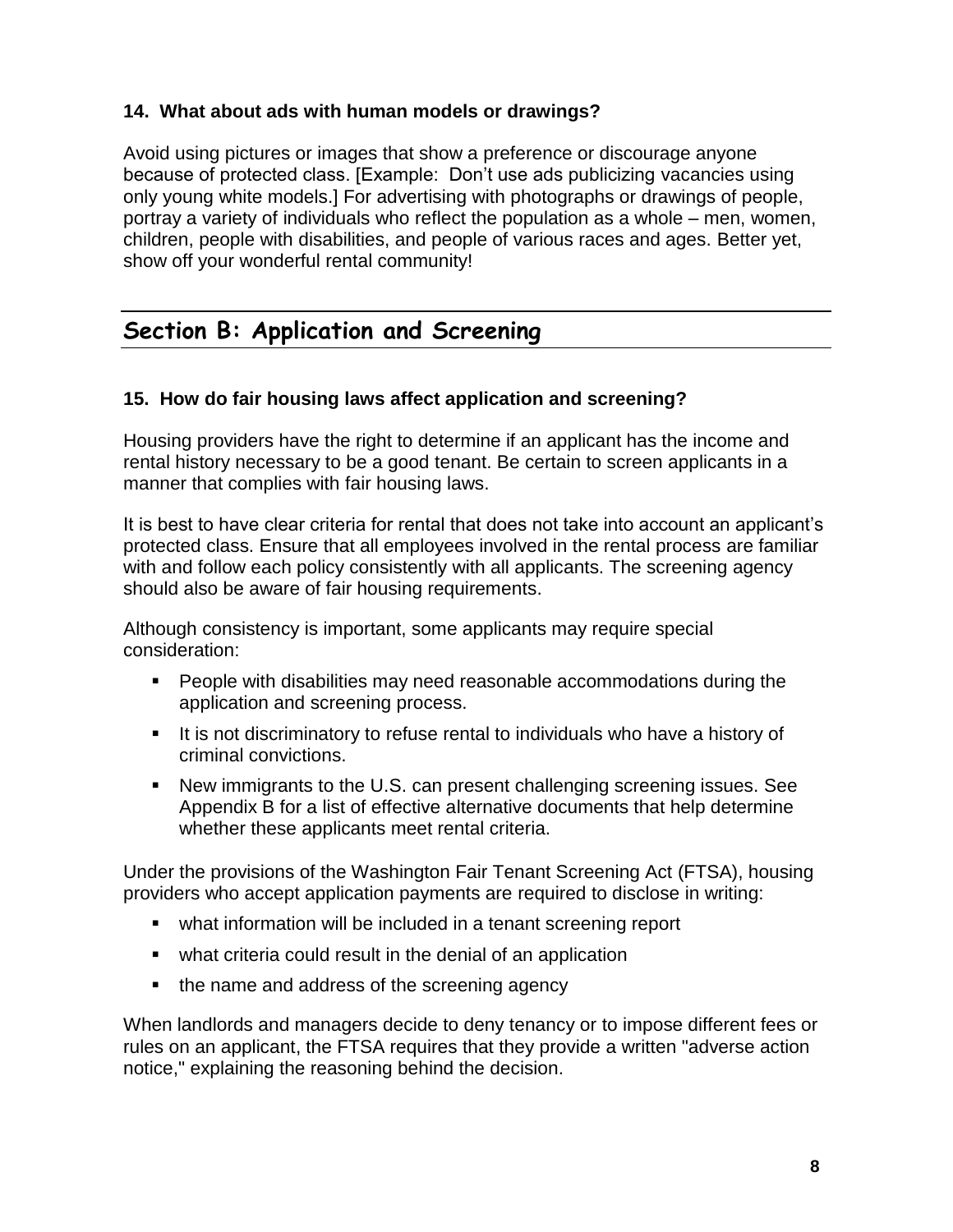#### **16. If several applicants want the same rental, can we choose who we think is best, based on our experience?**

While experience is invaluable, be careful not to take possible discriminatory actions based on unconscious bias. Some applicants look okay, then turn out to be bad residents, and a housing provider working on assumptions may not know that until after they move in. A fair screening process that is applied equally to all applicants will get results that are more consistent (and result in fewer fair housing complaints).

If several applicants are interested in the same rental, it's best to screen them on a first-come, first-served basis, using objective criteria, and then offer the rental to the first qualified applicant. It helps to date and time-stamp applications. Pre-printed documents and checklists help to ensure that consistent information is gathered.

#### **17. If we feel an applicant won't be a good resident, can we say that a rental is not available when it actually is?**

It is a violation of fair housing laws to state that a rental is not available when it actually is. It is best to rely on an objective screening process, not assumptions, to determine if applicants meet your criteria. It is easier to avoid fair housing complaints when you provide applicants with clear and consistent information about all housing options, including waiting lists.

Ever heard of the "Secret Shopper" program, where someone visits rental communities to observe customer service? Fair housing agencies use a similar testing process to assess a specific complaint or to check a random market for fair housing compliance. Any applicant could be a fair housing tester!

#### **18. Do we have to respond to all rental inquiries?**

From a business standpoint, it makes sense to respond to all inquiries. That person asking about a rental could make a terrific resident! Here are some tips:

- **Telecommunications Relay Service –** People who are deaf, hard of hearing, deaf-blind or have speech disabilities may make telephone contact via the state's Relay Service. It is a reasonable accommodation to communicate with them by using this service. Anyone can make calls through this service – just dial 711.
- **Linguistic Profiling –** Under fair housing laws, it is not legal to consider an applicant's race, national origin or ancestry when making rental decisions. Sometimes an applicant suspects that an accent was the reason for not getting a call-back, for being told no rental was available, or for being given minimal rental information on the telephone. Although some people believe they can't tell a caller's race, research shows that most people can accurately determine race just by hearing someone's voice. These studies indicate that "linguistic profiling" occurs when people use speech characteristics or dialect to identify a speaker's race, national origin or ancestry. It would be discriminatory not to call back, to lie about rental availability, or to withhold rental information because of a caller's perceived race, national origin, ancestry or other protected class.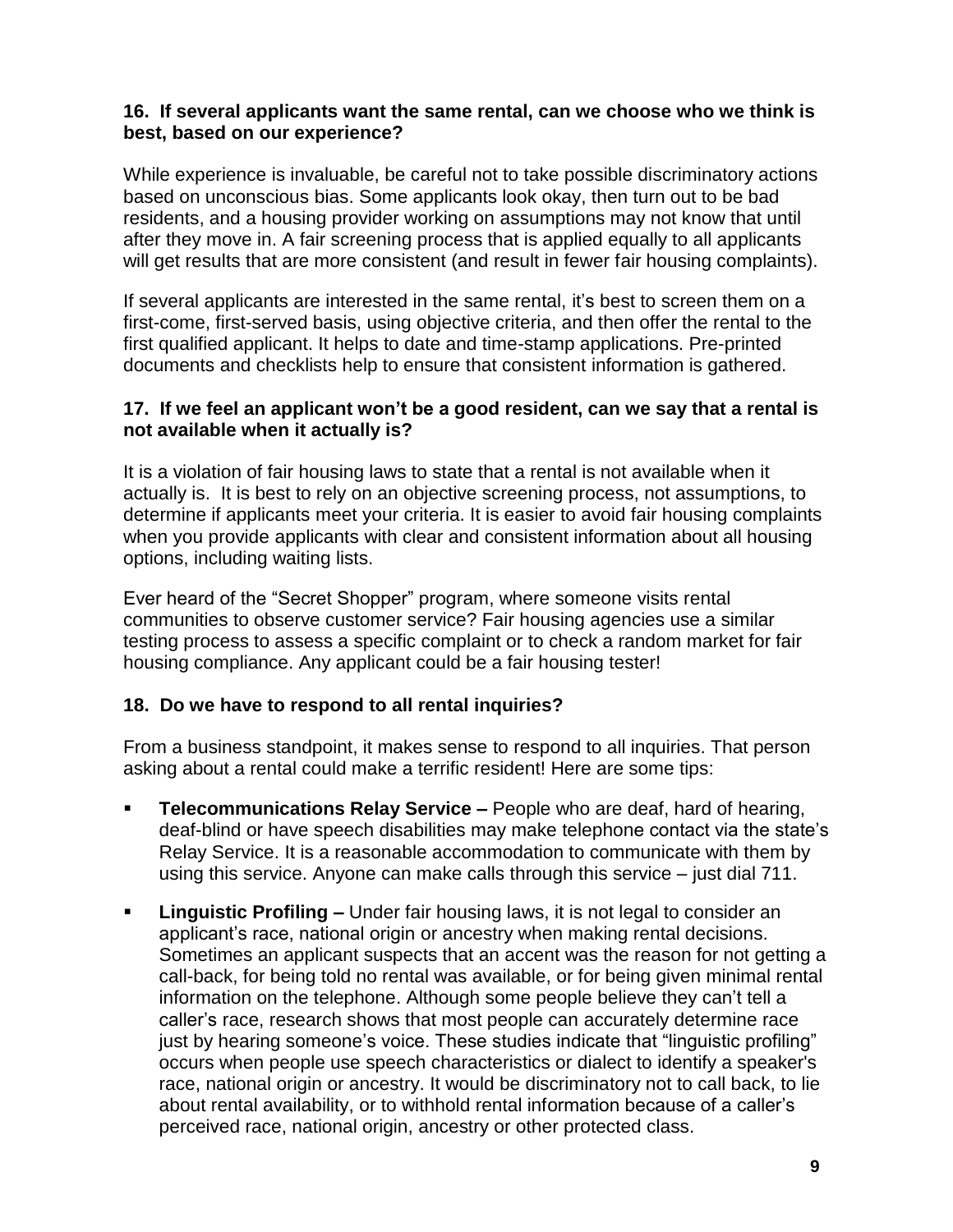**Name Discrimination –** This happens when a housing provider takes a negative rental action based on names alone. A large housing study showed that more than half of the housing providers did not respond or responded negatively to an email from someone with a "black" sounding name, and one-third failed to respond positively to an email from a person with an Middle Eastern-sounding name. The study's authors noted that "names may disclose our religious affiliation, sex, social position, ethnic background, tribal affiliation and even age." It would violate fair housing laws to refuse rental because of perceived national origin, religion, race or other protected class based on an applicant's name.

#### **19. Is it legal to request to see photo ID from applicants?**

Some housing providers request identification from applicants for safety reasons or to verify identity. This is okay as long as the request is not based on an applicant's protected class. [Example: Require ID from all applicants, not just from people who are Latino.] Be aware that requiring a specific form of photo ID, such as a driver's license, may have a disproportionate adverse effect on members of certain protected classes, because some people with disabilities or new immigrants may not have driver's licenses (but they have other government-issued photo IDs).

#### **20. Can we conduct separate credit checks for each adult applicant?**

If a housing provider has a policy of running a joint credit check for married couples, it is okay to ask unmarried couples to file separate applications and to undergo separate credit checks, because they do not have the "community property" status of a married couple.

In the City of Seattle and in unincorporated King County, where "marital status" includes "cohabiting," management should treat an unmarried couple similarly to married couples once they become residents.

Some unmarried people, including gay or lesbian couples and heterosexual couples where one person is 62 or older, have registered as domestic partners with the Secretary of State. Regardless of their registration status, they can also be charged separate credit check fees.

#### **21. What if someone who doesn't speak English applies for a rental?**

People with an accent or limited English proficiency are protected under the national origin or ancestry protections of fair housing laws. An applicant cannot be refused rental because communication is a bit challenging. Make reasonable efforts to lead these applicants through the normal rental procedures in English.

Housing providers are not expected to translate their promotional materials, applications, or rental agreements to meet the language needs of all applicants. However, from a marketing standpoint, it makes business sense to translate some basic forms for a property that is located in a community with many foreign language speakers. [Example: Translate application form, lease and rules into Spanish.]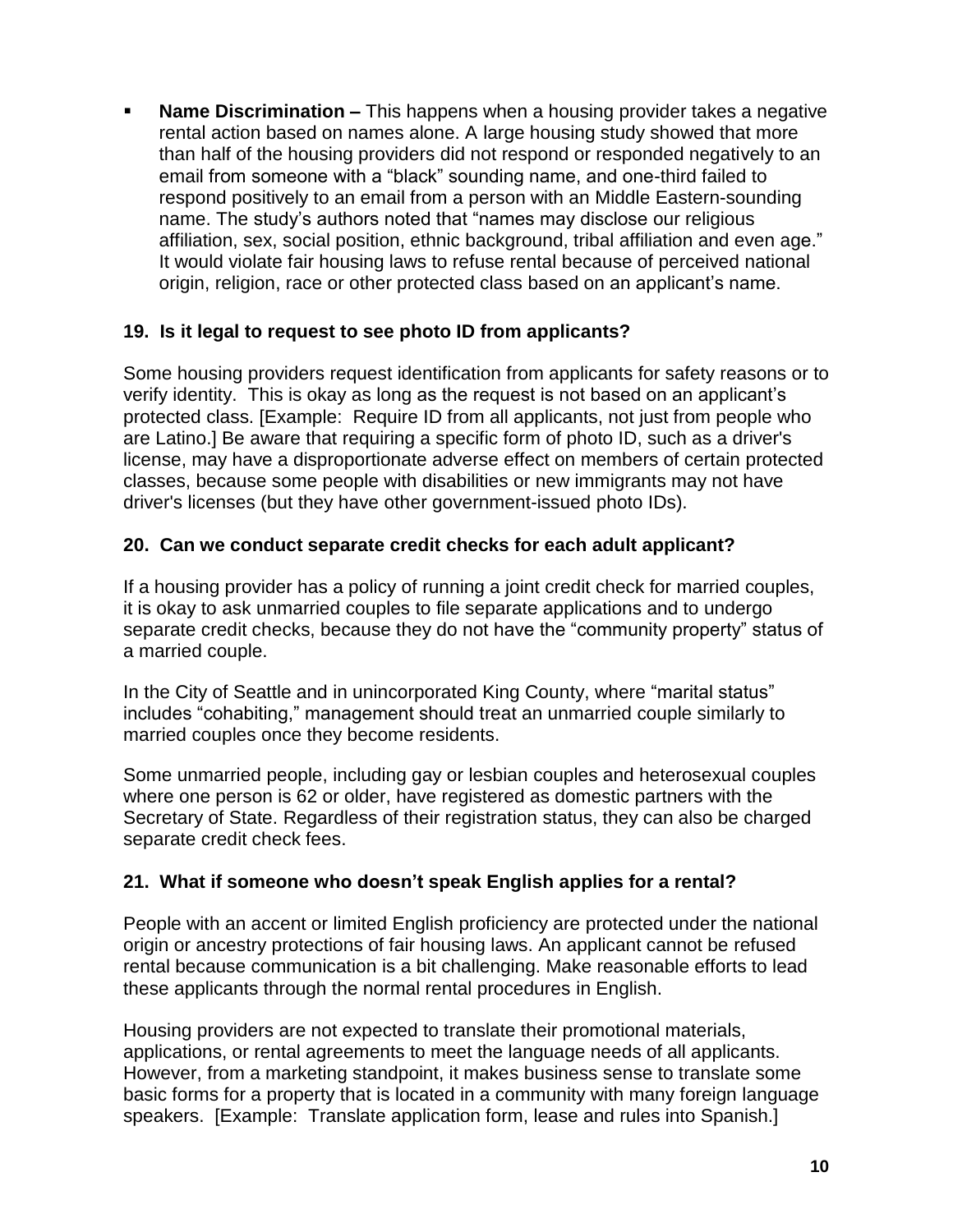*Federally funded properties are required to provide some rental documents in foreign languages under the Limited English Proficiency regulations.* 

**"Guidance to Federal Financial Assistance Recipients Regarding Title VI Prohibition Against National Origin Discrimination Affecting Limited English Proficient Persons", www.hud.gov/offices/fheo/promotingfh/FederalRegistepublishedguidance.pdf**

#### **22. Can we verify that someone is legally in the U.S.?**

Employers are held responsible if they hire someone who may not legally work in the U.S., but housing providers have no similar responsibilities in our state, and are not held accountable if any of their residents are in the U.S. without status.

Don't ask an applicant for proof of legal status just because he or she has an accent, speaks English poorly, or just "looks foreign" – that risks a fair housing complaint based on national origin or ancestry. Under fair housing laws, asking applicants if they are in the country legally is only acceptable if every applicant is asked for proof of legal residency. [Example: It is discriminatory for a manager to ask an Asianlooking applicant for legal status, but not to ask all other applicants.]

#### **23. What if an applicant is a recent immigrant with no social security number, and with little or no employment or rental history in the U.S.?**

Many housing providers use screening criteria that depend on information such as a social security number, past employment and rental history. Alternative documents are available to determine if a recent immigrant is able to pay the rent and follow the rules. Appendix B contains a list of documents that will assist in determining an applicant's identity, rental history, and credit history or ability to pay rent.

#### **24. Is it okay to offer rental "specials" to increase applications?**

This is a common marketing practice. Unfortunately, sometimes a prospective renter may pick up on differences in specials that seem related to protected class, and that can lead to fair housing complaints. To minimize this risk:

- Put all special offers in writing and ensure that all staff are aware of them.
- Advise all applicants about every rent special.
- Document all exceptions made to regular rental rates. If two residents are charged different rates for apparently identical rentals, note why.
- Federal and state fair housing laws allow senior discounts so long as they are based solely on age, are available to families with children, and are not otherwise handled in a way that results in the exclusion of families with children. However, age discrimination is illegal under the Seattle, Tacoma, and King County fair housing ordinances – including the offer of lower rent to a preferred age group. If the intent is to increase the number of good residents, then consider alternatives, such as offering a rebate to those who pay promptly and incur no rule violations within their first year of rental.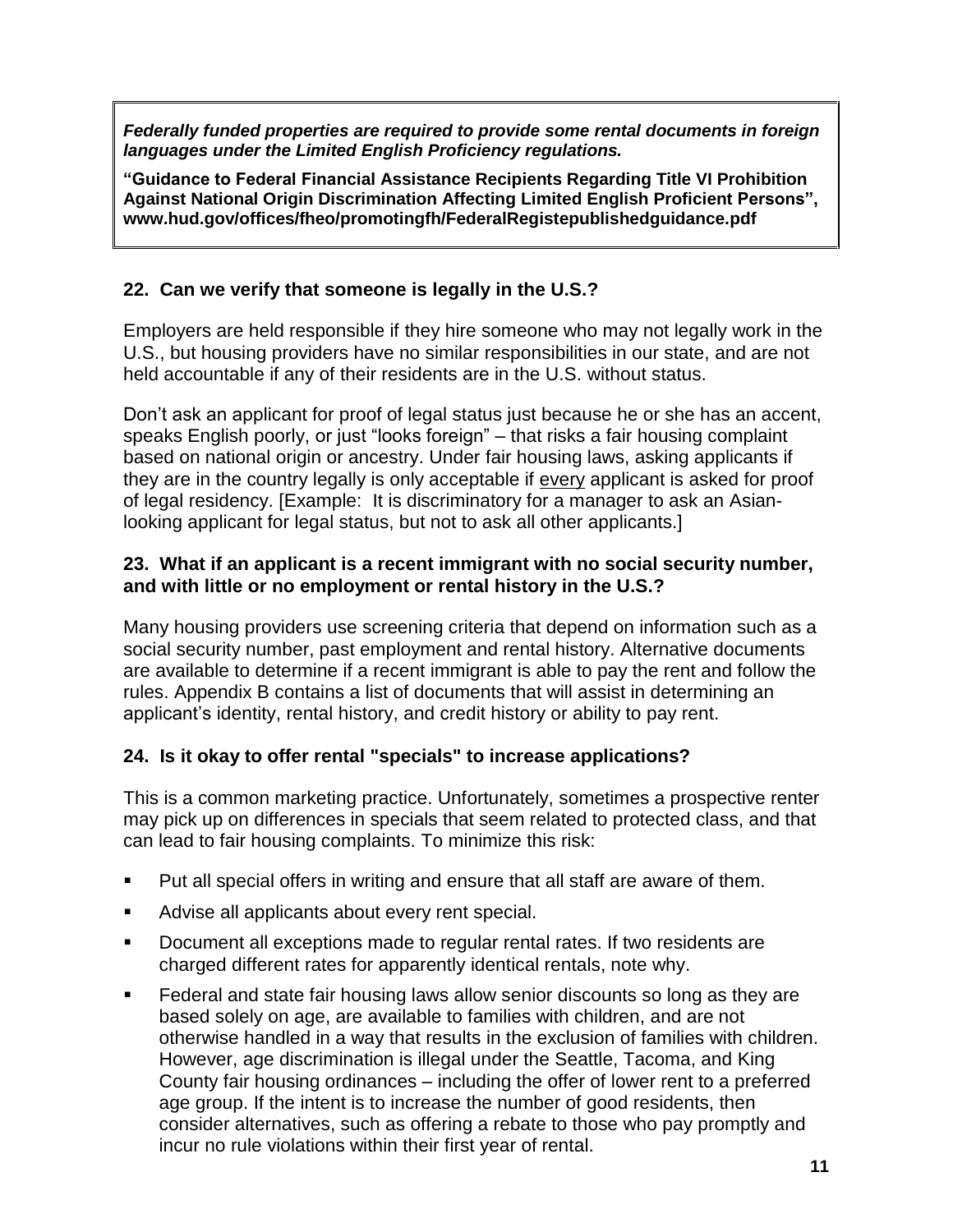#### **25. Can we refuse applicants because of their criminal history?**

Having a criminal record is not a protected class under fair housing laws. Housing providers can establish screening criteria that rejects applicants with certain criminal records. However, do not confuse arrests with convictions. Patterns of arrest have been viewed as discriminatory against some protected classes, so arrest records are inappropriate to use as a screening criteria.

It is discriminatory to perform criminal background checks only on certain applicants, or to distinguish between applicants with criminal records based on protected class. [Examples: A manager should not conduct criminal checks only on African American applicants. A landlord cannot accept a woman with an assault conviction and reject male applicants with similar convictions.] The key is to ensure that the process is fair, and neither directly nor indirectly discriminates based on any protected class.

#### **26. How do fair housing laws affect income and employment requirements?**

Housing providers can use income and employment requirements as long as they apply them consistently, without regard to an applicant's protected class. Here are some issues to consider:

- For Section 8 Housing Choice Voucher Program participants, Housing Authorities have already made a determination that the resident can afford their portion of the rent. The housing subsidy is a mechanism for ensuring that a low-income family can afford a rental in the private market. For those who use income screening criteria (such as "income must equal three times the rent"), calculate only the voucher holder's portion of the rent.
- Most credit decisions utilize gross income as the basis for calculating the income to housing cost ratio. "Gross up" non-taxed income such as social security. [Example: Calculate the fixed income of a person with a disability to reflect the taxable income a nondisabled person would have to earn to net the same amount.]
- Requiring that a person's income be garnishable may violate fair housing laws, especially for people on social security disability income (SSDI). As a disability accommodation, waive a garnishable income requirement for SSDI.
- As a reasonable accommodation, an applicant with a disability may ask to use a co-signer, guarantor or third party payee.
- Consider aggregating the income of all adult household members to calculate the ratio. To calculate income, include verifiable employment, public assistance, social security, retirement/pension, asset/interest income, child support, adoption assistance, foster child support, food stamps, veteran's benefits, student employment, and other types of cash income.
- Income stability may be as relevant as employment history. Keep in mind that a requirement that applicants have employment could have a discriminatory effect on certain protected classes, such as people with disabilities or families with children.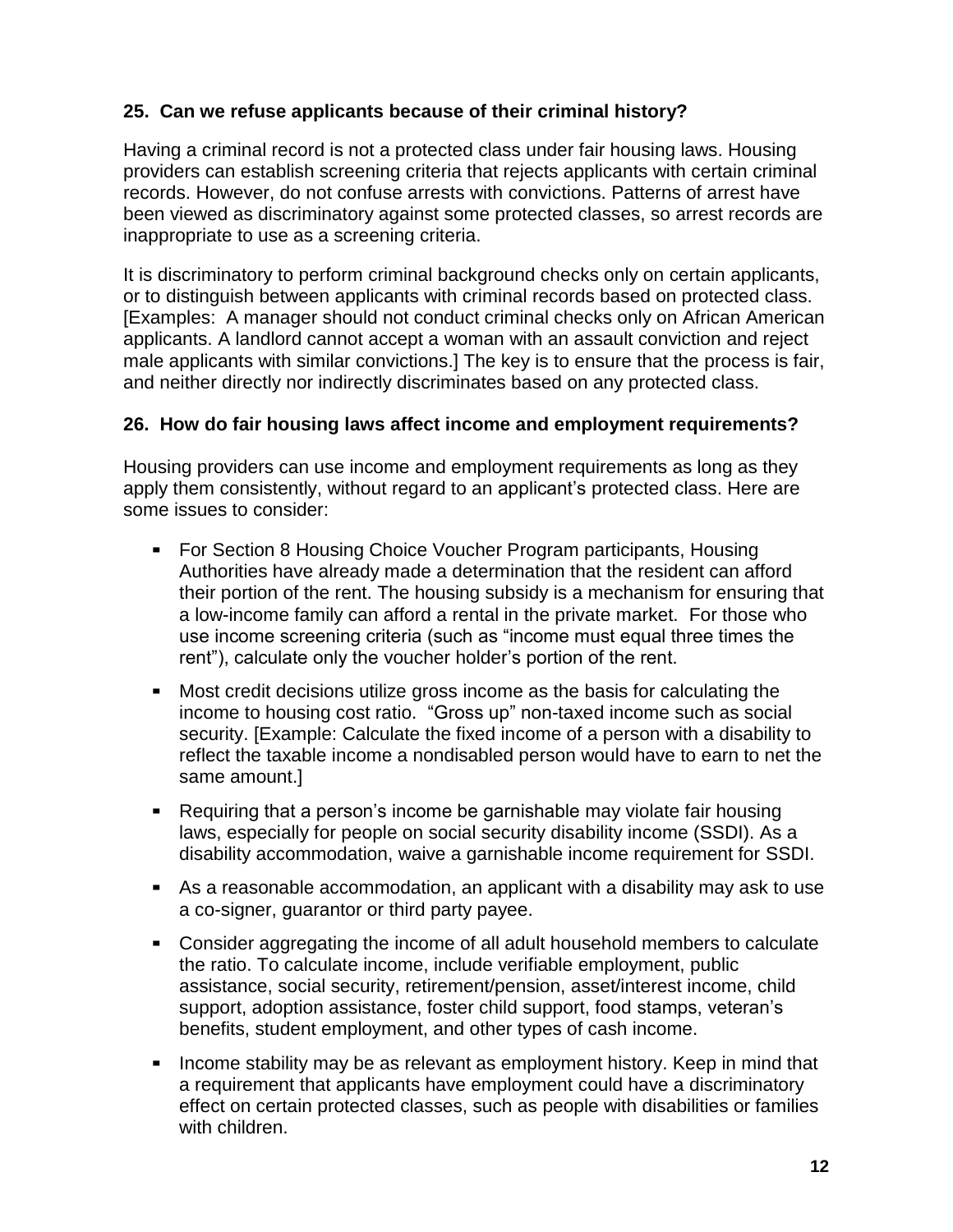

# **Chapter Three**

# **Policies and Rules**

# **Section A: Tenancy Policies and Rules**

#### **27. What do we need to know about creating policies and enforcing tenancy rules, from a fair housing perspective?**

Fair housing laws require that policies and rules do not single out residents based on their protected class. Rules should not be enforced differently because of a resident's protected class. To minimize the risk of violating fair housing laws, review each policy for protected class language and for unintended discriminatory bias.

Good business practices often are good fair housing practices, too. Put rules and policies in writing to ensure that all residents are aware of them. Apply the rules and policies equally, regardless of a resident's protected class. Treat residents similarly when they don't follow rules. Finally, keep thorough written records of all actions taken when enforcing resident rules and regulations.

Fair housing laws do not prevent a housing provider from warning residents who break the rules, disturb others, create a nuisance, or fail to pay rent. Fair housing laws simply require that a resident's protected class doesn't enter into the equation.

#### **28. What policies or rules will help us comply with fair housing laws?**

Most rental housing communities have general tenancy rules that outline expected actions and behaviors, such as making timely payments, observing quiet hours, parking in assigned spaces, etc. Review these rules or policies to make certain they do not target any protected class group. [Example: Don't state "children cannot ride bikes in the parking lot" – instead, say "bicycle riding is not allowed in the parking lot".] If in doubt about whether written policies and rules comply with fair housing laws, ask a fair housing agency to review them and suggest rephrasing if necessary.

Many housing communities have adopted antiharassment and antidiscrimination policies. Be certain any such policy includes mention of all the protected classes of individuals for the area where the rental housing is located. See Appendix A for a complete list of protected classes in each jurisdiction.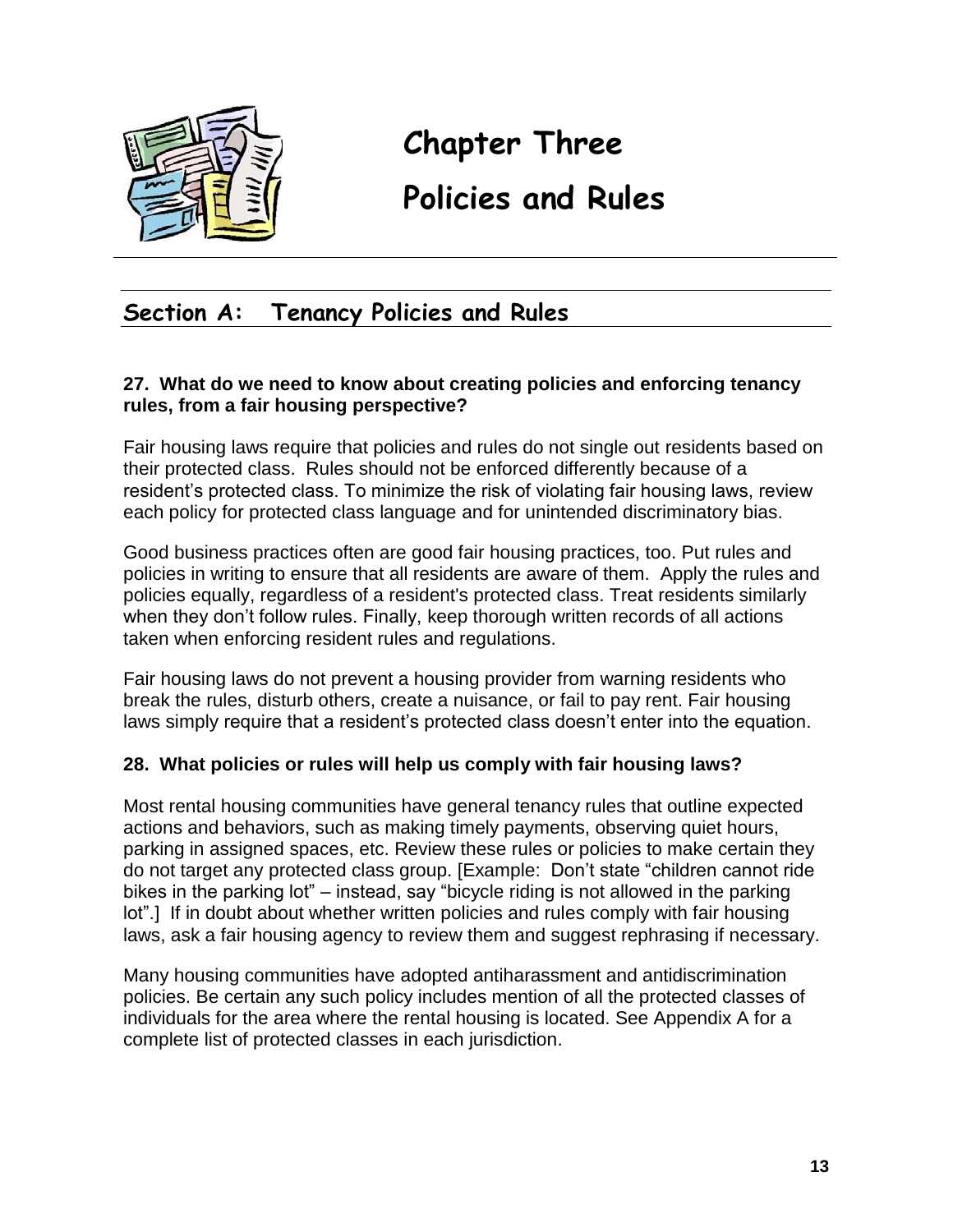#### **29. One of our residents is a good friend, so we let her pay her rent late. Will that get us into trouble?**

Giving a friend more favorable treatment might leave management vulnerable to accusations of discrimination. Playing favorites may cause other residents to feel that the different treatment is based on their protected class. [Example: A resident gets a \$20 rent increase but other residents get no increase that month. The resident suspects her increase is because she has children. The real reason is that management is increasing rent for all residents at the end of their lease terms, but haven't communicated this to the residents.]

#### **30. Can we establish rules that prohibit smoking, cooking of certain foods, or making other unpleasant smells?**

Being a smoker is not a protected class under fair housing laws, so housing owners and managers can set and enforce any rules they like about smoking (including having no-smoking buildings or no-smoking areas).

In many rental communities, the aromas of the residents cooking can escape into the common areas. An occasional food odor, such as fish, garlic or curry, is inevitable and should be tolerated by other residents. A housing provider should not deny residents the full use and enjoyment of their apartment by asking them to stop cooking their choice of foods.

Housing providers have a right to establish reasonable rules and regulations for the comfort and peaceful enjoyment of all residents. If any resident creates strong objectionable smells that pervade common areas such as hallways, the cause of the smells doesn't matter. If a situation involves offensive smells that go beyond normal odors, a housing provider can request that the household stop creating the odor.

#### **31. What fair housing issues should we be aware of in processing maintenance requests?**

Maintenance employees are very visible and frequently interact with residents. When they treat residents fairly and professionally, it goes a long way toward preventing fair housing complaints. Housing providers are responsible for the actions of all employees, so it is very important to train maintenance staff on fair housing issues.

A common complaint that fair housing enforcement agencies receive is that members of one protected class get their maintenance requests handled more quickly than do members of another protected class. To avoid this type of allegation, consider establishing a clear maintenance response policy and document requests for repairs. Keep thorough documentation of work requests and maintenance actions taken, for one year or longer. It is best to stay in communication with residents about their repair requests, especially if there are delays.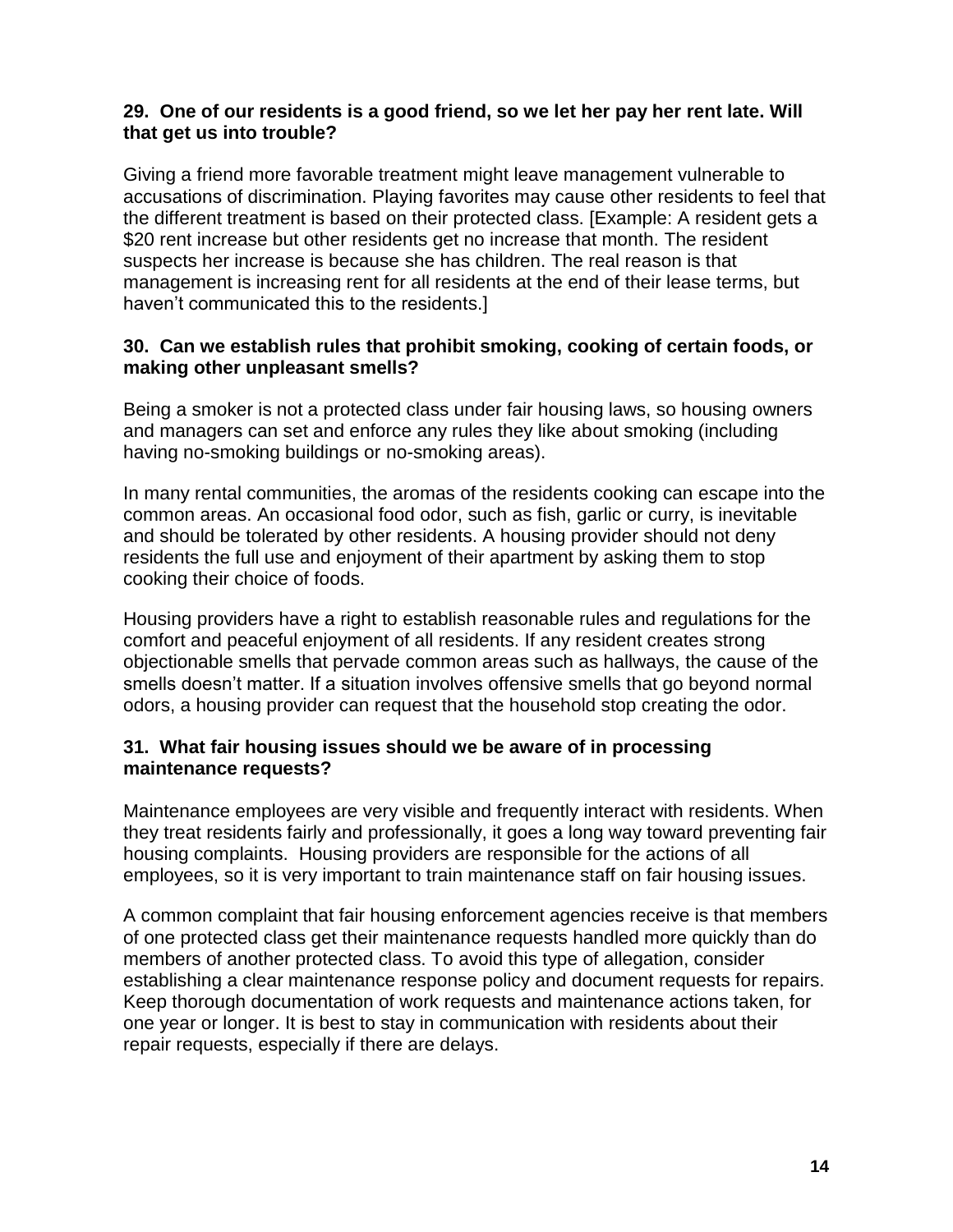#### **32. What sorts of evictions could violate fair housing laws?**

The eviction process is a costly part of doing business, so be sure not to make it more costly by evicting for discriminatory reasons. When a resident breaks rules that call for an eviction, know how to evict lawfully, and follow eviction laws consistently and fairly. An eviction will comply with fair housing laws if the resident's protected class is not a factor in the decision to evict.

Here are examples of situations that could violate fair housing laws:

- a female resident is given approval for her partner to move in, and then is evicted when management learns that her partner is of a different race than the resident
- a couple in a large one bedroom apartment is told to vacate after having a child
- a resident who associates with trans people is treated negatively by management.

#### **33. How can we evict residents without violating fair housing laws?**

A housing provider can evict a resident for valid, nondiscriminatory reasons such as breaking the rules after being warned, repeatedly being late with rent, failing to pay rent, damaging the rental property or breaking public laws on the property. The resident's protected class should not be considered in any decision to evict. Remember to be consistent and keep thorough written records.

#### **34. When can we make an exception to the rules?**

Whenever an exception is needed and appropriate. [Example: A late fee is charged for residents who pay rent late during their first year of residency, but no fee is charged for a long-term resident who previously made timely payments and pays late once.] Analyze situations on a case-by-case basis when making exceptions to a rule. Never make policy exceptions based on someone's protected class. Document the reasons for the exceptions thoroughly.

Remember, an applicant or resident who is a person with a disability may need a reasonable accommodation in order to use and enjoy rental housing. A housing provider is required to make needed accommodations, even if they may constitute an exception to the usual rules. See Chapter 4. For more information, see the Sample Policy on Reasonable Accommodations & Modifications for People with Disabilities.

#### **35. What records should we keep to document our management actions?**

It's best to keep all written records concerning:

- $\blacksquare$  resident payments
- complaints from other residents
- warnings issued, both verbal and written
- **-** documentation leading to an eviction.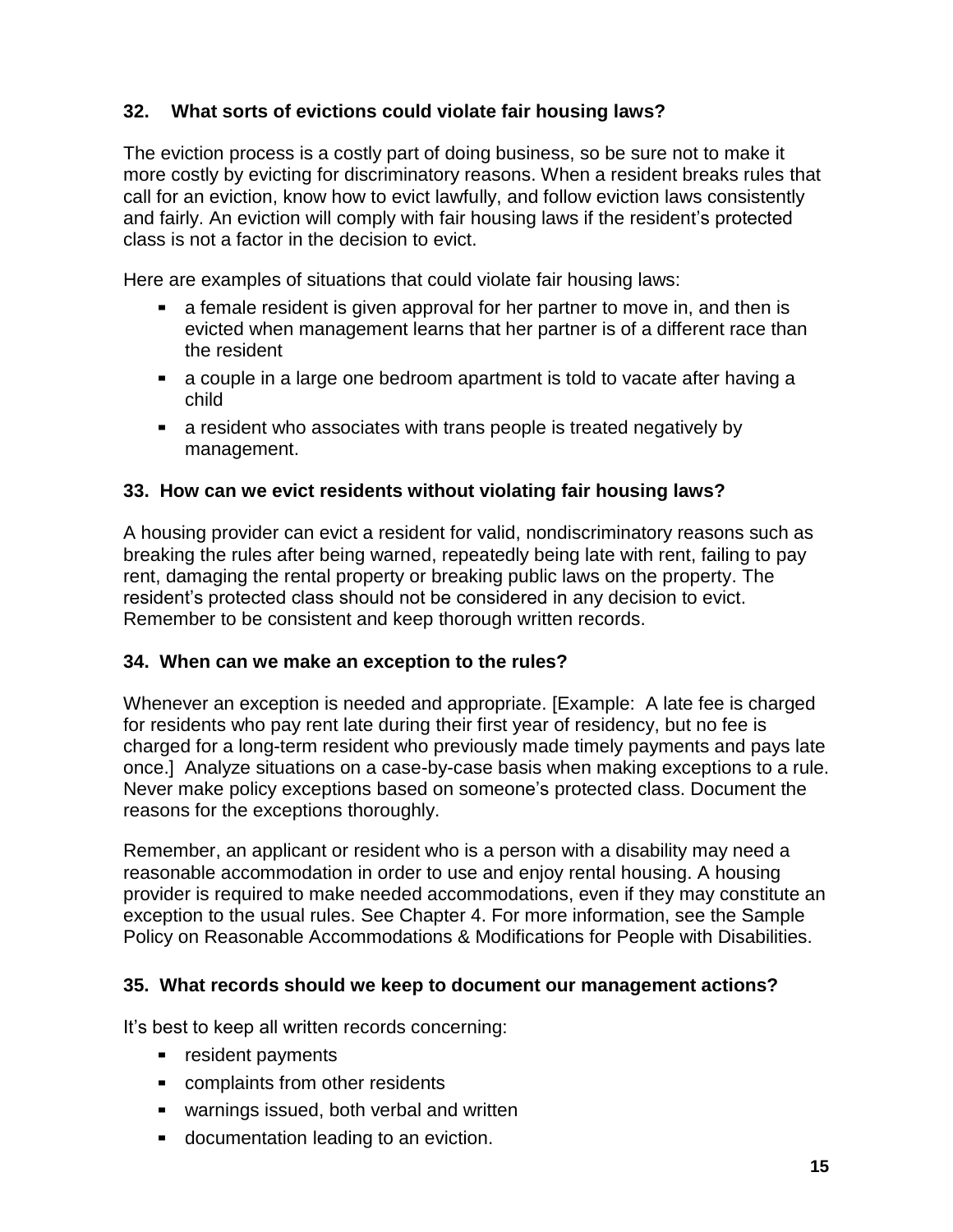People can file fair housing complaints up to a year after the alleged discriminatory action (and longer to file a lawsuit). Keeping thorough records will help in responding to discrimination allegations. Also, keep all applications, resident files and prior policies on file for a reasonable length of time to be able to respond to any fair housing complaint or lawsuit.

### **Section B: Harassment**

#### **36. What constitutes harassment under fair housing laws?**

Fair housing laws prohibit housing providers from harassing residents because of their protected class. Housing providers are responsible for the behavior of their employees and vendors. Harassment includes various negative actions that are taken because of someone's protected class – sexual harassment, selective enforcement of rules, derogatory statements, ignored maintenance requests, etc.

A housing provider can be found liable if the harassing treatment rises to the level of "severe or pervasive" conduct that creates a hostile living environment. One or two incidents will rarely constitute harassment. However, in situations where behavior was egregious, courts have determined that the "severe or pervasive" standard was met when there was a single incident.

The best prevention strategy is to write and periodically distribute a non-harassment policy to all residents, employees and contractors, and to train employees on how to prevent and remedy all forms of harassment. If a resident reports harassment, respond quickly and effectively, and follow up to ensure that the problem does not recur. Finally, remember to document everything. For more information, see the Sample Policy on Harassment and Retaliation.

#### **37. What types of conduct are considered to be sexual harassment?**

Sexually harassing conduct can be:

- verbal (derogatory remarks, slurs, jokes, intimidation, and even threats of violence)
- physical (body gestures, whistling, ogling, unwelcome touching or physical violence)
- visual (inappropriate sexually-oriented written materials or pictures). Sexual harassment also occurs when a resident's housing is conditioned on agreeing to sexual favors.

[Example: An owner demands a date in exchange for a rent reduction. A manager knows of, but ignores a derogatory religious comic posted on a bulletin board.] The treatment is considered harassment if it rises to the level of "severe or pervasive" conduct.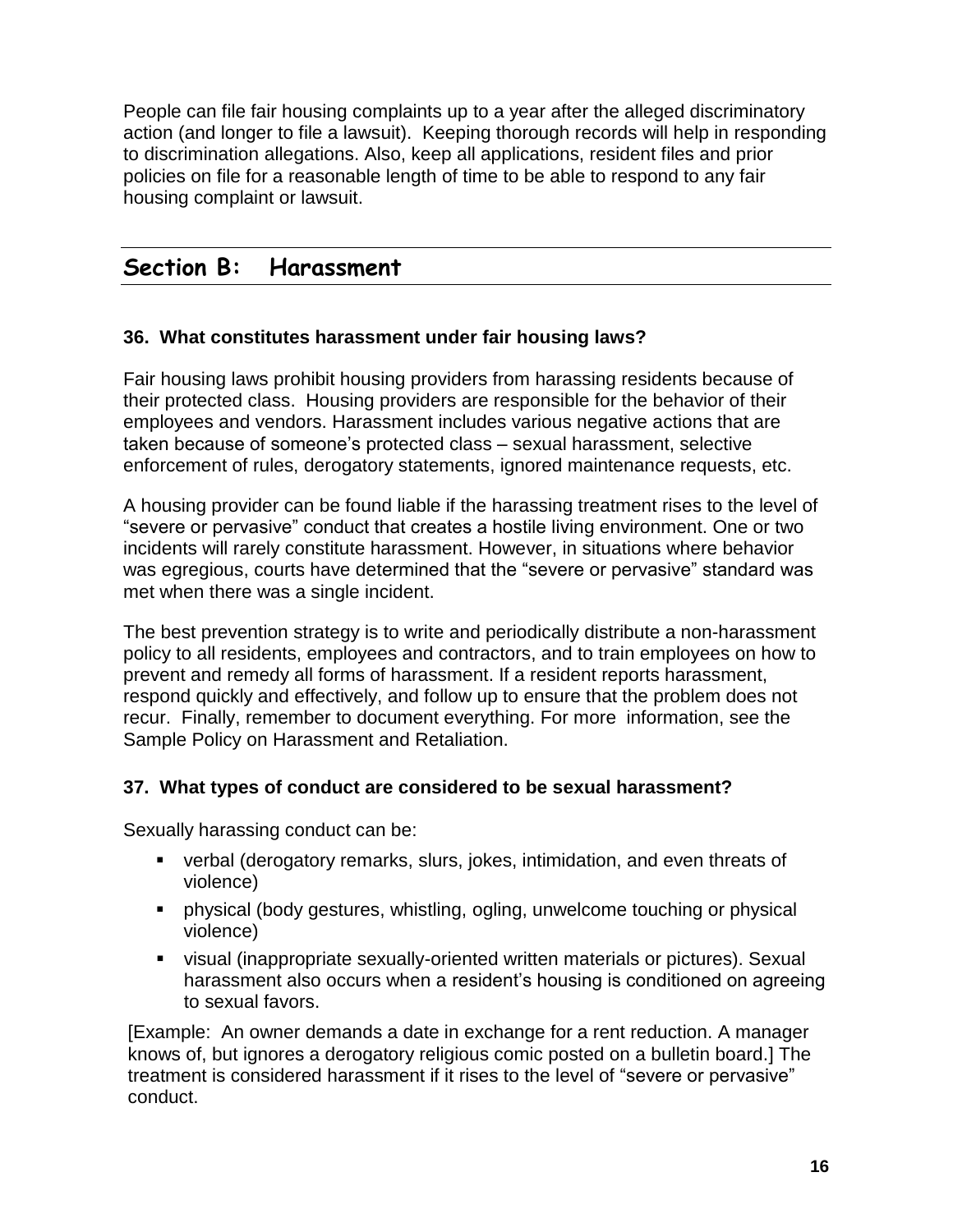#### **38. A resident said our maintenance worker told her she'd get a quicker repair if she'd join him on a date. What should we do?**

This is an example of "quid pro quo" harassment. Owners and property management companies are responsible for the behavior of their employees and vendors who work on-site. If a resident complains of sexual harassment, take prompt action to remedy the situation and prevent harassment in the future. Follow up with the resident and document everything. This type of situation can be handled more effectively if there is a written harassment policy. The policy should clearly outline who to contact if harassment occurs.

# **Section C: Tenant on Tenant Harassment**

#### **39. A resident complained that her neighbor harassed her. What should we do?**

The word "harassment" means different things to different people. When someone reports harassment, gather specific information about what words and behaviors were involved. If the behavior appears based on the resident's protected class, take affirmative steps to remedy the harassment.

#### **40. How should we deal with a harassment complaint?**

If a resident reports threats of violence or actual physical violence, call 911 or urge the resident to do so. For non-emergency situations, tell the complaining resident that complaints are taken seriously and an investigation will be conducted.

#### Start an investigation right away –

- Interview the complaining resident and any witnesses who might have observed the incident.
- Interview the alleged harasser. Let the person know that harassment based on protected class will not be tolerated.
- Document the complaint and the investigation results in both tenants' files.

#### If harassment cannot be verified –

- Remind everyone involved that management has made a serious commitment to a housing environment free of harassment.
- Promptly inform the complaining resident of the investigation results and the actions taken.
- Remind everyone that retaliation against the complaining resident or witnesses will not be tolerated. Monitor for retaliation.
- For ongoing resident conflict that appears not to be associated with protected class, refer residents to the local Dispute Resolution Center or other mediation services, or consider hiring an outside consultant/mediator.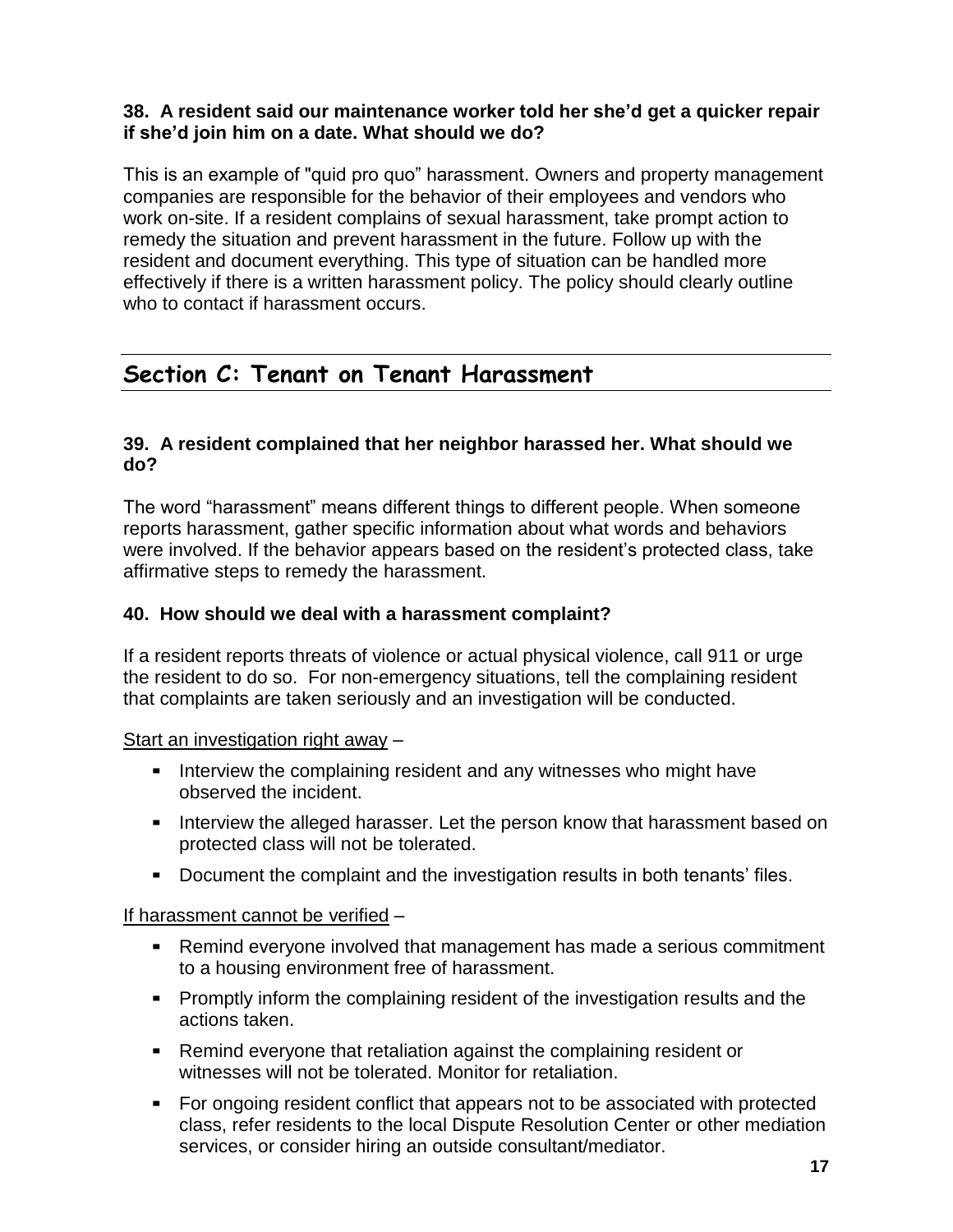If the investigation verifies the alleged harassment –

- Proceed with progressive disciplinary action against the harasser, up to and including eviction if necessary for ongoing or serious violations.
- Promptly inform the complaining resident of the investigation results and the actions taken.
- Remind everyone that retaliation against the complaining resident or witnesses will not be tolerated. Monitor for retaliation.

#### **41. We don't get involved in private resident disputes. A resident claims a neighbor called him a negative racial name. Should we do anything?**

When a housing provider is aware that a resident may be experiencing harassment because of his protected class, the provider has a legal responsibility to investigate, to take action to stop any harassing behavior, and to ensure that it does not recur. If a housing provider fails to take effective action, a fair housing complaint can be filed.

# **Section D: Domestic Violence Issues**

#### **42. We issued a vacate notice to a household that had a domestic violence incident. Is this okay under fair housing laws?**

Fair housing cases have been filed when management took action against the entire household after a woman was a victim of domestic violence. [Example: A husband is arrested after beating his wife, who then obtains a protection order. Management sends the household an eviction notice under its "zero tolerance for violence policy". Although the policy is applied equally to all households where violence occurs, it has a disproportionate adverse impact on women, who are the victims of domestic violence the majority of the time.] In a situation where a female is the domestic violence victim but is capable of maintaining her tenancy, such a policy should not be used to evict her.

**The Washington State Residential Landlord Tenant Act (RLTA, RCW 59.18) provides guidance for housing providers when residents or applicants are victims of domestic violence, sexual assault, or stalking. For more information, see "Landlord/Tenant Issues For Survivors of Domestic Violence, Sexual Assault, and/or Stalking" by the Northwest Justice Project, online at www.washingtonlawhelp.org.**

#### **43. Can we refuse to rent to someone who has been involved in a domestic violence incident?**

Fair housing laws do not protect individuals who have a criminal record or rental history of being a perpetrator of domestic violence, so it is not discriminatory to refuse them rental. When a woman's screening report shows a domestic violence incident, ask her to provide information confirming that she was the victim. If she was and she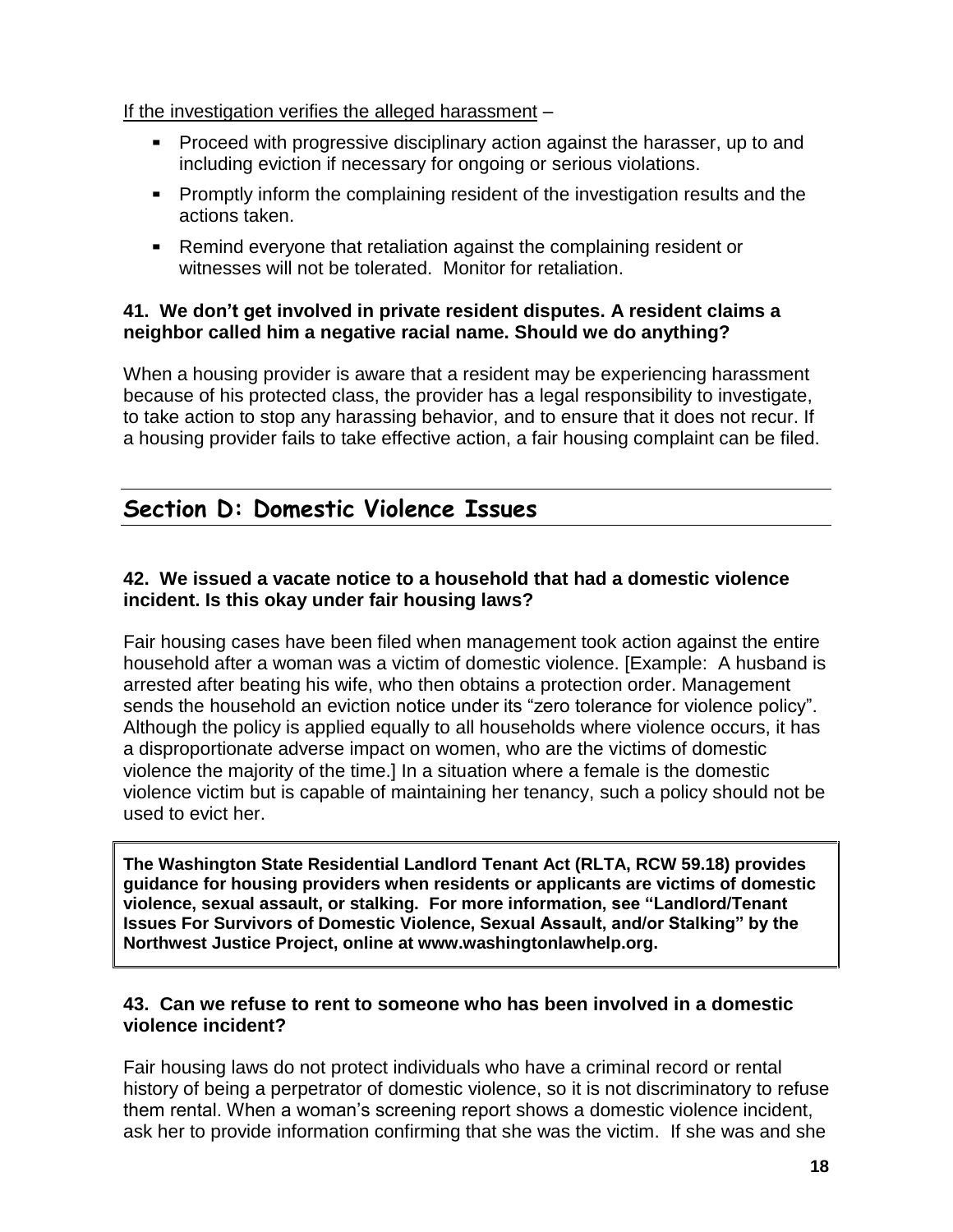otherwise qualifies for rental, process her application just like for other applicants. Do not make generalizations that she will bring trouble to the rental – look at her circumstances individually.

## **Section E: Retaliation**

#### **44. What is retaliation under fair housing laws?**

Retaliation is an act of harm by a housing provider against an applicant or resident because he or she has asserted fair housing rights, or has been a witness in a fair housing situation. The fair housing complaint can be formal (a civil rights complaint) or informal (a verbal complaint to management). [Examples: After a resident complains of harassment, the manager won't make repairs for her. A resident is a witness in an investigation, and then the manager tells her he's watching her more closely for rule violations.]

A retaliation complaint can be supported even when the underlying complaint is not proven. [Example: After a resident gets a notice for noise, she files a harassment complaint with a civil rights agency. The manager, upset about the complaint, issues a notice to vacate, then the resident files a retaliation complaint. An investigation shows that there was no harassment. However, the resident wins the retaliation case, because the manager gave her the vacate notice only because she filed the harassment complaint.]

After receiving a fair housing complaint, a housing provider can still take appropriate actions when that resident violates the rules. Be consistent – issue rule violation notices throughout a person's tenancy and for all residents similarly, so that management actions can be supported. Inconsistency can look like possible discrimination.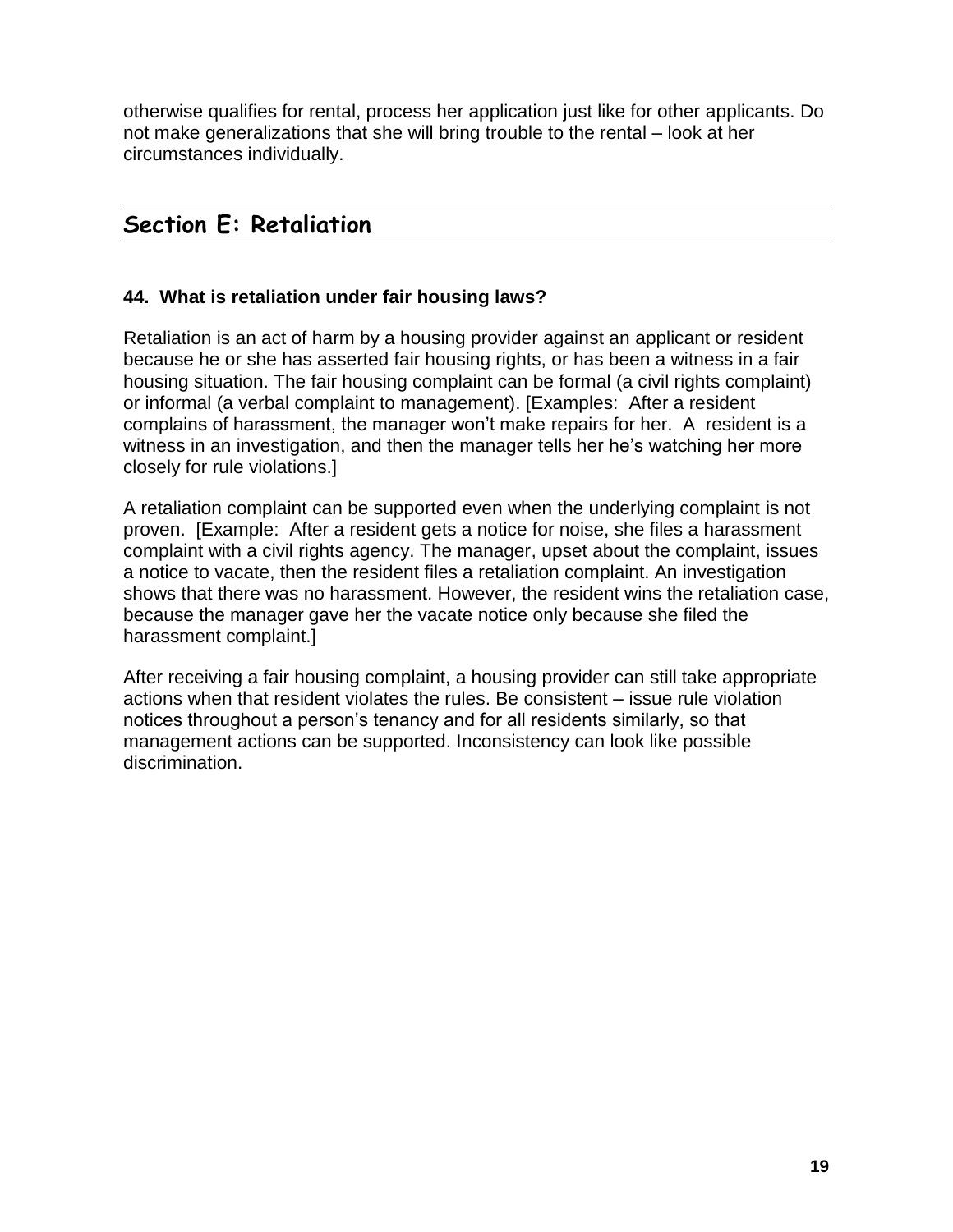

# **Chapter Four**

# **People with Disabilities**

# **Section A: Disability Law 101**

#### **45. What disability laws apply to housing?**

#### **Fair Housing Act, state and local fair housing laws**

- Prohibit discrimination against people with disabilities and against those who associate with them.
- Require provision of "reasonable accommodations" as necessary to provide people with disabilities an equal opportunity to use and enjoy housing.
- Require housing providers to allow residents with disabilities to make "reasonable modifications" for access to rentals and common areas.
- Require accessibility design and construction for covered multifamily housing.

#### **Section 504 of the Rehabilitation Act of 1973**

 Prohibits discrimination based on disability in any housing, program or activity receiving federal financial assistance.

#### **Americans with Disabilities Act**

- **Title II** prohibits discrimination based on disability in programs, services, and activities provided or made available by public entities (state and local public housing, housing authorities, housing assistance and housing referrals).
- **Title III** covers housing community areas that are open to the public (a rental office) or available for public use (a clubhouse rented to non-residents).

#### **46. Who is considered a person with a disability?**

Various fair housing laws use the terms "handicap" and "disability" interchangeably. Disability is the preferred term when referring to this group. Federal law defines a person with a disability as:

- a person who has a physical or mental impairment that substantially limits one or more major life activities ("major life activity" means those activities that are of central importance to daily life, such as seeing, hearing, walking, breathing, performing manual tasks, caring for one's self, learning, etc.)
- an individual with a record of such an impairment
- someone who is regarded as having such an impairment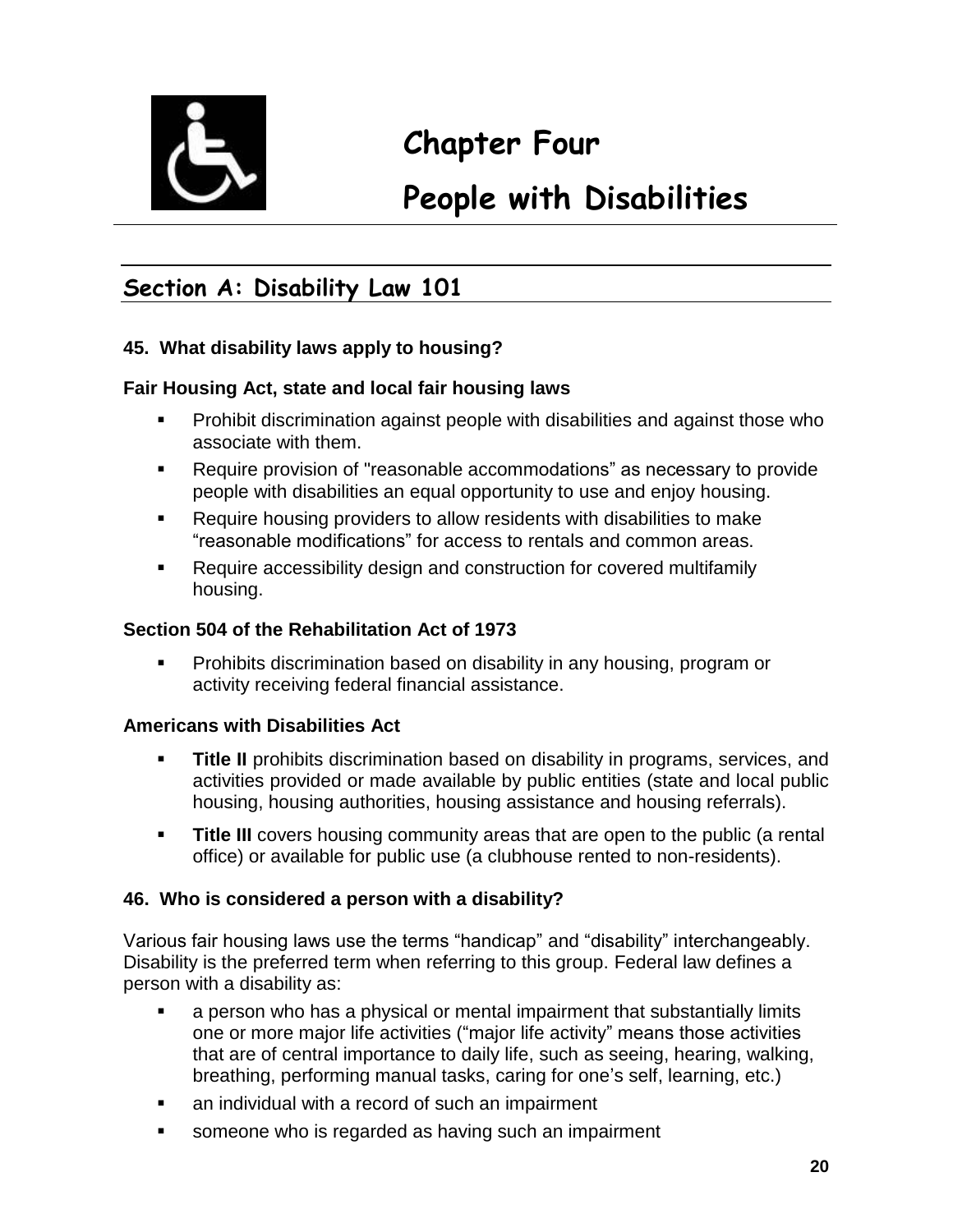The Washington State Law Against Discrimination and local fair housing laws define disability more broadly, and include some people with temporary disabilities.

#### **47. Who does not have a disability?**

Under fair housing laws, the definition does not include:

- sex offenders
- current illegal drug users (however, fair housing laws do protect people who are recovering from substance dependency)
- those with convictions for the illegal manufacture or distribution of a controlled substance

# **Section B: Welcoming People with Disabilities**

#### **48. Can we target our marketing to attract people with disabilities?**

Under fair housing laws, housing providers may affirmatively market to people with disabilities. It helps to use the international symbol of access in ads and on signs (symbol on page 20).

To expand marketing options, consider advertising sources such as foreign language newspapers, social services agencies and organizations for people with disabilities.

#### **49. How can our community show that we welcome people with disabilities?**

There are many ways to demonstrate this:

- Ads, brochures, signs and application materials can reflect accessibility and fair housing compliance. Use the fair housing logo and access symbol.
- **Make sure that the rental community meets the state and federal accessibility** standards. For older buildings, ensure that the leasing office is accessible and that there is an accessible route from public transportation to the office.
- It's a wise practice to develop a reasonable accommodations/modifications policy and have it available for applicants and residents.
- Make certain a model rental is on an accessible route. Rental staff should know the community's accessible routes and be able to point out access features such as curb cuts and bathroom grab bars.
- Not all disabilities are obvious, so let all applicants and residents know that reasonable accommodations will be provided upon request. Include a written notice on application materials and in resident rules that states a willingness to provide accommodations.
- **Train staff on how to respond to reasonable accommodation requests in a timely** and professional manner.

For more information, see the Sample Policy on Reasonable Accommodations and Modifications for People with Disabilities.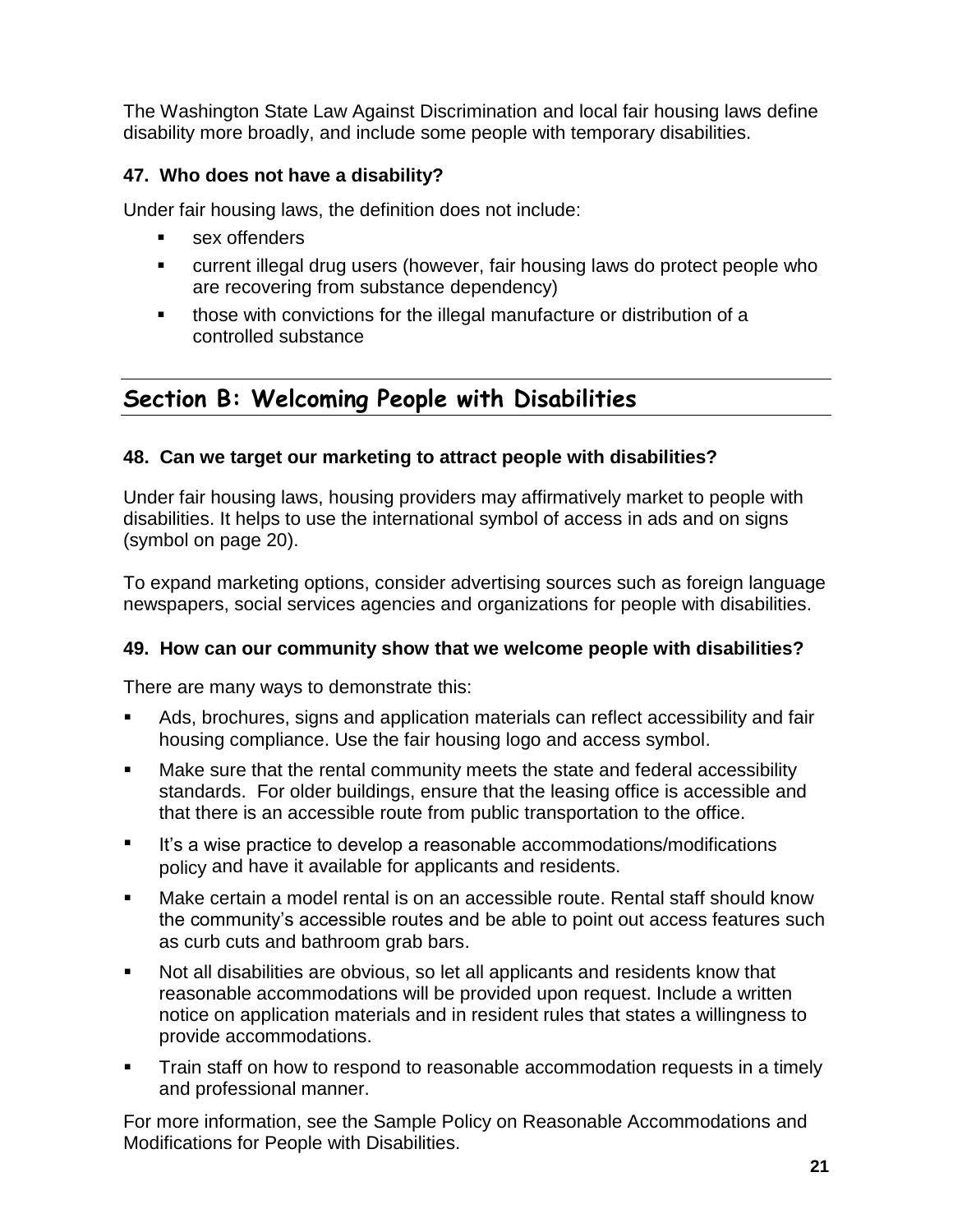#### **50. What questions can we ask applicants about disabilities, and what questions should we avoid?**

It is generally unlawful to ask if an applicant or resident has a disability, or to ask about the nature or severity of the person's disabilities. When the housing property is a recipient of federal low-income housing tax credits or is designed to provide housing for people with a certain type of disability, the following inquiries may be made of all applicants:

- Can you meet the requirements of tenancy?
- Do you qualify for housing that is legally available only to people who have disabilities or to people with a particular type of disability?
- Do you qualify for housing that is legally available on a priority basis to people with disabilities or to people with a particular disability?

Do not ask questions such as:

- How did you become disabled?
- Do you take medication?
- Why are you getting SSI?
- What does that service animal do?
- Can I see your medical records?
- Have you ever been hospitalized for mental illness?
- Have you ever been in drug or alcohol rehab?
- Are you capable of living independently?

#### **51. What if an applicant or resident voluntarily shares information about a disability?**

Whether in casual conversation, or in the process of requesting a reasonable accommodation, sometimes a person will reveal information about a disability, medical treatment, or details about what tasks a service animal does. Management must keep this information confidential and should not share it except –

- with management employees who need this information to assess or make a decision to grant or deny a reasonable accommodation request, or
- disclosure required by law, such as a court-issued subpoena.

It is not appropriate to discuss a resident's disability with another resident. [Example: A resident in a "no pets" community who wants a dog asks why his neighbor has one. The manager, who knows the dog is a service animal, should not disclose this information. Instead, the manager can say "Fair housing laws require us to make exceptions to the 'no pets' rule under certain circumstances. If you believe you may qualify for an exception, we'd be pleased to schedule a confidential meeting to discuss this matter."]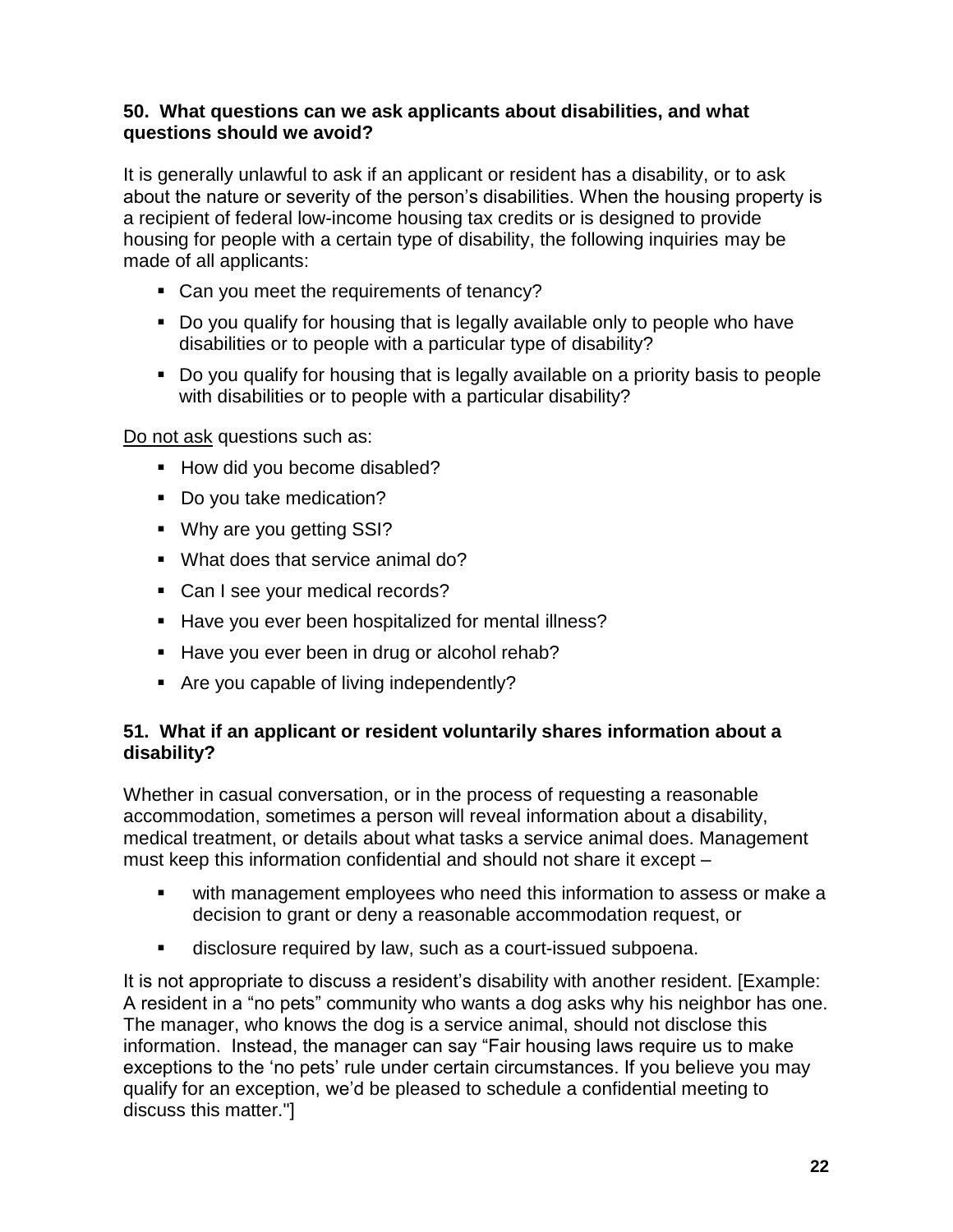# **Section C: Reasonable Accommodations & Modifications**

#### **52. What are accommodations and modifications?**

Fair housing laws require similar treatment for all applicants and residents. However, these laws also require reasonable accommodations and reasonable modifications for people with disabilities. See Appendix C for a list of common accommodations and modifications.

A **reasonable accommodation** is a change made to a policy, program or service that allows a person with a disability to use and enjoy housing, including public and common use areas. Examples include:

- providing rental forms in large print
- providing a reserved accessible parking space near a resident's rental
- using the statewide Telecommunications Relay Service (711) to communicate with deaf or hard of hearing residents
- allowing a resident with a disability to live with a companion animal
- using nontoxic cleaning products in a building where a resident has a serious chemical sensitivity.

A **reasonable modification** is a physical change made to a resident's living space or to the common areas of a community, which is necessary to enable a resident with a disability to have full enjoyment of the housing. Examples include:

- **adding bathroom grab bars**
- **If** lowering closet rods
- **EXECUTE:** installation of a ramp

#### **53. When do we know that an accommodation or modification is needed?**

The duty to accommodate arises when the housing provider has knowledge that a disability exists and that an accommodation or modification may be required for the disabled person to use and enjoy the housing. Here are key points:

- The applicant or resident must make a request for an accommodation or modification. In some situations, an authorized person may make the request for the resident (such as a parent, sibling, caseworker, etc.).
- The request does not need to mention fair housing or use the words "reasonable accommodation" or "reasonable modification."
- The request should describe the accommodation or modification, and explain the disability-related need for the requested action. [Example: A resident may request a transfer to a ground floor apartment because climbing the stairs has become difficult due to a disability.]
- **The request does not need to be written. Although management may use a** specific form, an accommodation or modification cannot be refused just because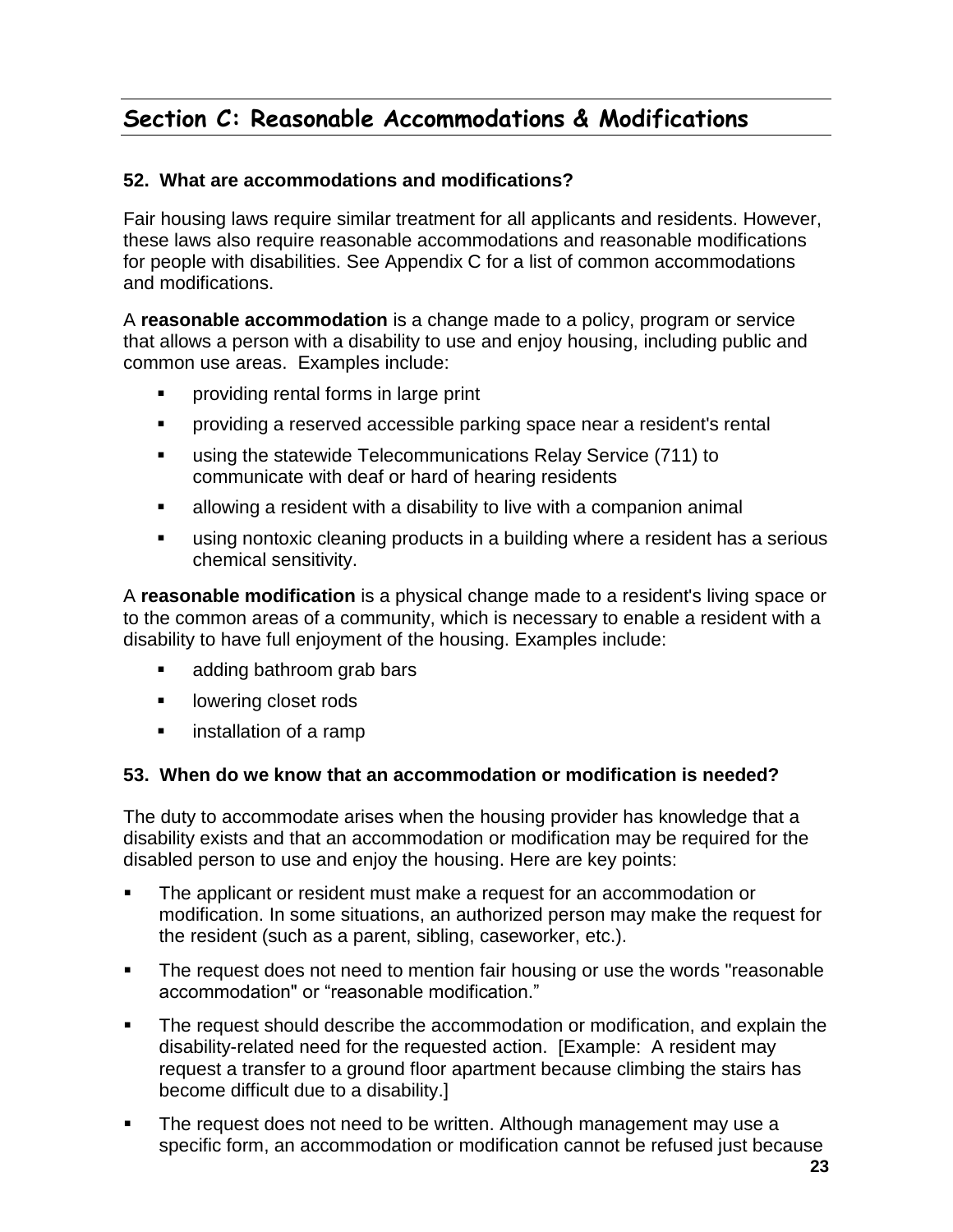the person requesting it did not use the form. It is important for management to document these requests and actions taken to accommodate.

- Accommodations or modifications can be requested whenever they are needed. A person may make requests when applying for housing, when entering into a rental agreement, during tenancy, and even during an eviction process.
- An individual with a disability may make multiple requests for accommodations, as the need arises.

Evaluate each request on a case-by-case basis, in a timely and professional manner, and document interactions with the resident. A housing provider has an obligation to provide prompt responses to reasonable accommodation requests. An undue delay in responding to a request may be viewed as a failure to provide a reasonable accommodation. If in doubt about whether accommodation policies and rules comply with fair housing laws, ask a fair housing agency to review them.

#### **54. Are we required to have a formal procedure for processing accommodation or modification requests?**

No. Fair housing laws do not require that a housing provider adopt any formal procedures for reasonable accommodation requests. However, having a written procedure will aid people with disabilities in making requests for reasonable accommodations and will assist housing providers in assessing those requests so that there are no misunderstandings. Also, in the event of later disputes, documentation of actions taken will provide records to show that the requests received proper consideration. For more information, see the Sample Policy on Reasonable Accommodations and Modifications for People with Disabilities.

#### **55. Can we require documentation that the person has a disability or has a need for a requested accommodation or modification?**

Whether to request documentation and what documentation to request depends on how obvious the disability is, and whether there is a clear connection between the disability and the requested accommodation or modification.

- If the person's disability is obvious or otherwise known, and the need for the accommodation is clear, do not request further information. [Example: An obviously blind applicant asks for rental papers in large print – no verification of the disability or the need is necessary.]
- **If the disability is known, but the need for the accommodation is not readily** apparent or known, request only information necessary to evaluate the disabilityrelated need for the accommodation. [Example: Management knows a resident has seizures. The resident wants to get an assistance dog – request that he document the disability-related need for the dog.]
- If neither the disability nor the need is clear, ask for verification of both. [Example: Someone with no obvious disability asks for an accessible parking space – request that he document both that he has a disability and his disabilityrelated need for the parking.]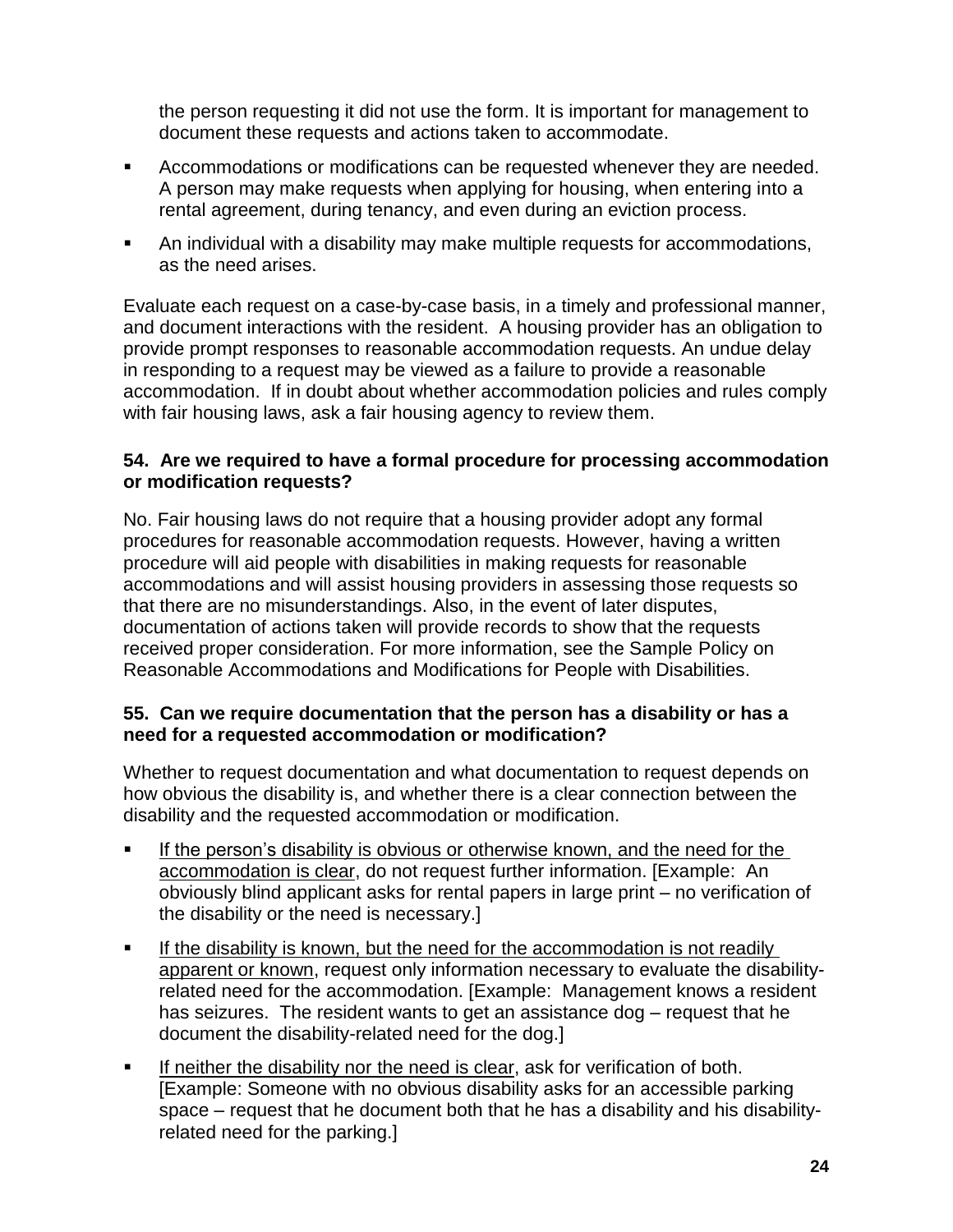*Who can provide written disability verification?* 

**HUD and the U.S. Department of Justice have stated that appropriate documentation is a letter of verification from a doctor or other medical professional, or other qualified third party who, in their professional capacity, has knowledge about the person's disability and the need for reasonable accommodation. Do not ask for specific information about the disability or for medical records!**

**Interactive Process –** The accommodation/modification process should be an interactive discussion between the housing provider and the applicant or resident. In most cases, the person with a disability knows best what accommodation or modification will meet his or her needs. If the person's proposal is not feasible, the housing provider can suggest alternative accommodations that may meet the resident's needs.

#### **56. How do we know if an accommodation or modification request is "reasonable"? When can we refuse a request?**

An accommodation or modification is reasonable if:

- **i** it is related to the resident's disability needs
- **EXTE:** is not an undue administrative and financial burden for the housing provider
- does not fundamentally alter the nature of the provider's operations
- will not pose a direct threat to the health or safety of others or will not result in physical damage to property

**Undue Burden –** The request must not impose an undue financial and administrative burden on the housing provider. The determination of undue financial and administrative burden must be made on a case-by-case basis involving various factors, such as the cost of the requested accommodation, the financial resources of the provider, the benefits that the accommodation would provide to the requester, and the availability of alternative accommodations that would effectively meet the requester's disability-related needs. [Example: An applicant who uses a walker prefers a third-story rental in an older walk-up building – the housing provider does not have to install an elevator if such a modification is cost-prohibitive.]

**Fundamental Alteration –** The requested accommodation or modification must not require the housing provider to make a fundamental alteration in the essential nature of the provider's operations. [Example: A resident with a disability cannot do his own housekeeping and the housing provider does not supply housekeeping for residents. A request for such services is not reasonable.]

**Direct Threat –** Fair housing laws do not provide protection for a person with a disability whose tenancy would constitute a direct threat to the health or safety of others, or would result in substantial physical damage to the property of others, unless the threat can be eliminated or significantly reduced by reasonable accommodation.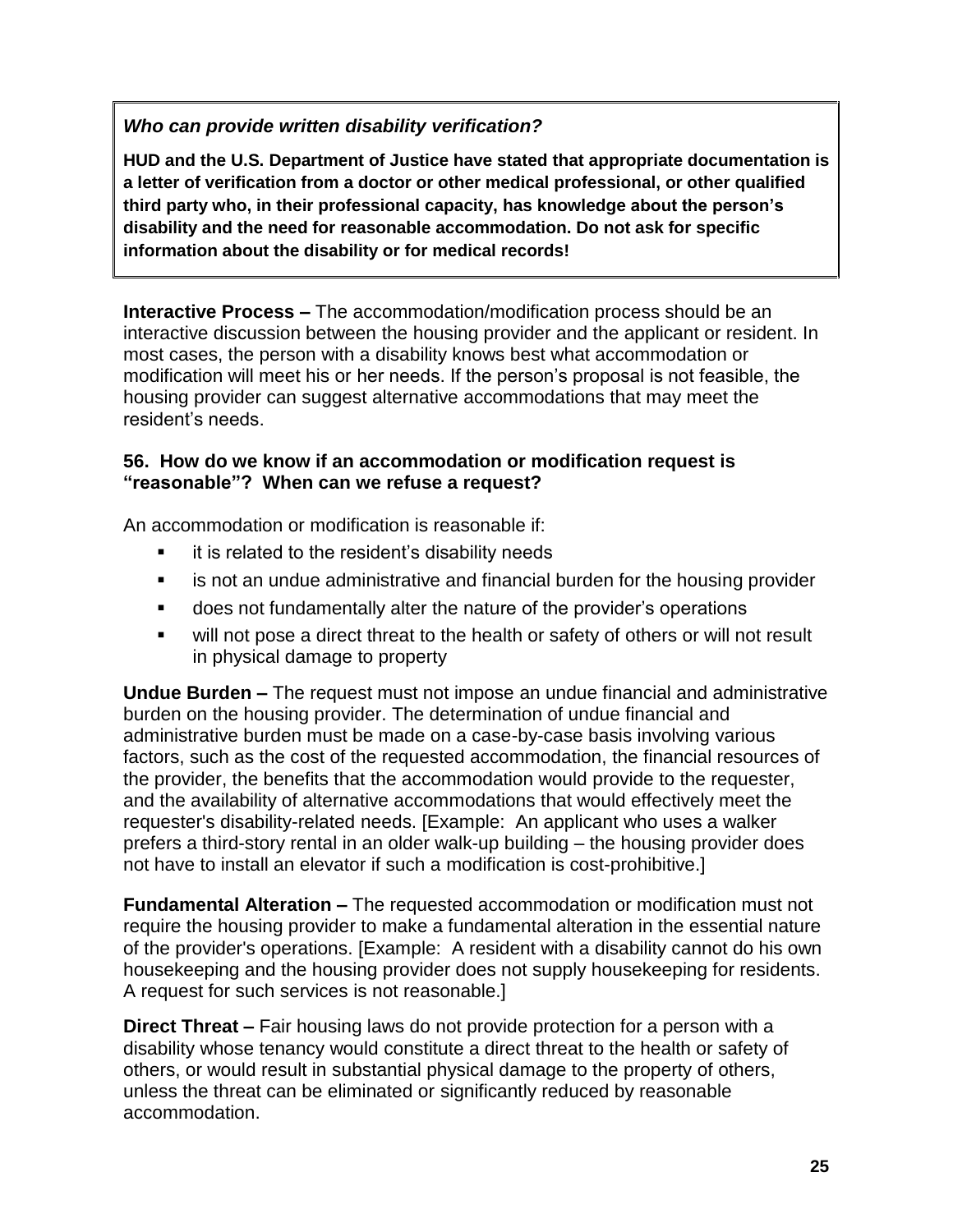To establish direct threat, a housing provider needs recent, objective evidence of behavior that puts others at risk of harm. Even someone who is considered a direct threat or who has caused substantial property damage may request a reasonable accommodation during an eviction process by presenting information that he or she has taken steps to prevent future harm. The housing provider has a duty to consider the reasonable accommodation before taking action.

**Refusing a request –** When a housing provider refuses a requested accommodation because it is not reasonable, the provider should discuss with the requester whether an alternative accommodation would effectively address the person's disabilityrelated needs. If an alternative accommodation would effectively meet the person's needs and is reasonable, the provider must grant it.

An undue delay in providing a feasible accommodation can be construed as a decision not to grant the requested accommodation. Someone who was denied an accommodation may file a fair housing complaint to challenge that decision.

#### **57. What else should we know about reasonable modifications?**

When reasonable, permission for a modification may be conditioned on the following:

- The resident provides a reasonable description of the proposed modification(s), reasonable assurances that the construction will be done in a workmanlike manner, and agrees to obtain any required building permits.
- The resident agrees to restore the premises to the condition that existed before the modification, reasonable wear and tear excepted. Restoration is not needed when the modification would not interfere with the next resident's use and enjoyment of the premises. [Example: A narrow door is widened and a closet clothes rod is lowered. Upon move-out, the rod should be replaced to its original height, but the widened door can remain.]

Permission for a modification may not be conditioned on:

- Payment of an increased deposit
- **Payment for liability insurance**
- Compliance with aesthetic standards
- A requirement that a particular contractor be used
- A requirement that a particular style of construction be used
- A requirement that a particular accessibility standard be used

If it is necessary to ensure that funds will be available to pay for the restorations at the end of the tenancy, the housing provider may negotiate that the resident pay into an interest bearing escrow account, over a reasonable period, an amount of money not to exceed the cost of the restorations. The interest in the account accrues to the benefit of the resident.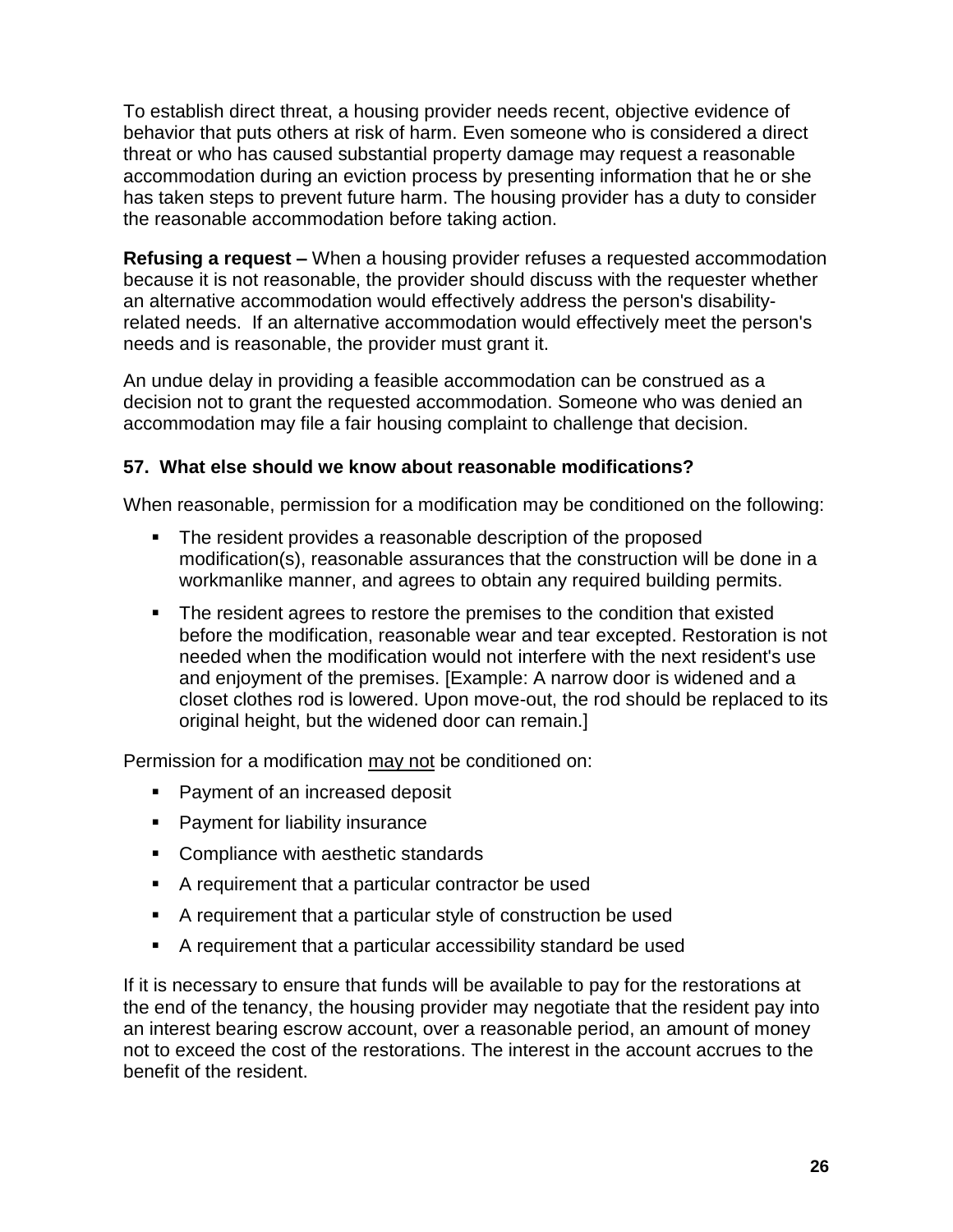#### **58. Who pays for disability accommodations and modifications?**

The housing provider is responsible for ensuring general access to the facility and meeting minimum accessibility standards. Under fair housing laws, a housing provider is required to bear accommodation costs that do not amount to an undue financial and administrative burden. Most reasonable accommodations are no or low cost; however, a housing provider may need to spend money to provide legally required accommodations. Housing providers may not require people with disabilities to pay extra fees or deposits as a condition of receiving a reasonable accommodation or modification.

Generally, the resident will bear the expenses of making reasonable structural modifications to a property. However, if the property receives federal funds, the housing provider usually pays, unless there is financial and administrative hardship.

#### **59. Do we have to provide accessible parking spaces?**

**Resident parking** – When parking is provided for residents, it is a reasonable accommodation to provide reserved accessible spaces for disabled residents who request them.

- Use the standard accommodations process for accessible parking requests. If a resident has a state disabled parking permit, this is generally sufficient proof of the need for a reserved accessible parking space.
- Many people who need a reserved parking space don't need an extra-wide space with an access aisle – they often need only a regular-size parking space nearest to their front door or on the most accessible route to the front door. Discuss specific parking needs with the resident.
- Even if individual parking spaces are not normally assigned, provide a reserved parking space to a resident with a disability as necessary.
- Post a sign at the head of the parking space saying the spot is reserved, to warn other people not to park there.
- Strictly enforce a resident's reserved accessible parking space, and be prompt in responding to complaints when others park there. Alert vendors that these spaces are off limits.

**Guest parking** – If parking is provided near the rental office or for guests, some of those spaces must be accessible.

- Locate at least one accessible guest parking space near an on-site rental office, with an accessible route from the parking to the office.
- Guest parking is also subject to ADA Title III rules, which require that at least 2% of all guest spaces in each lot meet access requirements and be designated with appropriate signage. These spaces must be at least 96" wide and must have an adjacent access aisle at least 60" wide. An access aisle can be shared between two accessible parking spaces. At least one of these spaces must be van accessible, with a 96" access aisle.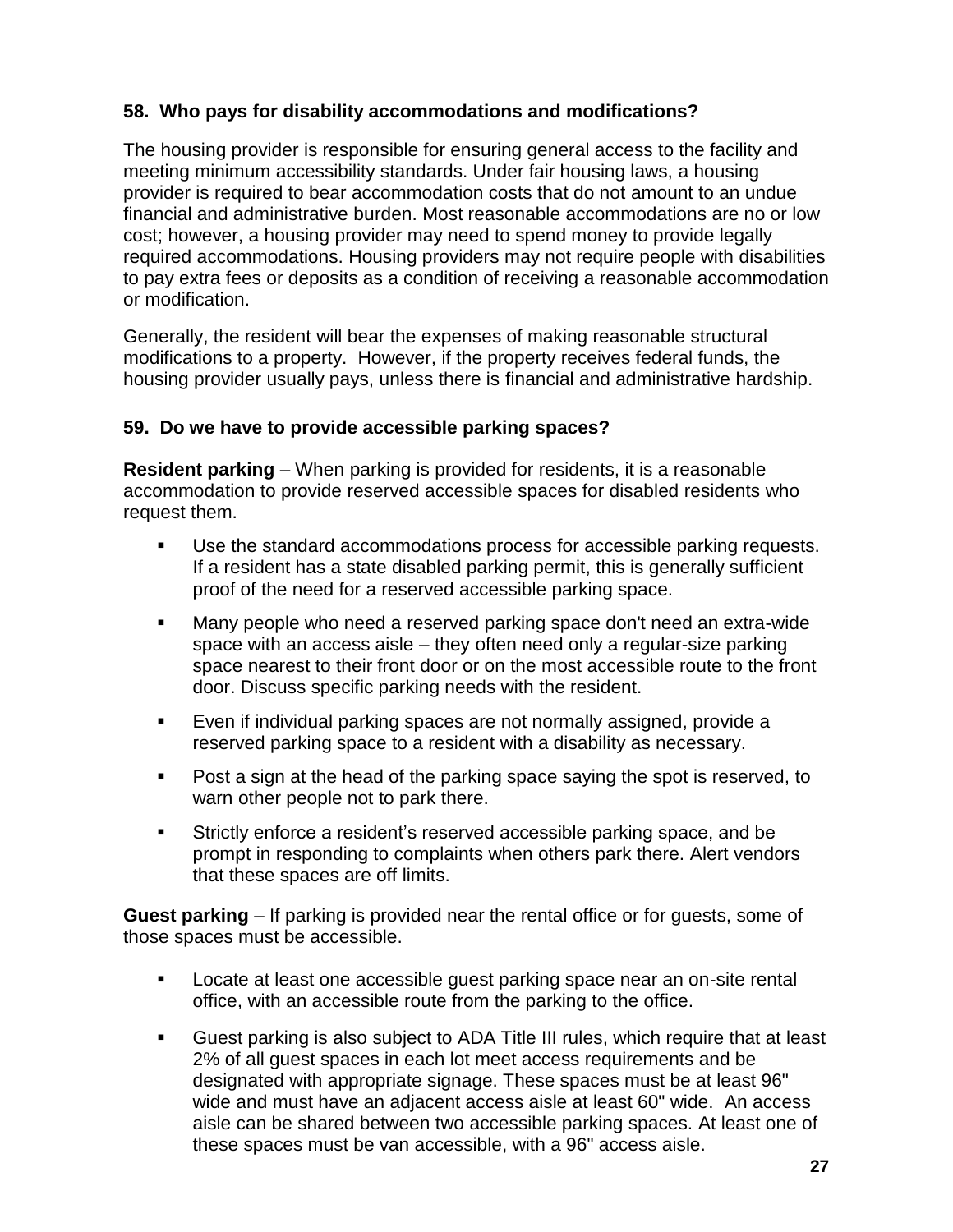Strictly enforce accessible guest parking spaces, and be prompt in responding to complaints when others park there. Let vendors know these spaces are off limits.

**Cooperative housing and condominiums** – Sometimes a governing board or owners group has only limited control over parking spaces. Within their ability, Boards should assist the person seeking a parking accommodation. If another resident owns the desired space, the two owners can negotiate a swap.

#### **60. What do we need to know about service animals?**

When an applicant or resident with a disability requests to live with a service animal, follow the usual accommodation process. It is a reasonable accommodation to allow residents to live with service animals that meet their disability-related needs.

- The Fair Housing Act, Section 504, and HUD's implementing regulations do not contain a specific definition of the term "service animal". However, species other than dogs, with or without training, and animals that provide psychiatric or emotional support have been recognized as necessary assistance animals under the reasonable accommodation provisions of the FHA and Section 504. Thus, "emotional support" or "therapeutic companion" animals that provide medically necessary support for the benefit of an individual with a disability are considered to be service animals.
- While the most common service animals are dogs, they may be other species, such as cats, birds, reptiles, or other small animals. [Note: Wild, exotic or dangerous animals may not be service animals.]
- Service animals may be any breed, size or weight. Do not apply pet size or weight limitations to service animals.
- Service animals are **not** pets. A person with a disability uses a service animal as an auxiliary aid – similar to the use of a white cane or wheelchair. Fair housing laws require that service animals be permitted despite "no pet" rules.
- Owners of service animals should not be charged pet deposits or fees. General cleaning or damage deposits can be charged, if all residents are similarly charged. A resident with a service animal is liable for any damage the animal causes.
- Although some service animal owners choose to use special vests, tags or harnesses on their animals, service animals need no special license or visible identification or and owners are not required to carry written documentation.
- If city or county laws require pet licenses for dogs and cats, rental management can require service dogs or cats to be licensed. In some cases, such licenses are free or discounted for service animals. [Note: If management does not require licenses for pet dogs and cats, then do not require them for dogs or cats that are service animals.]
- Service animals need no "certification". There are no state or national standards for certifying service animals, and no government agencies provide certification.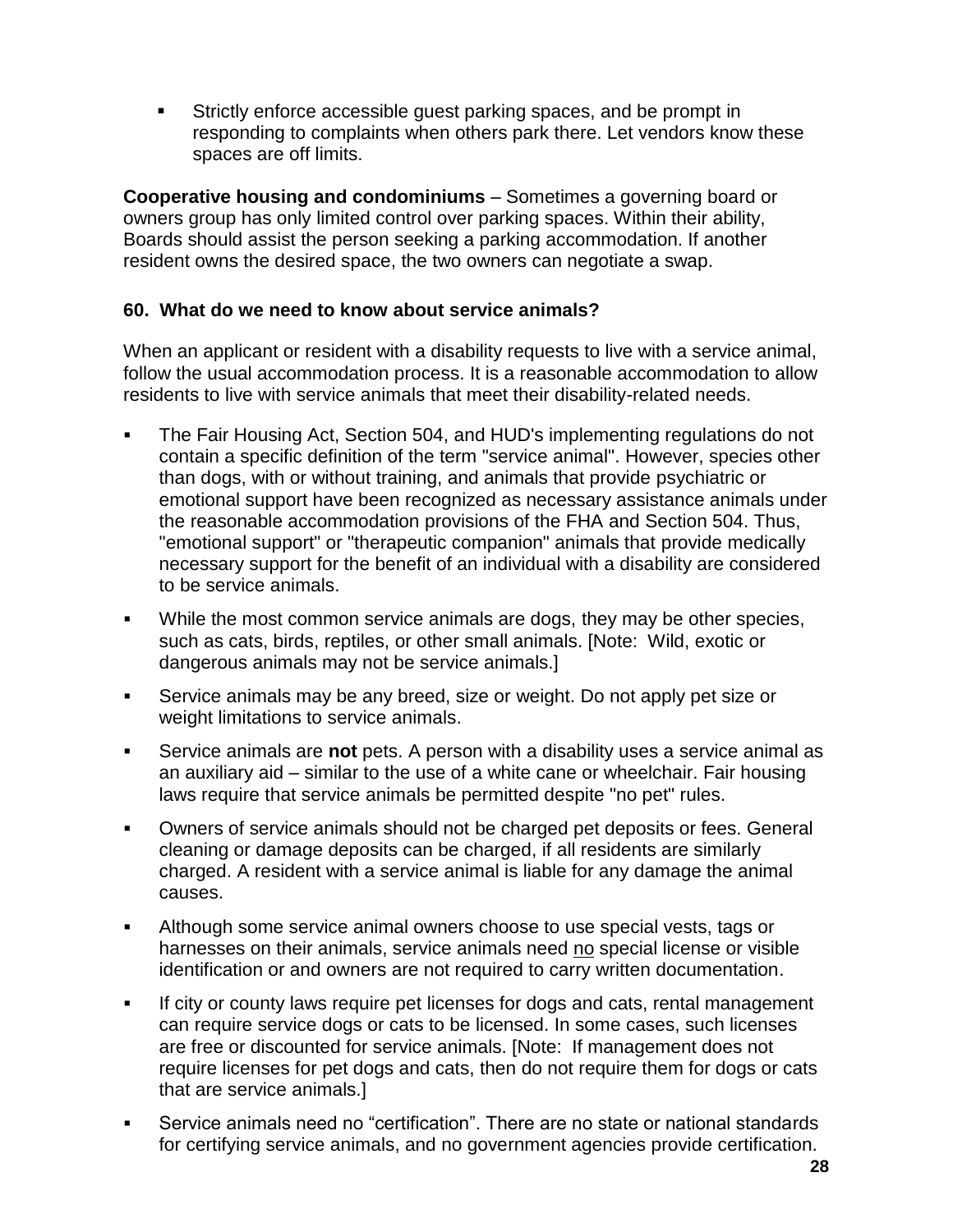- A person may train his or her own service animal.
- Because service animals provide different types of assistance, in some cases a person with a disability may require more than one service animal.
- The service animal's owner is responsible for the animal's care, should observe leash laws, properly dispose of animal waste, and ensure the animal behaves around others and does not break tenancy rules (such as noise rules).

For more information, see the Sample Policy on Service Animals.

#### **61. What about other residents or staff who are afraid of or allergic to animals?**

If a staff member or another resident has a fear of or a minor allergy to dogs or other animals, this is usually not a disability, so they have no right to an accommodation.

In rare situations, a person's allergy is so severe (or the person's fear is so debilitating) that contact with an animal may cause respiratory distress or other serious medical problems, thus the person has a disability. That person may request an accommodation, which must be provided, if reasonable. [Example: It may be necessary to separate the allergic person or the service animal owner.]

*For more information about disability rights and responsibilities, see:*

- **HUD Disability Rights and Resou[rces, www.hud.gov/offices/fheo/disabilities](http://www.hud.gov/offices/fheo/disabilities)**
- **Joint Statement of the U.S. Dept. of HUD and the Dept. of Justice, "Reasonable Accommodations Under the Fair Housing Act"[,](http://www.hud.gov/offices/fheo/library/huddojstatement.pdf) [www.hud.gov/offices/fheo/library/huddojstatement.pdf](http://www.hud.gov/offices/fheo/library/huddojstatement.pdf)**
- **Joint Statement of the U.S. Dept. of HUD and the Dept. of Justice, "Reasonable Modifications Under the Fair Housing Act"[,](http://www.usdoj.gov/crt/housing/fairhousing/reasonable_modifications_mar08.pdf) [www.usdoj.gov/crt/housing/fairhousing/reasonable\\_modifications\\_mar08.pdf](http://www.usdoj.gov/crt/housing/fairhousing/reasonable_modifications_mar08.pdf)**
- **HUD, "Disability Rights in Housing"[,](http://www.hud.gov/offices/fheo/disabilities/inhousing.cfm) [www.hud.gov/offices/fheo/disabilities/inhousing.cfm](http://www.hud.gov/offices/fheo/disabilities/inhousing.cfm)**
- **HUD, "Insurance Policy Restrictions as a Defense for Refusals to Make a Reasonable Accommodation"[,](http://www.fairhousing.com/include/media/pdf/insuranceguidance.pdf) [www.fairhousing.com/include/media/pdf/insuranceguidance.pdf](http://www.fairhousing.com/include/media/pdf/insuranceguidance.pdf)**

# **Section D: Accessibility Requirements**

#### **62. What are the benefits of accessible housing?**

Accessibility is not only mandated by federal and state laws – it makes a housing property more marketable and benefits everyone. When housing is accessible, applicants, current residents, and guests (with or without disabilities) have a safer and more convenient environment. Accessibility features also allow housing providers to adapt to the changing needs of their residents, many of whom wish to age in place.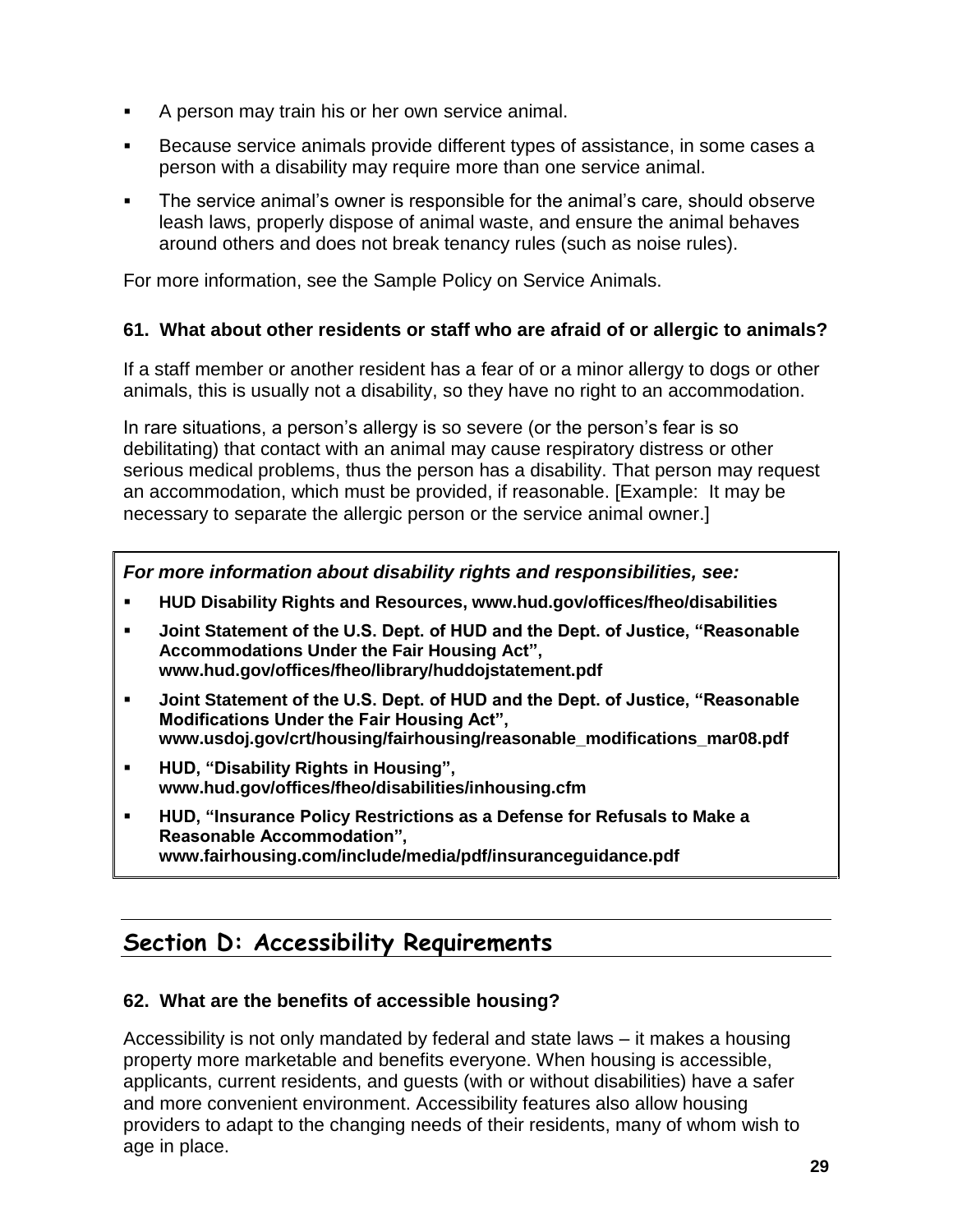#### **63. What building codes comply with HUD access guidelines?**

In addition to the FHA Design & Construction Requirements, HUD recognizes ten "safe harbors" for compliance with the Fair Housing Act's design and construction requirements. See www.fairhousingfirst.org.

#### **64. What are the accessibility standards for rental housing?**

**Title III of the ADA** applies to public areas at the community, such as parking lots, rental offices, community rooms rented to the public, and routes of travel from public transportation to those areas. Under Title III, housing providers should remove barriers that impede the access or use of these areas for disabled people where such removal is "readily achievable" – easily accomplishable and able to be carried out without much difficulty or expense.

Whether an action is readily achievable is determined on a case-by-case basis, considering the nature and cost of the action needed, and the overall financial resources of the housing provider. If additions or alterations to the community are planned, refer to state and federal codes for new construction.

**Housing with four or more units, constructed for first occupancy on or after March 13, 1991 –** Under the Fair Housing Act, rentals must meet the accessibility requirements of the FHA. These buildings must have:

- 1. an accessible entrance on an accessible route
- 2. accessible public and common use areas, including parking areas, curb ramps, passenger loading areas, building lobbies, lounges, halls and corridors, elevators, public restrooms, rental or sales offices, drinking fountains or water coolers, mailboxes, laundry rooms, community and exercise rooms, swimming pools, playgrounds, recreation facilities, nature trails, etc.
- 3. usable doors
- 4. accessible routes into and through the dwelling unit
- 5. accessible light switches, electrical outlets, and environmental controls
- 6. reinforced walls in the bathroom to allow later installation of grab bars and
- 7. usable kitchens and bathrooms.

*For more HUD information about disability access, see:*

- **Fair Housing Accessibility First (a HUD-funded education program that helps home builders and architects design and construct housing that meets the FHA accessibili[ty requirements\), www.fairhousingfirst.org](http://www.fairhousingfirst.org/)**
- **FHA Access Requirements FAQs, www.fairhousingfirst.org/faq/view\_all.html**
- **"Report of HUD Review of the Fair Housing Accessibility Requirements in the 2006 International Building Code", [www.hud.gov/offices/fheo/disabilities/modelcodes/IBC-Notice.pdf](http://www.hud.gov/offices/fheo/disabilities/modelcodes/IBC-Notice.pdf)**
- **"Fair Housing Act Design Manual,"**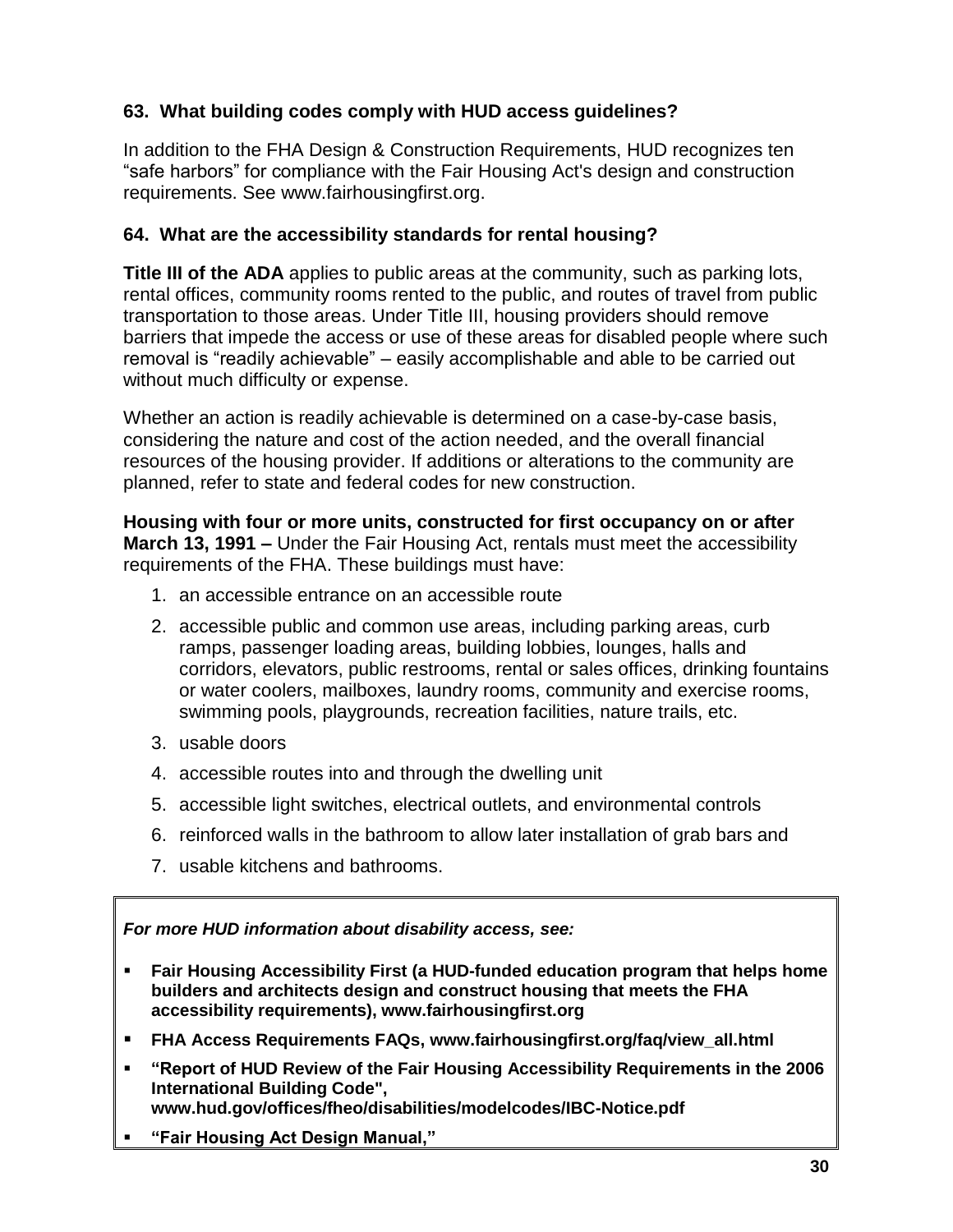**www.huduser.org/publications/destech/fairhousing.html**

- **Joint Statement of HUD and the Dept. of Justice, "Accessibility (Design and Construction) Requirements for Covered Multifamily Dwellings Under the Fair Housing Act," www.ada.gov/doj\_hud\_statement.pdf**
- **"Accessibility Requirements for Buildings,["](http://www.hud.gov/offices/fheo/disabilities/accessibilityR.cfm) [www.hud.gov/offices/fheo/disabilities/accessibilityR.cfm](http://www.hud.gov/offices/fheo/disabilities/accessibilityR.cfm)**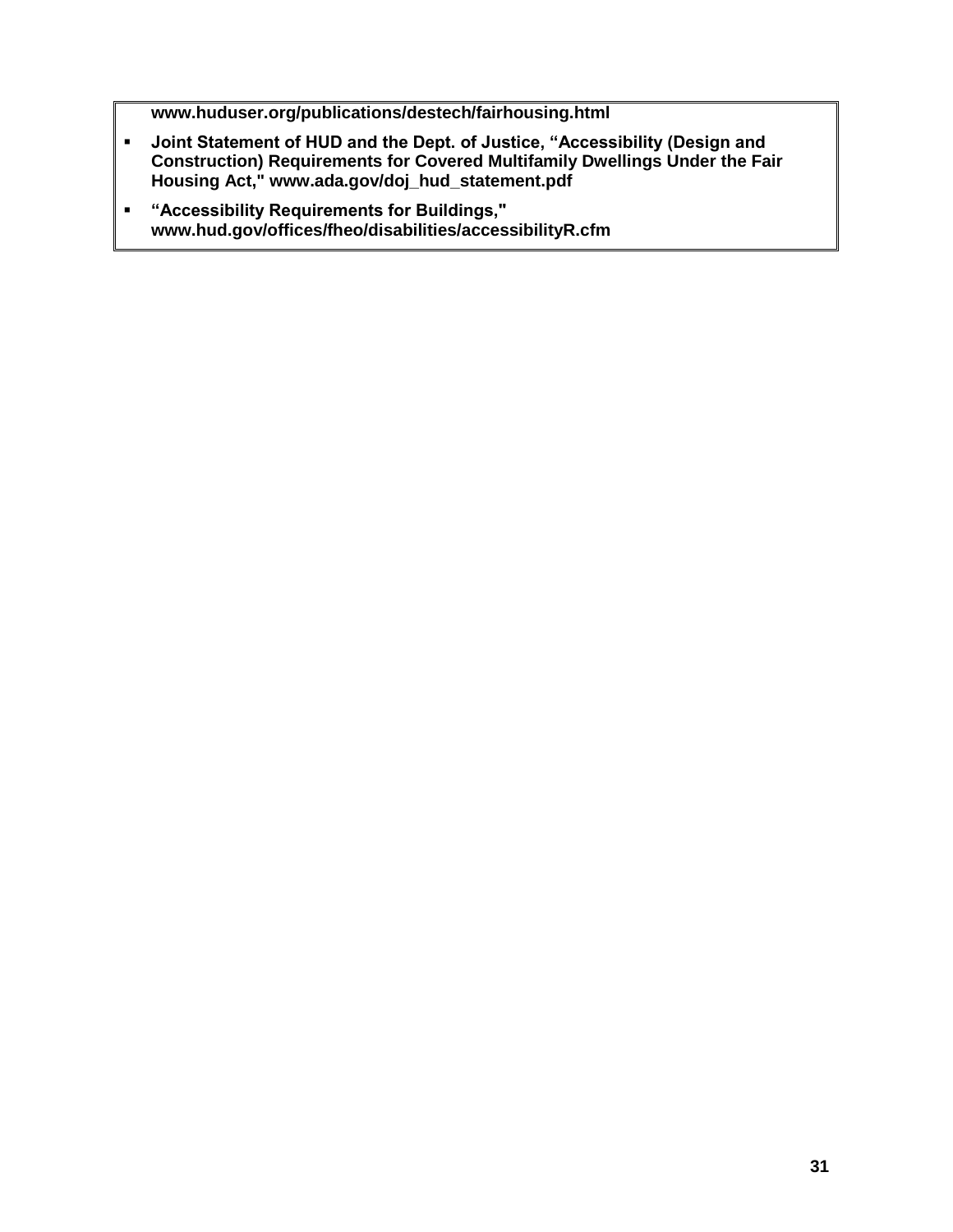

# **Chapter Five Families with Children**

# **Section A: Welcoming Families with Children**

#### **65. What is a "family with children"?**

Families with children include:

- households that have one or more children under the age of 18
- a parent, step-parent, adoptive parent, guardian, foster parent or custodian of a minor child
- a pregnant woman or someone in the process of acquiring legal custody of a child.

Families with children are a protected class under fair housing laws, which refer to this group as "familial status" or "parental status". Under fair housing laws, it is illegal to refuse to rent or sell to a family because they have children. These laws also make it illegal to subject families with children to different terms and conditions of tenancy, harsher rules, or restrictions on the use of common areas.

#### **66. Can we say "Families Welcome" in our advertising and on our community signage? Should we avoid certain words or phrases?**

It is okay to market to families with children. Indicating that families are welcome in a community does not deny any other protected class the opportunity to apply for housing.

In print advertising, do not use words or phrases such as "adult community" or "perfect for mature professionals", which reflect a preference for residents without children. When discussing a rental with an applicant family, do not point out that there is no on-site play area or that the community is on a busy street, unless this information is given to all applicants.

Communities that qualify under the "Housing for Older Persons Act" are exempt from the requirement to rent to families with children. If they choose to do so, they can advertise that children under 18 are not allowed as residents. See Chapter Six.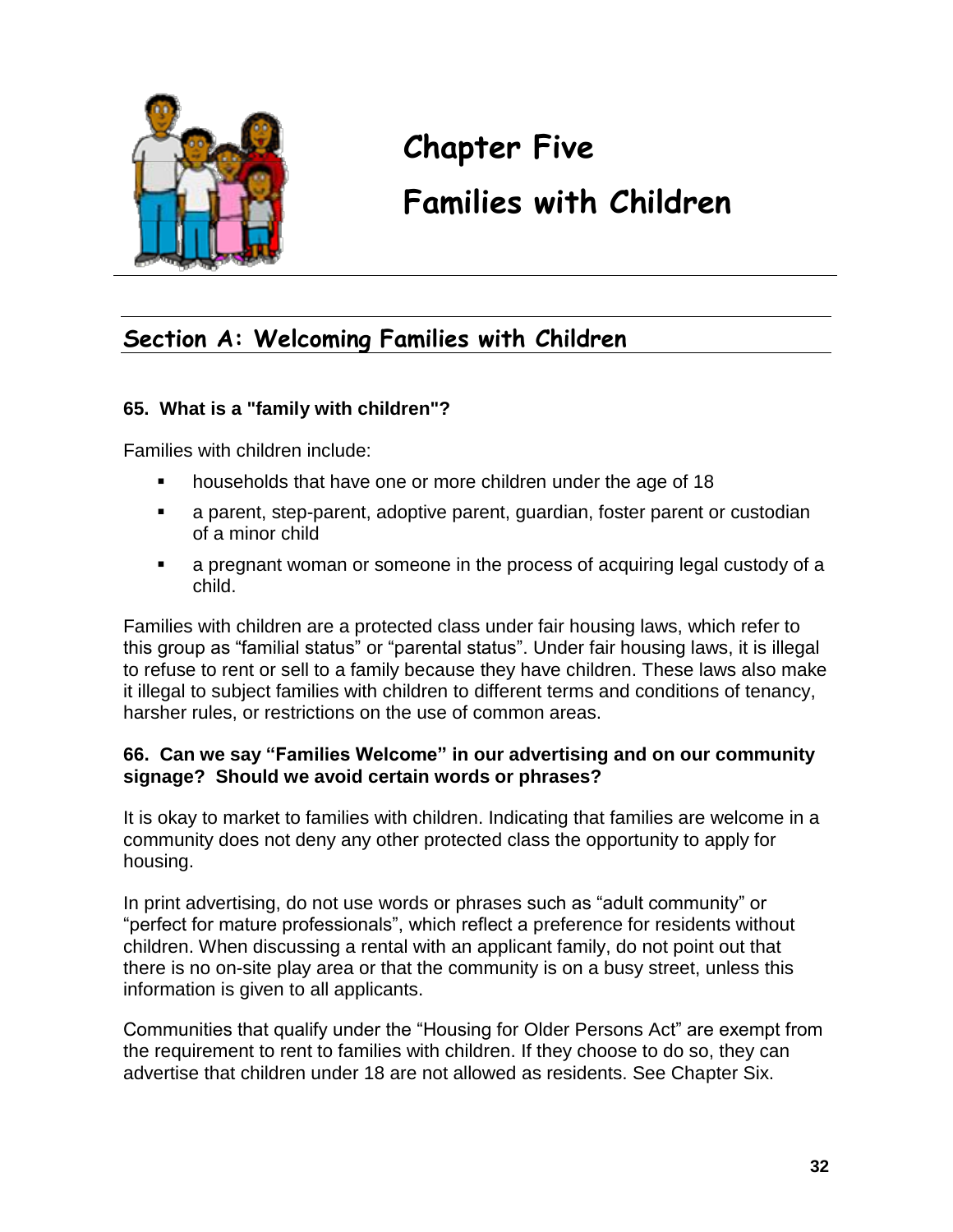#### **67. Can we discourage a family with kids from renting if our second floor apartments have unsafe balconies and no window screens?**

No. Safety concerns are not a valid reason to deny housing to families with children. If an unsafe condition exists on the property, consider making it safe for all residents to avoid general liability for injuries. If that is not feasible, point out safety concerns to every applicant, not just families with children.

Also, HUD guidance states that it is a violation of the Fair Housing Act for a housing provider to deny a family the opportunity to live in housing that has not undergone lead hazard control.

#### **68. We've had problems with teenagers causing property damage. Can we refuse to rent to families with teens or charge them a higher damage deposit?**

No. Familial status protections apply to all children under the age of 18. Don't single out a certain age group of children, such as teens. Under some local fair housing laws, this would be age discrimination as well. Making a generalization based on the actions of some residents (in this case teenagers) and creating a blanket rule based on that generalization will likely violate fair housing laws.

#### **69. We run criminal background checks on our adult applicants. Can we run them on teenagers too?**

Fair housing laws may be violated if a rule is applied that only affects families with children, or when a neutral policy that is applied to all residents adversely impacts families with children. [Example: Requiring screenings for children could subject a family to additional fees, which would make the application process more burdensome for them.] If a housing provider has a policy of screening juveniles only in certain properties and/or neighborhoods, an issue of race or national origin discrimination might be raised. If the housing is in a jurisdiction where age is a protected class, such screening may constitute age discrimination.

#### **70. Is it okay to refer families with kids to a building near the playground and to have another quiet building for residents without children?**

No. This type of segregation is called "steering" and it is illegal. If a housing provider were to designate certain buildings as "non-family" housing, a family might be denied a place to live until a rental became available in the "family" building. All applicants should be shown any available rentals at the community. Let them decide where they would like to live.

If a resident asks that a nearby apartment not be rented to a household with children because they might be too noisy, explain that rental decisions are not made based on protected class, such as familial status. Remember, families with children may be held to the same noise rules as other residents.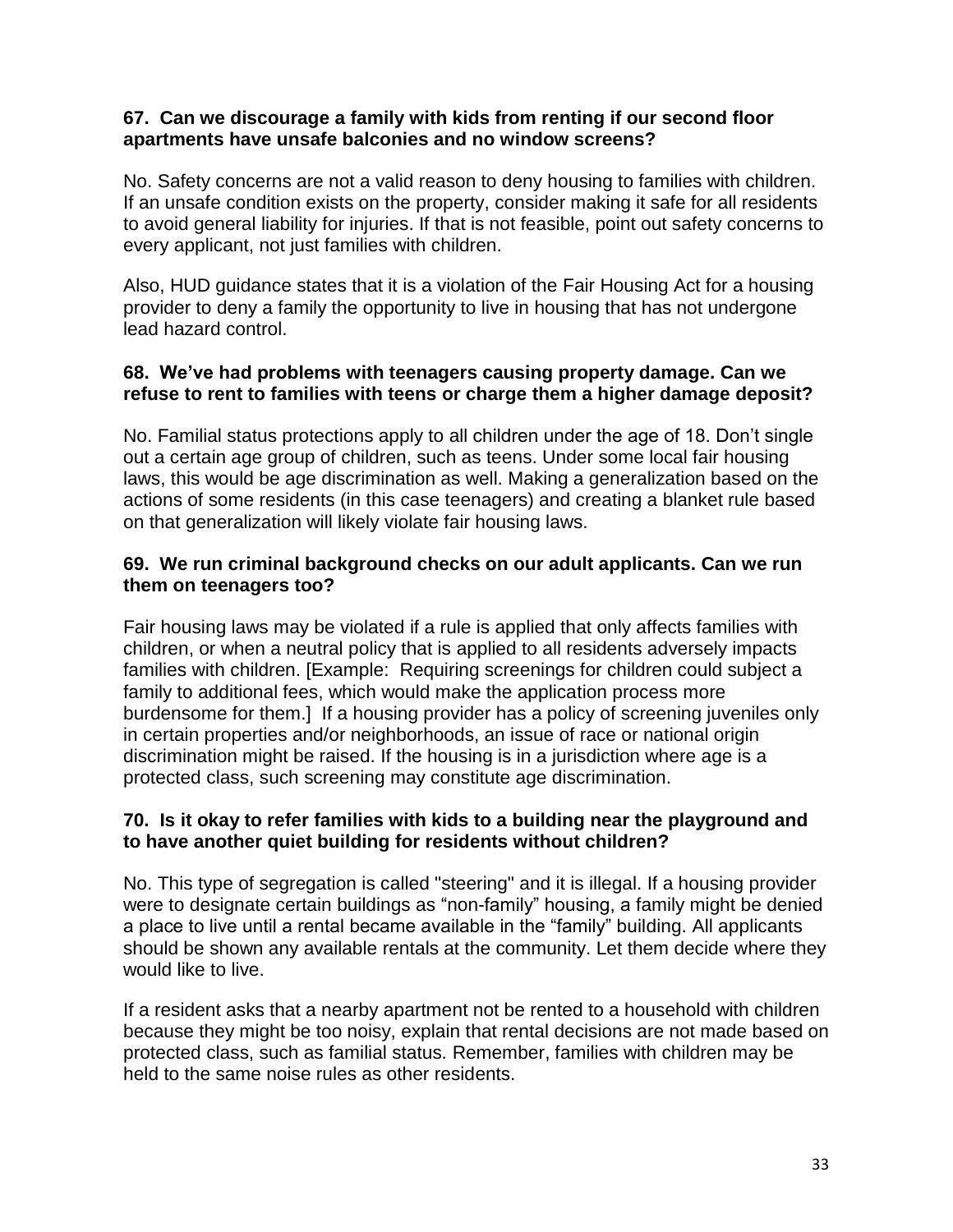#### **71. Is it okay to tell parents of a teenage son and daughter that they must rent a three-bedroom apartment, so their kids don't share the same bedroom?**

No. Denying a two-bedroom rental to a family because they have children of opposite sexes, or requiring them to rent a larger apartment, is a direct violation of fair housing laws based on both familial status and sex.

# **Section B: Occupancy Standards and Surcharges**

#### **72. What is an occupancy standard? Do we need one?**

Fair housing laws allow housing providers to establish reasonable limits on the number of occupants allowed in each rental. However, when a housing provider sets a policy that unreasonably limits the number of occupants, it affects families with children more severely than households without children. Establishing appropriate occupancy standards can reduce the risk of violating fair housing laws.

#### **73. We heard that an occupancy standard of two-per-bedroom or "two plus one" is okay. Is that true?**

HUD has stated that a two-person-per-bedroom occupancy standard is generally reasonable. However, this standard is not absolute, and other considerations should be keep in mind. It is best to review a number of factors to determine whether an occupancy standard is overly restrictive, such as the size of bedrooms and the rental unit, the configuration of the unit, the age of children, other physical limitations of the housing, and local zoning codes or laws.

#### **74. How can we establish a reasonable occupancy standard?**

One critical factor in establishing an occupancy standard is the zoning or building occupancy code that applies to the housing community. Measure the rooms in each rental unit and apply the local building code. If a restrictive occupancy standard is set, be prepared to substantiate legitimate business-related factors that led to the standard, such as the age or condition of the housing and its accompanying systems (sewer, septic, electric, water, etc.).

#### *For more information about occupancy standards, see:*

- HUD "Keating memo" [www.hud.gov/offices/fheo/library/occupancystds.pdf](http://www.hud.gov/offices/fheo/library/occupancystds.pdf)
- Washington State Human Rights Commission guidance memo on occupanc[y](http://www.hum.wa.gov/FairHousing/OccupancyStandards.html) standards – [www.hum.wa.gov/FairHousing/OccupancyStandards.html](http://www.hum.wa.gov/FairHousing/OccupancyStandards.html)
- Local zoning codes [www.kingcounty.gov/exec/civilrights/FH/~/media/](http://www.kingcounty.gov/exec/civilrights/FH/~/media/) exec/civilrights/documents/occupancy.ashx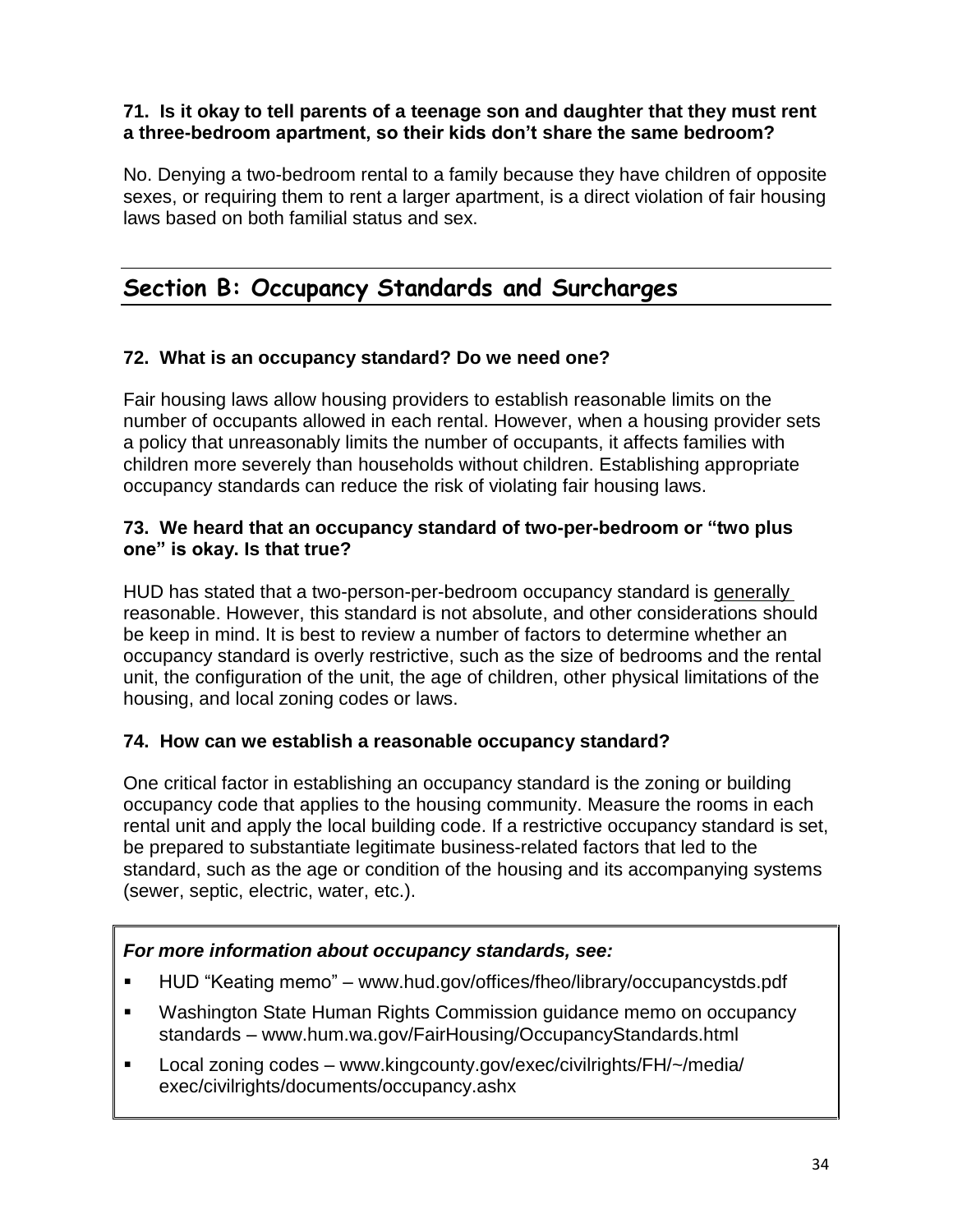#### **75. Is it okay to charge a base rent for up to three residents, plus \$50 per month for each additional occupant?**

Fees or surcharges for extra occupants have a greater negative impact on families with children than on households without children. If an extra amount is charged, it must be based on actual increased utilities use or other legitimate business costs. Many communities have installed individual utility meters to monitor costs directly.

# **Section C: Family Friendly Rules and Regulations**

#### **76. Can our rules say "children cannot ride their bikes on the walkways"?**

Rules of conduct that apply only to children are unlawful under fair housing laws. If the goal is to ban bicycle riding on the walkways, the rule must apply to all residents, regardless of age. The fair housing agencies welcome calls from housing providers with questions regarding the phrasing of resident rules.

#### **77. Is it okay to have rules such as "parents are responsible for damage done by their children" and "parents must supervise their children at all times"?**

No. These rules specifically target families with children. Most leases and rental agreements already hold residents responsible for damage caused by their household and their guests. If tenancy rules repeat this point, do not single out children. Whenever a rule applies to all minors, it likely violates fair housing laws, because "children" includes those from birth to 17 years of age.

Common areas that are available to residents for recreation, such as a lawn, must also be available to children for play. Consider why each resident rule is needed. For safety reasons, some areas (such as a pool, fitness room, dumpster area or parking lot) may warrant supervision of very young children by an adult.

#### **78. Can we set a curfew so teens don't loiter and cause problems at night?**

General tenancy rules that outline quiet hours and limit noise must be applicable to all residents. It is okay to restrict all residents from certain common areas at certain times. [Example: No residents in the pool between 10 pm and 7 am.] Fair housing laws do not permit curfews for children only. In some situations, common areas can be restricted for children of certain ages for safety reasons (see below) and under HOPA regulations (see Chapter Six).

#### **79. Our pool rules include adult swim hours and require that swimmers under 18 have an adult present. Is that okay?**

Pool rules should be reasonable for all residents to use and enjoy, including children. Fair housing laws do not permit "adult" swim hours. One alternative is to designate a lap swim time at certain hours of the day, open to all residents.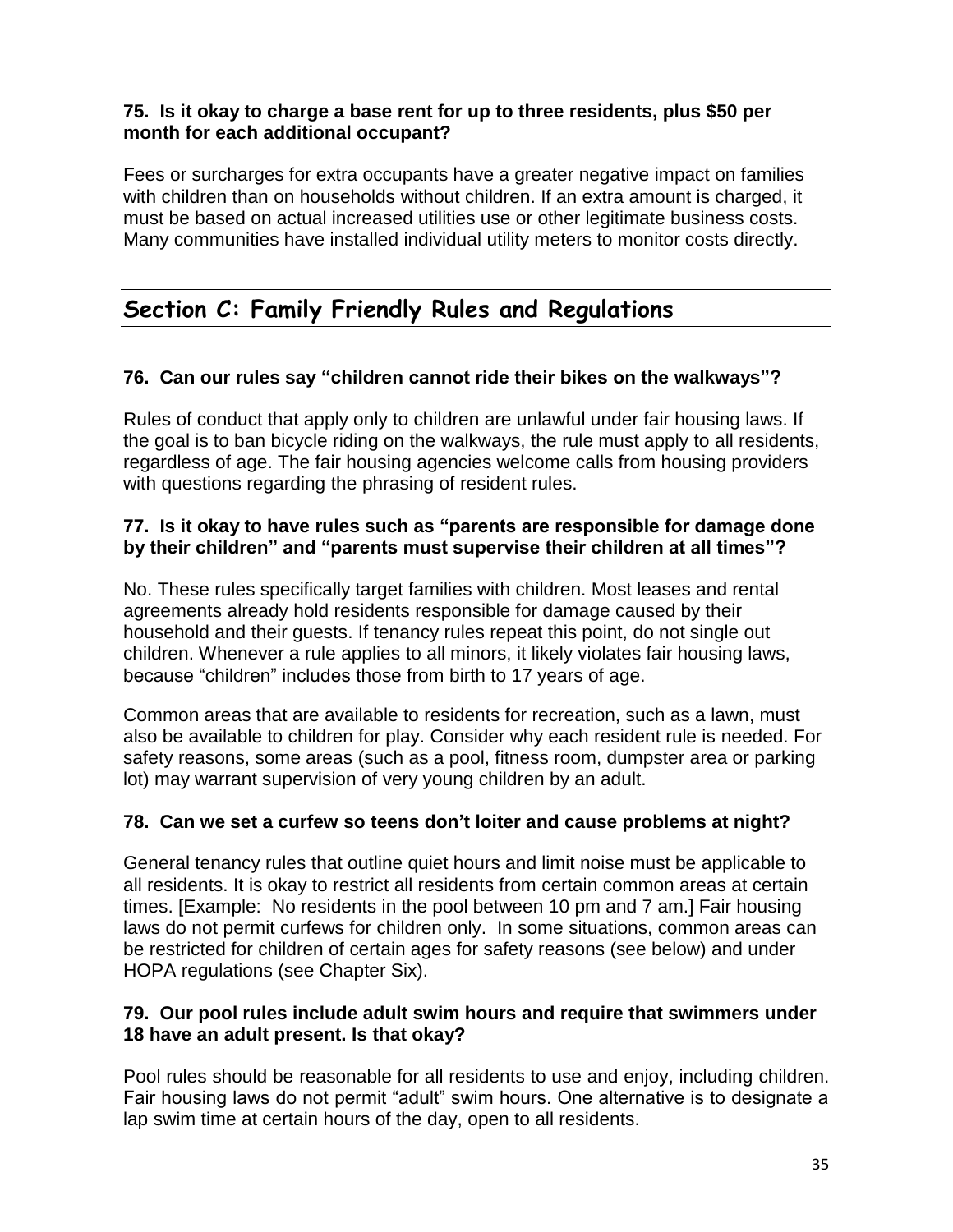It is helpful to use existing health and safety laws as guidelines for setting age restrictions. Washington Administrative Code states that when no lifeguard or attendant is present at a pool, children 12 years or younger must have a responsible adult (18 or older) present (WAC 246-260-100). This law permits children between the ages of 13-17 to swim with at least one other person present who is 13 or older. [Example: Two 13 year olds could swim together without any adult present – one can rescue the other or call for help if necessary.]

#### **80. Do fair housing laws allow us to require that children have an adult present when using the hot tub or sauna?**

Any rule excluding everyone under 18 years old without an adult present would likely be too strict. However, some areas might be dangerous for very young children, such as saunas or hot tubs. The Consumer Product Safety Commission and other safety organizations state that children under age six should not use spas or hot tubs, and children between 6-12 years should have an adult with them when using a hot tub or whirlpool, and should not stay for longer than 5-10 minutes at a time.

Washington state law requires "age and developmentally appropriate supervision of any child that uses hot tubs, swimming pools, spas, and other man-made and natural bodies of water", and states "All spa pool facilities must have signs … cautioning that children under the age of six should not use a spa pool …." (WAC 388-148-0170 and 246-260-131). If the community's spa or hot tub rules are in the range of these age guidelines, fair housing laws will likely consider them reasonable.

#### **81. Is it okay to set age limits for use of our fitness room equipment?**

Yes, because some fitness equipment may not be safe for small children. When setting age limits, it is helpful to look at industry standards, because there are no state or federal laws that state the age of people who can safely use fitness equipment. Fitness centers managed by local governments and private businesses allow some children under age 18 to use weight training equipment. Many fitness centers permit children aged 15-17 to use fitness equipment without adult supervision, some require adult supervision for 13-15 year old children, and few allow anyone under 13 to use their facilities. Equipment manufacturers' height and weight recommendations may also provide reasonable guidance. If the community's fitness room rules are in the range of these age guidelines, fair housing laws will likely consider them reasonable.

Remember, there is a difference between rules for equipment use and rules for who can enter the room. Children should be permitted to accompany their parents or a responsible adult, so long as they don't touch the equipment or cause disturbances for others. [Examples: A dad works out while his 5-year-old sits quietly with a coloring book. A mom works out while her baby sleeps in a carrier nearby.]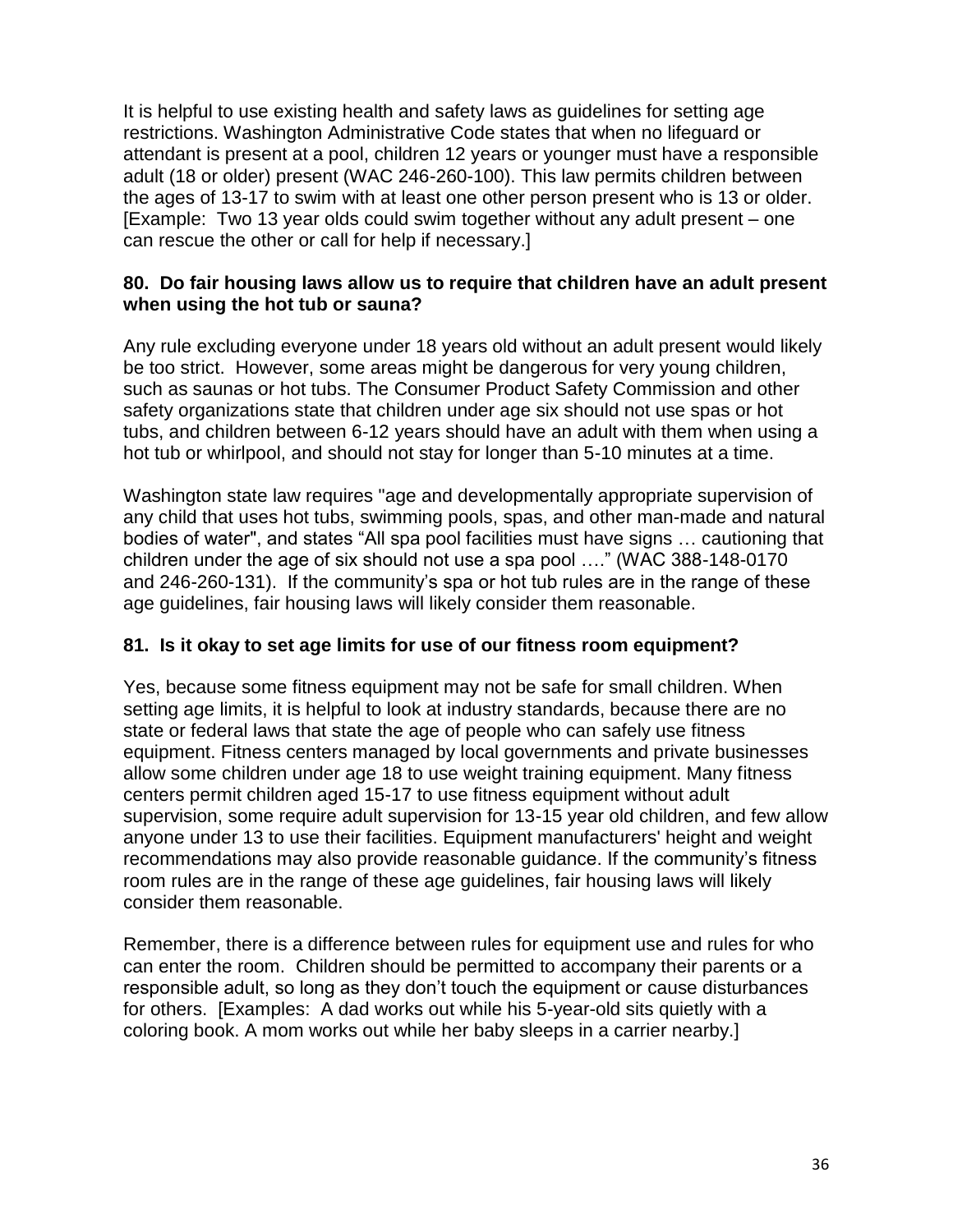

# **Chapter Six**

# **Other Protected Classes**

# **Section A: Housing for Older Persons**

#### **82. What is the Housing for Older Persons Act? What kinds of housing does HOPA cover?**

The Housing for Older Persons Act (HOPA) is an amendment to the federal Fair Housing Act. Under this law, a community that qualifies for the housing for older persons exemption can refuse to rent to families with children, provided it meets certain requirements. Three types of housing qualify under HOPA:

- 1. HUD Secretary designated elderly housing
- 2. housing for residents who are 62 or older, whether private or assisted
- 3. housing intended and operated for occupancy by residents who are 55 years of age or older. For 55 or older housing, the following criteria must be met:
	- At least 80% of the occupied rentals are occupied by at least one person who is 55 years of age or older
	- The owner or management of the housing facility/community must publish and adhere to policies and procedures that demonstrate an intent to provide housing for persons 55 or older and
	- The facility/community complies with rules issued by the HUD Secretary for verification of occupancy through reliable surveys and affidavits.

HOPA covers housing communities or facilities that are governed by a common set of rules, regulations or restrictions. Typical examples include: a condominium association, a cooperative, a property governed by homeowners or resident association, a municipally zoned area, a leased property under common private ownership, a manufactured housing community, a mobile home park.

The following are not covered by HOPA:

- a portion of a single building
- a duplex
- a group of single family houses dispersed throughout a geographical area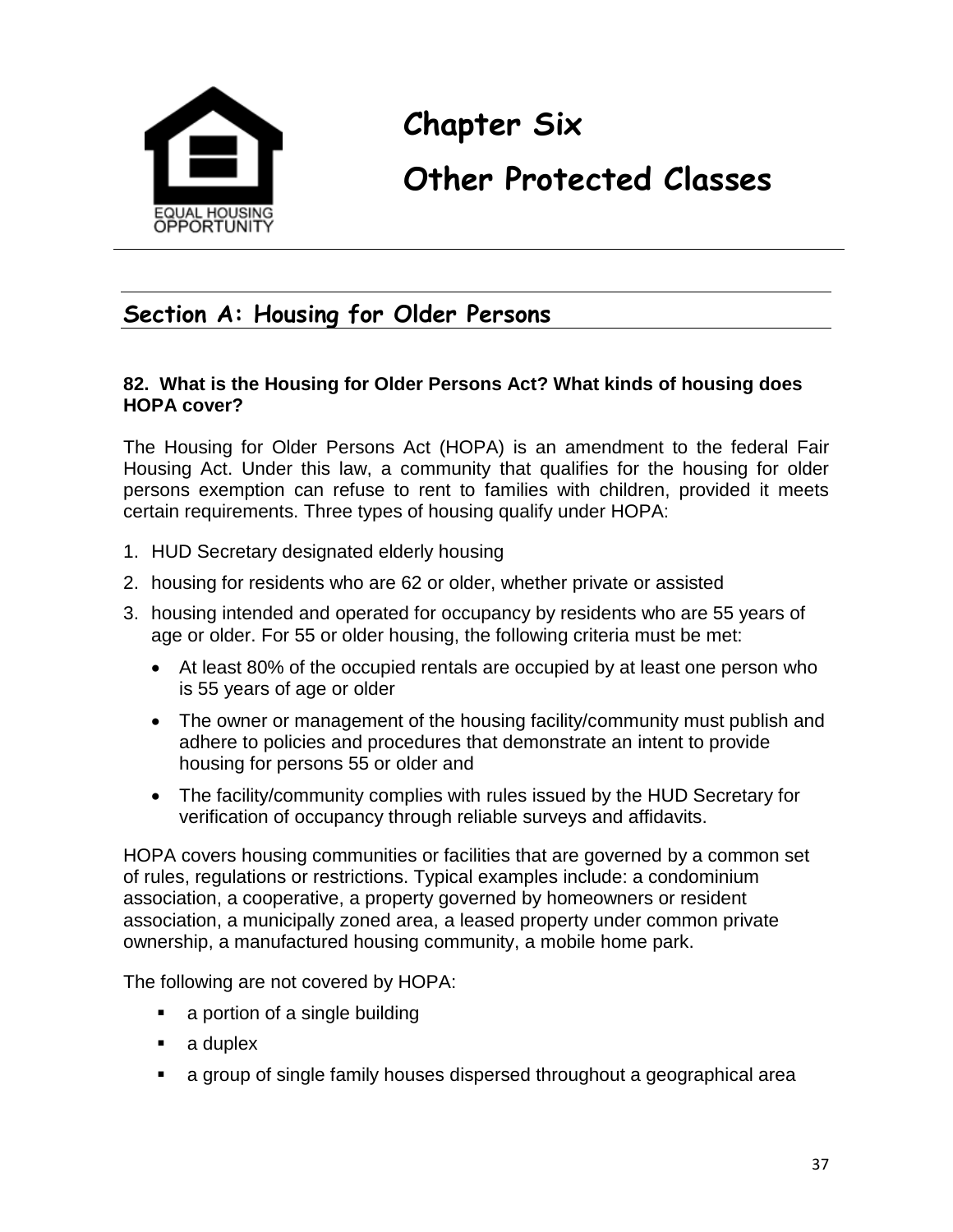#### **83. How can we show our intent to operate as a 55+ property?**

It should be clear to anyone driving by, calling about, or living at the community that it is a 55 or older property.

- Any signage or printed material should include HOPA language "55+ Community", "Age 55 or Older Housing Community" or similar language.
- **When advertising or describing the community to applicants, be certain they** know that it is intended for occupancy by at least one person age 55 or older per unit. Avoid using phrases such as "adult living" or "adult community".
- Ensure the lease provisions, rules, regulations and any written materials referring to the community indicate that it is a 55 or older property.

A housing provider should not use the word "adult" or "adult community" in advertising or when describing the community to prospective renters.

#### **84. How do we calculate the 80% occupancy requirement?**

HOPA requires that at least 80% of the occupied units must be occupied by at least one person 55 or older. The remaining 20% of the units may be occupied by persons under 55, if the facility/community so chooses. When calculating the 80% occupancy requirement, housing providers do not need to include:

- units that have been continuously occupied by the same household since September 13, 1988, that did not and do not currently contain at least one person over the age of 55
- units occupied by employees under 55 years old, who provide substantial management and maintenance services to the community
- **units occupied solely by persons who are necessary or essential to provide** medical and/or health and nursing care services as a reasonable accommodation to residents
- **unoccupied units**

A 55 or older owner or tenant might be temporarily absent from the housing without affecting the exemption status. [Example: The occupant is on vacation, hospitalized, or absent for a season without affecting the community's exempt status. The occupant may allow a relative or house sitter under 55 to live in the unit during this absence.] The unit would still be counted as part of the 80% as long as the housing is not rented out, the owner/tenant returns on a periodic basis, and maintains legal and financial responsibility for the upkeep of the housing.

#### **85. How should we obtain age verification?**

HOPA requires that a housing community compile a list of occupants and verify the ages of the occupants. Reliable age verification documentation includes a birth certificate, a driver's license, a passport, immigration card, military identification, or any other state, local, national or international documentation, provided it contains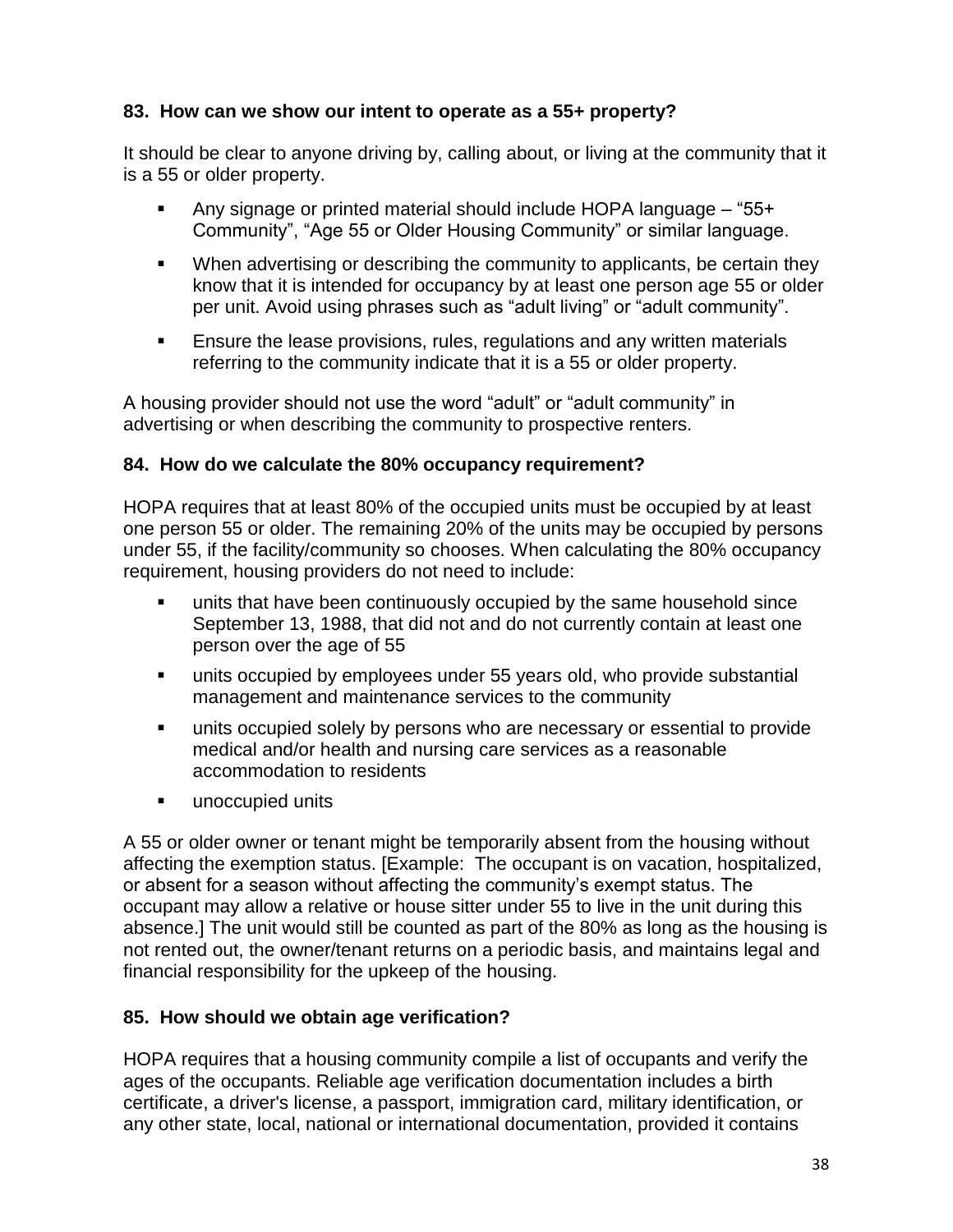current information about the age or birth of the person. Some other documentation is considered reliable, such as a self-certification signed by an adult member of the household asserting that at least one occupant in the unit is 55 years of age or older.

HOPA requires that a housing community survey its resident lists every two years to ensure that it meets the 80% requirement. A community's failure to survey or resurvey its list of occupants does not demonstrate intent to provide housing for older persons, and could jeopardize the community's status as 55+ housing.

#### **86. May we impose an age limitation more restrictive than that required by HOPA and still qualify for the 55 or older exemption?**

Yes. For example, a housing facility/community may require:

- that at least 80% of the units be occupied by at least one person 60 years of age or older
- **that 100% of the units are occupied by at least one person 55 or older**
- **that 80% of the units be occupied exclusively by persons aged 55 or older**

However, before establishing more restrictive occupancy policies, check on state and local laws that may prohibit discrimination based on age.

#### **87. We meet HOPA requirements, and permit families with children to occupy up to 20% of our rentals. Can our rules say children under 18 are not allowed in certain areas?**

Yes. If a 55+ property qualifies under HOPA, it is exempt from the Fair Housing Act's prohibition against discrimination based on familial status. The community may restrict children under 18 from benefits of the community, or otherwise treat their households differently than senior households. However, the community cannot discriminate against any resident or potential resident based on other protected classes, such as race, color, religion, national origin, sex, disability, etc.

If the community is a project-based Section 8 elderly or elderly/disabled property, management may not exclude otherwise eligible families with children.

#### **88. Our housing community does not currently meet the 80% occupancy requirement. How can we qualify for HOPA status?**

There are two ways to establish housing for older persons – new construction and conversion.

 Newly constructed housing" is that which has been entirely unoccupied for at least 90 days prior to reoccupancy, due to renovation or rehabilitation. Once the housing reopens and can meet all three HOPA requirements covered on the previous slide, it is HOPA housing.

The housing community is permitted to discriminate against families with children until 25% of its units are occupied. If, at that time, the community does not have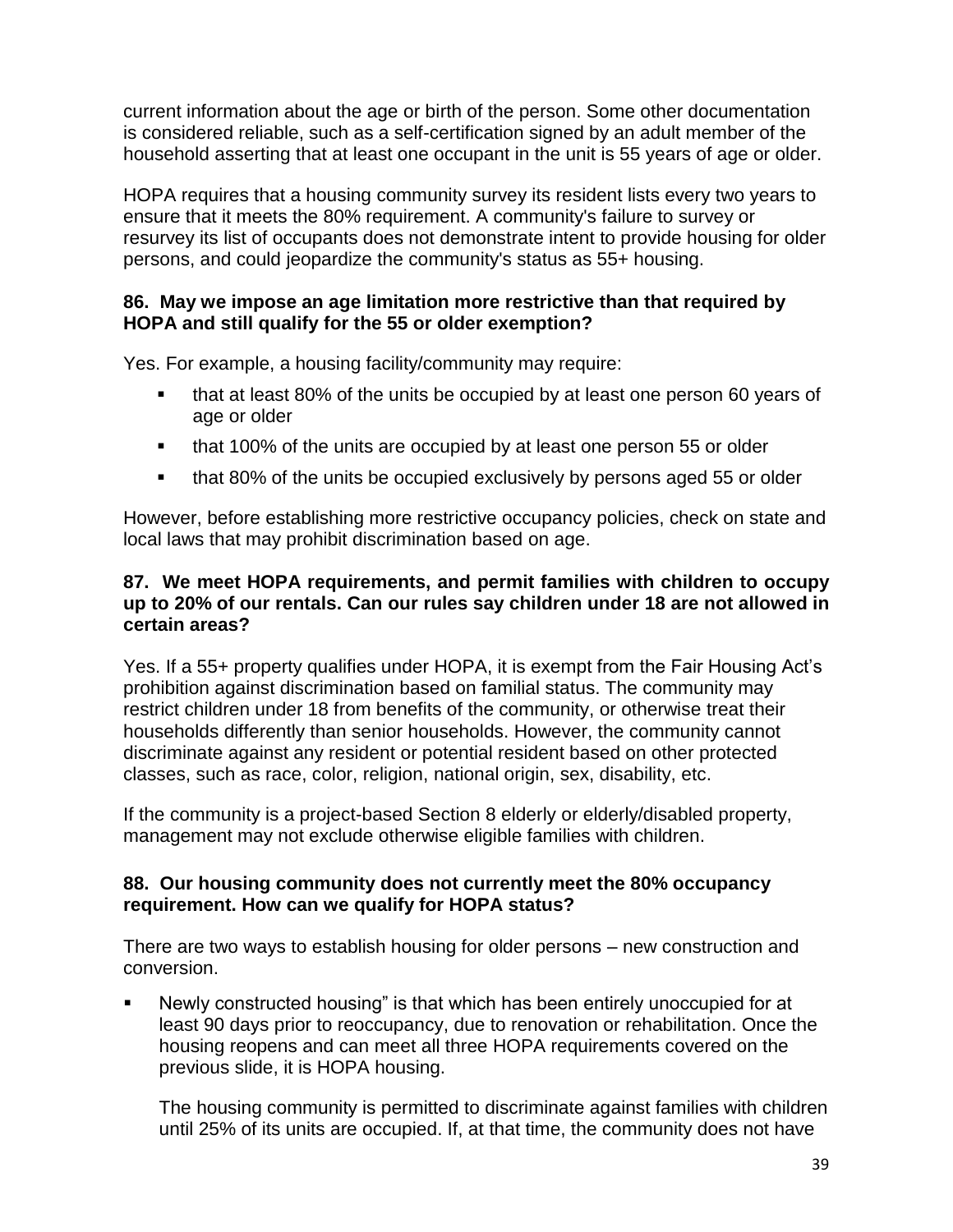a resident 55 years or older in at least 80% of occupied units, then the community may not discriminate against families with children.

 An existing community can convert to housing for older persons if 80% of its units become occupied by at least one person 55 or older. A community cannot reserve unoccupied units for older persons, or advertise itself as housing for older persons, or evict families with children in order to reach the 80% threshold. If a qualified family with children seeks to occupy a vacant unit before the facility has met all of the requirements needed to become housing for older persons, the family must be allowed to live there. The facility may not make existing families with children feel unwelcome or otherwise discourage them from continuing to reside there.

However, nothing prevents the offering of positive incentives that might lead some families to seek housing elsewhere. If the community achieves the 80% threshold without discriminating against families with children, it may then be considered a HOPA community.

#### *For more information about HOPA, see:*

- HOPA Act, http://www.gpo.gov/fdsys/pkg/PLAW-104publ76/pdf/PLAW-104publ76.pdf
- [HOPA Final Rule, www.hud.gov/offices/fheo/library/hopa\\_final.pdf](http://www.hud.gov/offices/fheo/library/hopa_final.pdf)
- Q&A About [HOPA, www.hud.gov/offices/fheo/library/hopa95.pdf](http://www.hud.gov/offices/fheo/library/hopa95.pdf)
- **Conversion to HOPA[,](http://www.fairhousing.com/include/media/pdf/conversiontohousingforolderpersons.pdf)** [www.fairhousing.com/include/media/pdf/conversiontohousingforolderpersons.pdf](http://www.fairhousing.com/include/media/pdf/conversiontohousingforolderpersons.pdf)

# **Section B: Sexual Orientation**

#### **89. What is sexual orientation?**

Sexual orientation is a protected class under state and local fair housing laws, which define it as actual or perceived male or female heterosexuality, bisexuality, or homosexuality.

#### **90. What should management do when a gay resident complains that his neighbor called him derogatory names?**

All residents, including gay, lesbian, bisexual and transgender residents, have a right to enjoy their housing without being subjected to harassment. Housing providers should take immediate action to stop harassment that is based on protected class. When someone complains about harassment, conduct a thorough investigation, keep in contact with the complaining resident, and if the investigation reveals harassment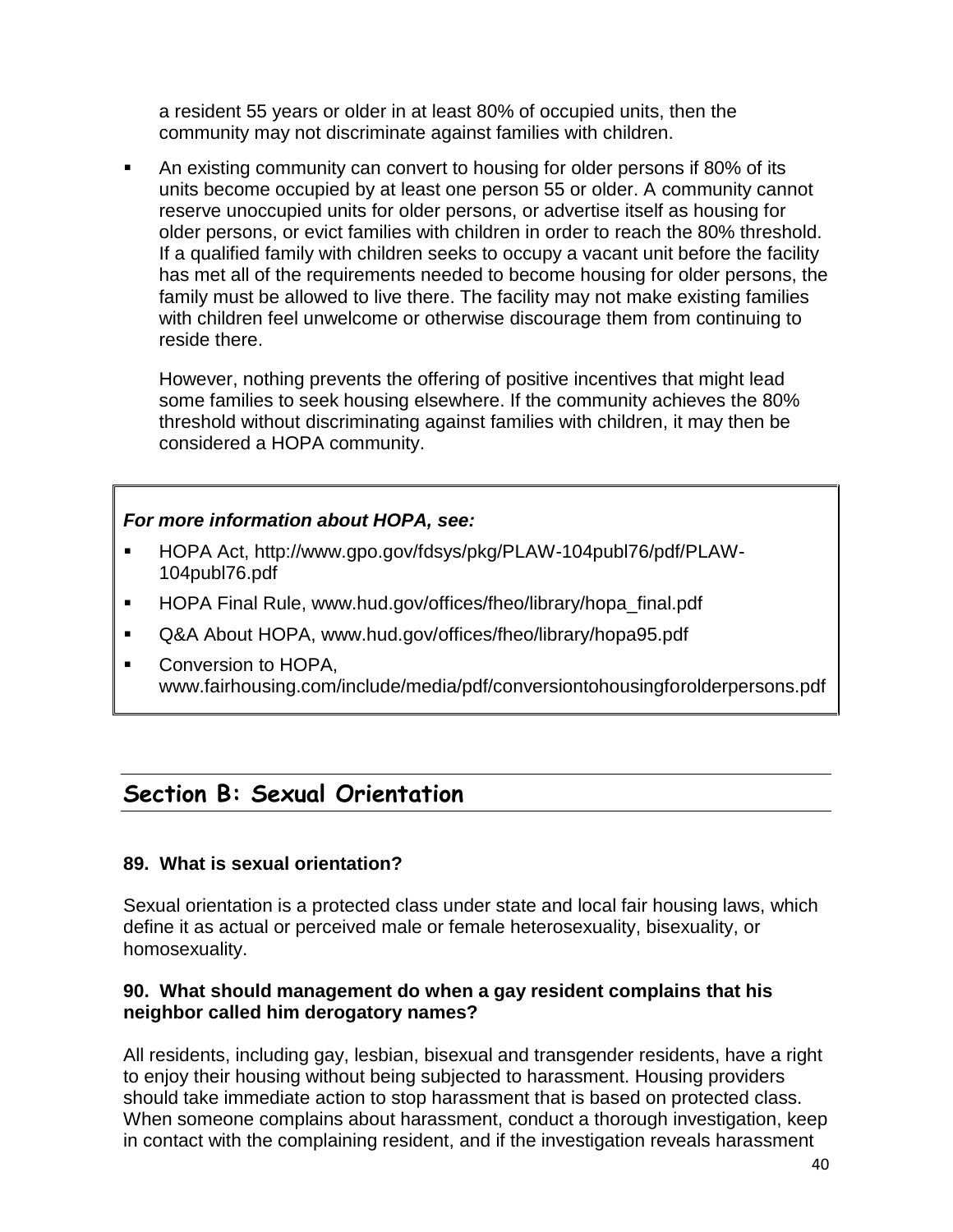based on protected class, take appropriate steps to stop it. Monitor for retaliation against anyone who filed a complaint or was a witness. (See Chapter Three, Section B) For more information, see the Sample Policy on Harassment and Retaliation. Depending on the severity, certain types of harassment may also be considered hate crimes.

#### *For more information about sexual orientation, see:*

- Washington State Human Rights Commission, "Guide to Sexual Orientation, Gender Identity, Discrimination, and Washington State Laws: [Self-Assessment](http://www.hum.wa.gov/documents/FairHousing/Self-Assessment-%20Housing%20and%20Real%20Esate.pdf) [Checklist for Compliance and Suggested Best Practices for Real Estate and](http://www.hum.wa.gov/documents/FairHousing/Self-Assessment-%20Housing%20and%20Real%20Esate.pdf) [Housing Transactions"](http://www.hum.wa.gov/documents/FairHousing/Self-Assessment-%20Housing%20and%20Real%20Esate.pdf), www.hum.wa.gov/Documents/Publications/ SelfAssessments/Self-Assessment-Employment2ndEdition.pdf
- Equal Access to Housing in HUD Programs Regardless of Sexual Orientation or Gender Identity, www.gpo.gov/fdsys/pkg/FR-2012-02-03/pdf/2012-2343.pdf

## **Section B: Gender Identity**

#### **91. What is gender identity?**

Gender identity is a protected class under state and local fair housing laws. These laws define gender identity as a person's self-identification, expression, or physical characteristics, mannerisms and dress, whether or not traditionally associated with one's biological/assigned/designated sex at birth. This includes:

- transgender men (trans men) also known as female-to-male (FTM) transgender people
- transgender women (trans women) also known as male-to-female (MTF) transgender people
- agender people (having no gender)
- genderqueer or non-binary people (genders that are beyond the constraints of the gender binary of man/woman), or
- anyone else who identifies as transgender.

Gender identity is one's internal sense of being a woman, man, or any other gender. A person's gender identity does not determine a person's sexual orientation, and vice versa. Transgender people can be heterosexual, bisexual, gay, lesbian, asexual or another sexuality.

The term "transgender" is an umbrella term used to describe people whose gender expression differs from that traditionally associated with their assigned/designated sex at birth. Some people, though not all, go through medical or social processes to transition from one gender to another. Some terms traditionally used to describe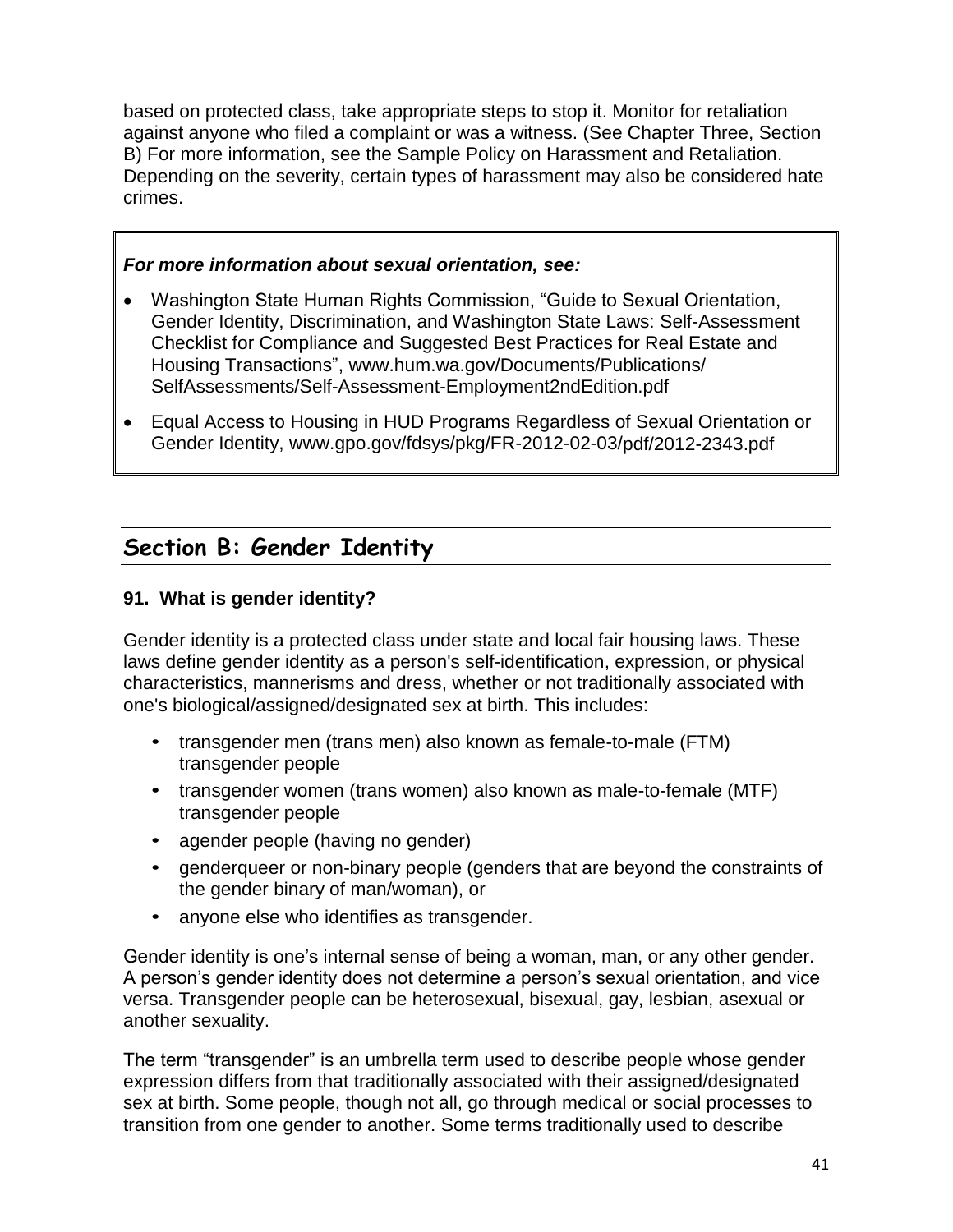people who go through these processes have been "male-to-female" or "female-tomale," but these terms are becoming less used by people in the transgender community; terms like "trans man" and "trans woman" are becoming more widely used and accepted.

Some transgender people seek medical transition to make their bodies as congruent as possible with their real, self-identified gender. The process of surgically transitioning from one gender to another has been referred to as sex reassignment or gender reassignment. A newer term that is gaining acceptance among community members is Gender Confirmation Surgery. Not all people who identify as transgender seek these procedures. It is not acceptable to inquire about procedures a person may or may not have gone through or ask invasive questions about a transgender person's body or genitals. Asking rude, invasive, and unnecessary questions about a transgender person's body or genitals can be considered harassment.

The term transgender can sometimes apply to people who crossdress. Crossdressers include people of all sexual orientations. Historically, the term "transvestite" has been used to describe this identity, but many people consider this word offensive, and it is not widely used among community members. Crossdressers may or may not identify as transgender. It is always good to ask how they identify themselves.

#### **92. What do we call a transgender resident – him, her, Mr., Ms.?**

It is important to have one's gender recognized and validated. Many people find it extremely disrespectful and invalidating to be referred to by a pronoun or name inconsistent with their gender identity. It is a best practice to ask a person's preferred name or what name the person uses in daily life (not always the same as a legal name). This is also true for many people who are not transgender. In addition to asking in person, it is beneficial for people to have an opportunity to state this on required forms and documents. It may help a housing provider keep track of documents and, more importantly, respect peoples' identities. Some transgender people obtain a court-ordered name or gender change, which is reflected on their identification documents, but this is not true of all transgender people. Not everyone has the resources to go through the legal name or gender change process. Please note: Preferred names are not nicknames. Calling a preferred name a nickname can be invalidating to a person's identity.

It is also important to ask people for their gender pronouns [Examples: he/him, she/her, they/they, and others]. This gives the person an opportunity to self-identify and helps you better respect their identity. Do not ask, "Are you a boy or a girl?" – this is not asking a person for gender pronouns. Instead, ask, "What gender pronouns do you use?" or "How would you like me to refer to you?"

Not only is it important to ask about preferred names and correct gender pronouns – you must respect and use them. Mistakes happen, but it is important to think consciously and put forth your best effort in appropriately referring to people by correct names and pronouns. An intentional and persistent refusal to respect a person's gender identity, name, and/or correct gender pronouns can be considered harassment.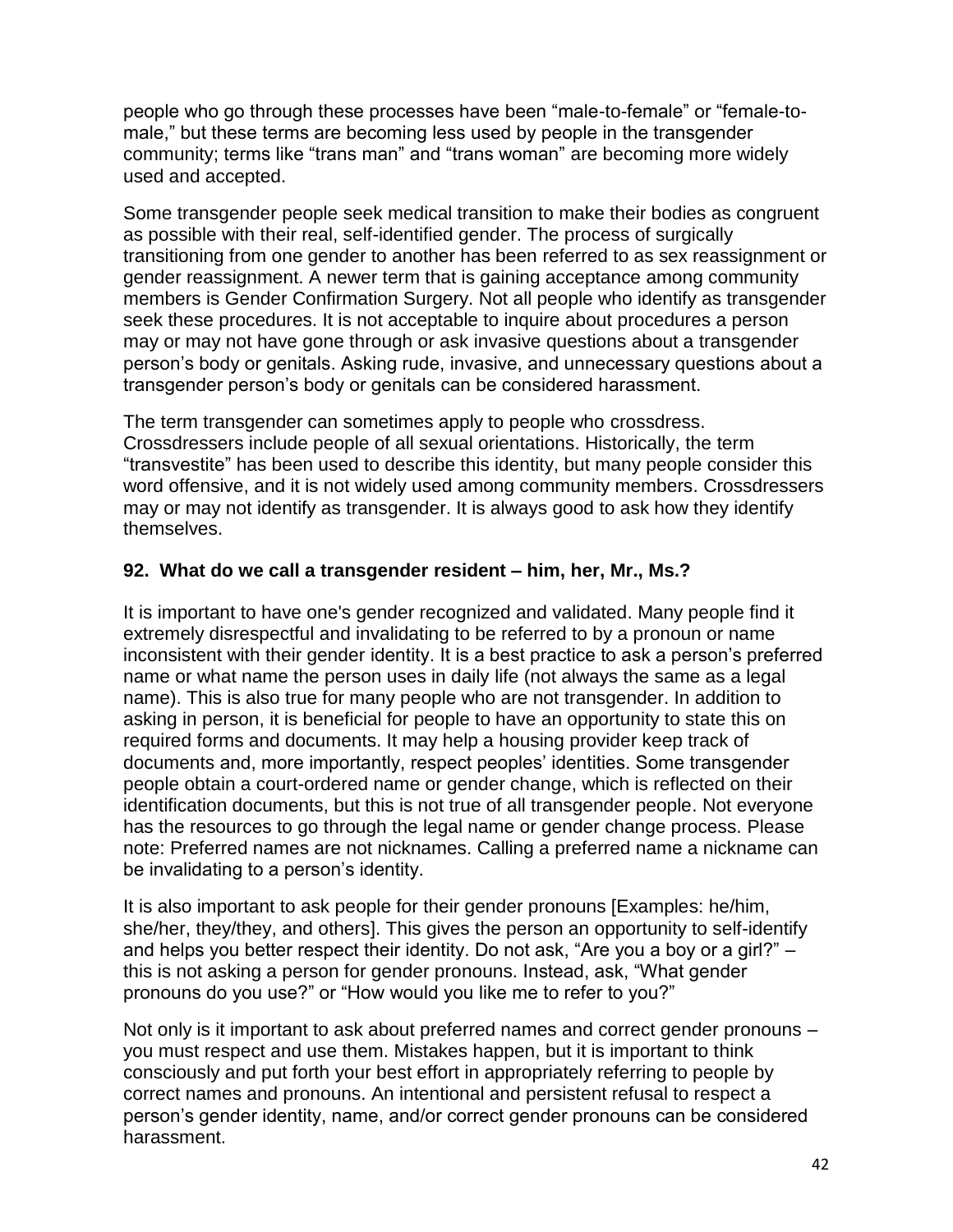Management should take steps to ensure that residents do not harass other residents because of their gender identity, expression, or presentation. [Example: Management must take action to remedy a situation when a trans woman resident reports that a neighbor made verbal slurs or made fun of her transgender identity.] Management should never disclose a resident's gender non-conformity or transgender identity to others without explicit consent.

#### **93. One of our residents is transitioning from male to female. Management has no problem with her using the women's room at the community center, but another resident expressed concern. What should we do?**

Usually the simplest solution is the best – use the restroom matching the person's gender identity. If the transgender resident identifies as a woman, she should be able to use the women's room. If she feels unsafe using the women's room for fear of harassment or violence, she should use whatever restroom feels safest. Everyone has a right to feel safe while using the restroom. Some transgender people do not feel safe in either the men's or women's restrooms because of harassment from others. Where possible, provide a single-stall, gender-neutral restroom for use by anyone who desires increased privacy. Gender-neutral bathrooms also increase access for genderqueer or non-binary people who do not identify as a man or a woman. They should have access to a bathroom that feels safe and is congruent with their gender identity, too.

Gender-neutral facilities also make it easier for transgender people and others to change clothes for activities such as swimming. However, no one should be required to use a single-stall restroom either as a matter of policy or due to harassment by others. Those who object to transgender people using the restroom with which they identify may simply not be aware of the lived experiences of transgender people. As a housing provider, you have an opportunity to create access to information about transgender identities and to help dismiss some of the harmful myths that surround transgender people. This can spare transgender people from harassment and discrimination in your facilities.

An alternate solution to this problem, or really any harassment or discrimination, is to ask the person experiencing the harassment what kind of solution or accommodation they think would be best for them. No one knows a transgender person's needs better than that transgender person.

#### *For more information about gender identity, see:*

- American Psychological Association, "Answers to Your Questions About Transgender Individuals and Gender Identity,["](http://www.apa.org/topics/sexuality/transgender.aspx) [www.apa.org/topics/sexuality/transgender.aspx](http://www.apa.org/topics/sexuality/transgender.aspx)
- GLAAD, "Transgender FAQ", www.glaad.org/transgender/transfaq
- Human Rights Campaign, "Transgender FAQ," www.hrc.org/resources/transgender-faq
- Parents, Families and Friends of Lesbians and Gays Transgender Network, https://community.pflag.org/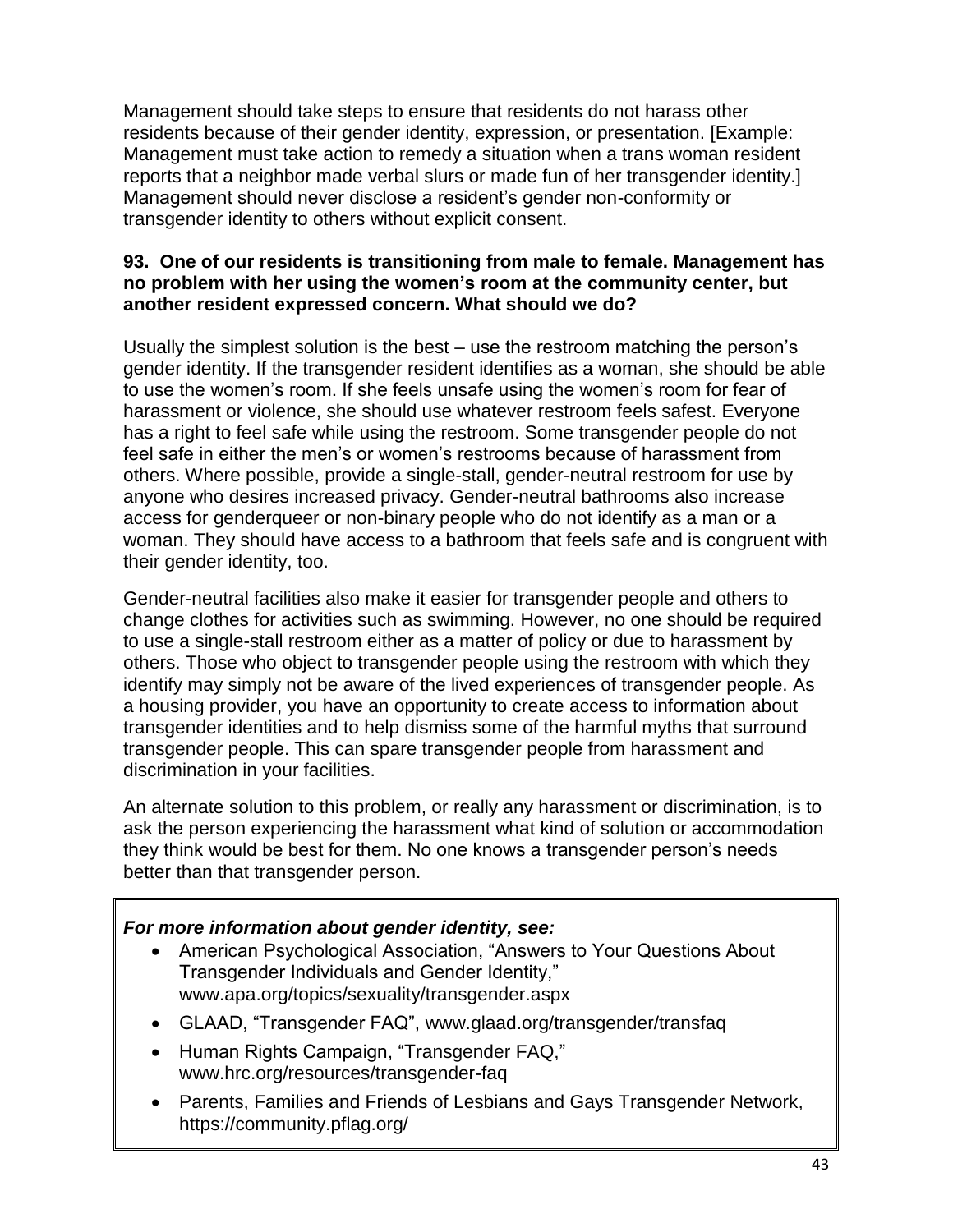# **Section D: Participation in the Section 8 Program**

#### **94. What is "Section 8" and how does the program work?**

The Section 8 Housing Choice Voucher Program is a federal government program that assists very low-income families, the elderly and those with disabilities to afford housing in the private housing market. The program helps low-income households by paying a portion of a unit's rental cost. Local housing authorities administer the subsidy provided by HUD.

The Section 8 program works with thousands of housing providers in Washington. In the program, housing providers can screen and select residents based on their normal procedures and can evict Section 8-assisted residents if they violate the lease. Contact the local Housing Authority to learn more about the program.

When a Section 8 resident locates an available rental house or apartment, the Housing Authority inspects the housing to ensure that it meets an acceptable level of health and safety. When the residence passes inspection, a contract and one-year lease are signed and rent payments begin. The Housing Authority pays their portion of the rent directly to the housing provider each month, and the resident pays his or her portion of the rent to equal the total rent charged for that unit.

The resident is expected to comply with the lease and program requirements, to pay rent on time, and to maintain the apartment in good condition. The housing provider is expected to provide services according to the lease and to maintain the apartment in a decent, safe and sanitary manner throughout the duration of the tenancy.

**Please note: The definition of "Participation in the Section 8 Program includes participating in a federal, state or local government program in which a tenant's rent is paid partially by the government, through a direct contract between the government program and the owner or lessor of the real property, and partially by the tenant.**

#### **95. Do we have to rent to someone with a Section 8 voucher?**

If applicants are qualified, it doesn't make good business sense to turn them away just because they have a Section 8 Housing Choice Voucher (HCV).

Those who participate in the Section 8 program are members of a protected class in the Cities of Seattle, Bellevue, Kirkland, Redmond, and in unincorporated King County. Under these fair housing laws, people with HCVs cannot be denied rental or treated differently than other residents just because they have a Voucher.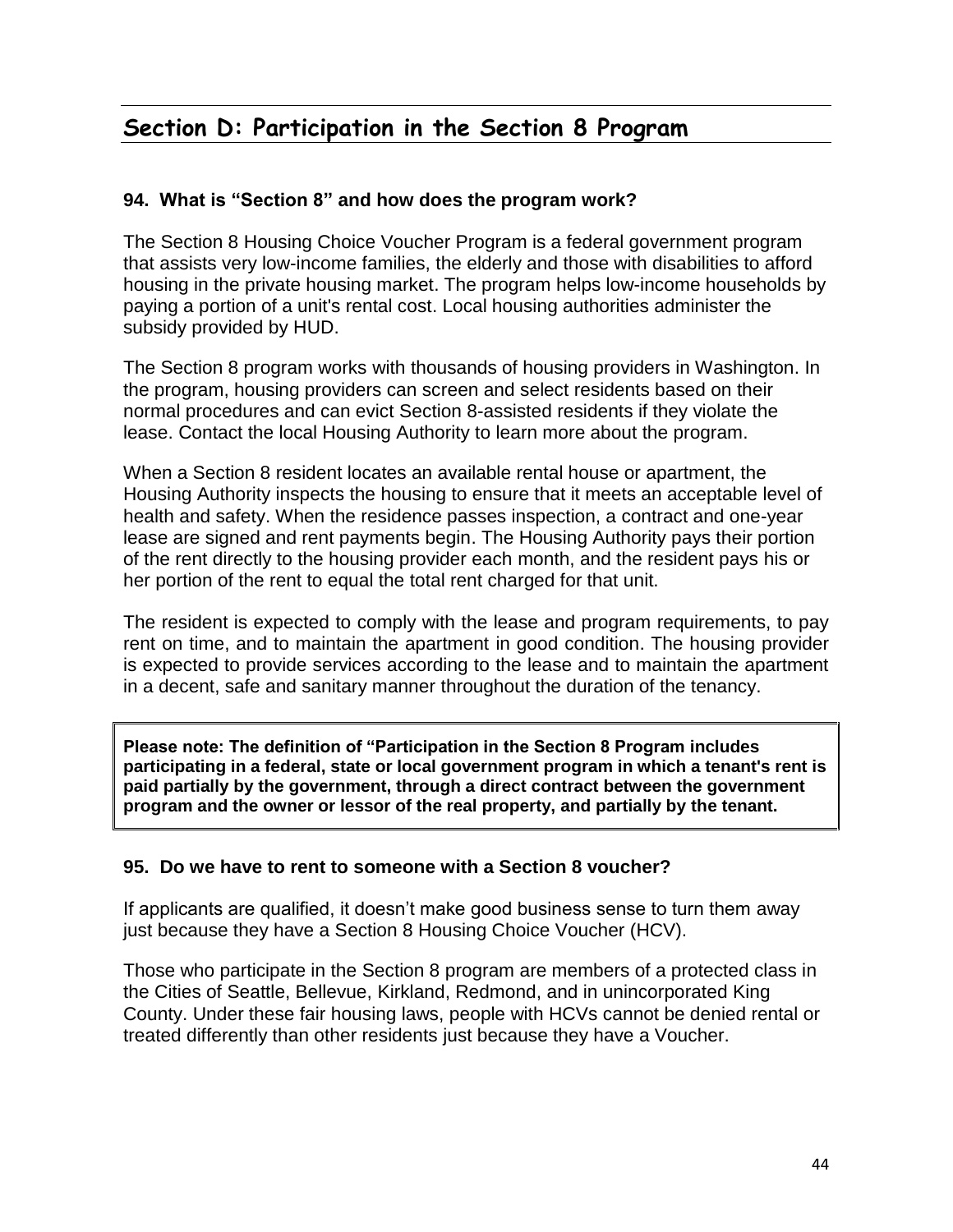#### **96. We only offer six-month leases and we require that applicants make three times the monthly rental amount, so can we turn voucher holders away?**

There is no requirement to alter to normal rental policies to accommodate the Section 8 program, though housing providers can choose to offer one-year leases to Section 8 voucher holders only. Also, it does not make sense to apply a "three times the rent" income standard to a Section 8 participant, who will not be responsible for the full rent amount. It would be more reasonable to require they make three times the amount of their portion of the rent.

The Section 8 program usually involves an initial one-year lease, so in the jurisdictions where Section 8 participation is a protected class, a housing provider must waive a six-month lease limit for Voucher holders.

Although an income requirement is a neutral policy that is applied consistently, it has the effect of making rental impossible for all Section 8 voucher holders. These policies have a "disparate impact" would be considered discriminatory. It does not make sense to apply this standard to a Section 8 participant who will not be responsible for the full rent amount.

#### **97. Can we increase our rent amounts to match the maximum amount allowed on a new applicant's voucher?**

A Section 8 unit cannot be charged more rent than is charged for all other similar rentals. If this is an owner's only rental, then the owner may charge an amount equal to other similar rentals in the area. The Housing Authority will perform a "rent reasonable" test prior to approve the rent, and will not allow rents outside the comparable figures.

#### **98. If market rates go up, can we raise the rent for a current resident with a voucher?**

Under the state Landlord-Tenant Law, a housing provider has the right to request an increase in rent at the end of each lease term. As with the initial rent, the Housing Authority will perform a "rent reasonable" test prior to approving the rent and will not allow rents outside the comparable figures.

### **Section E: Veteran/Military Status**

#### **99. Who is included in Veteran/Military Status?**

An honorably discharged veteran or an active or reserve member in any branch of the armed forces of the United States, including the National Guard, Coast Guard, and Armed Forces reserves. State law prohibits discrimination on the basis of veteran or military status only when a discharge has been honorable. (There are four types of military discharges other than honorable – general, undesirable, bad conduct, and dishonorable.)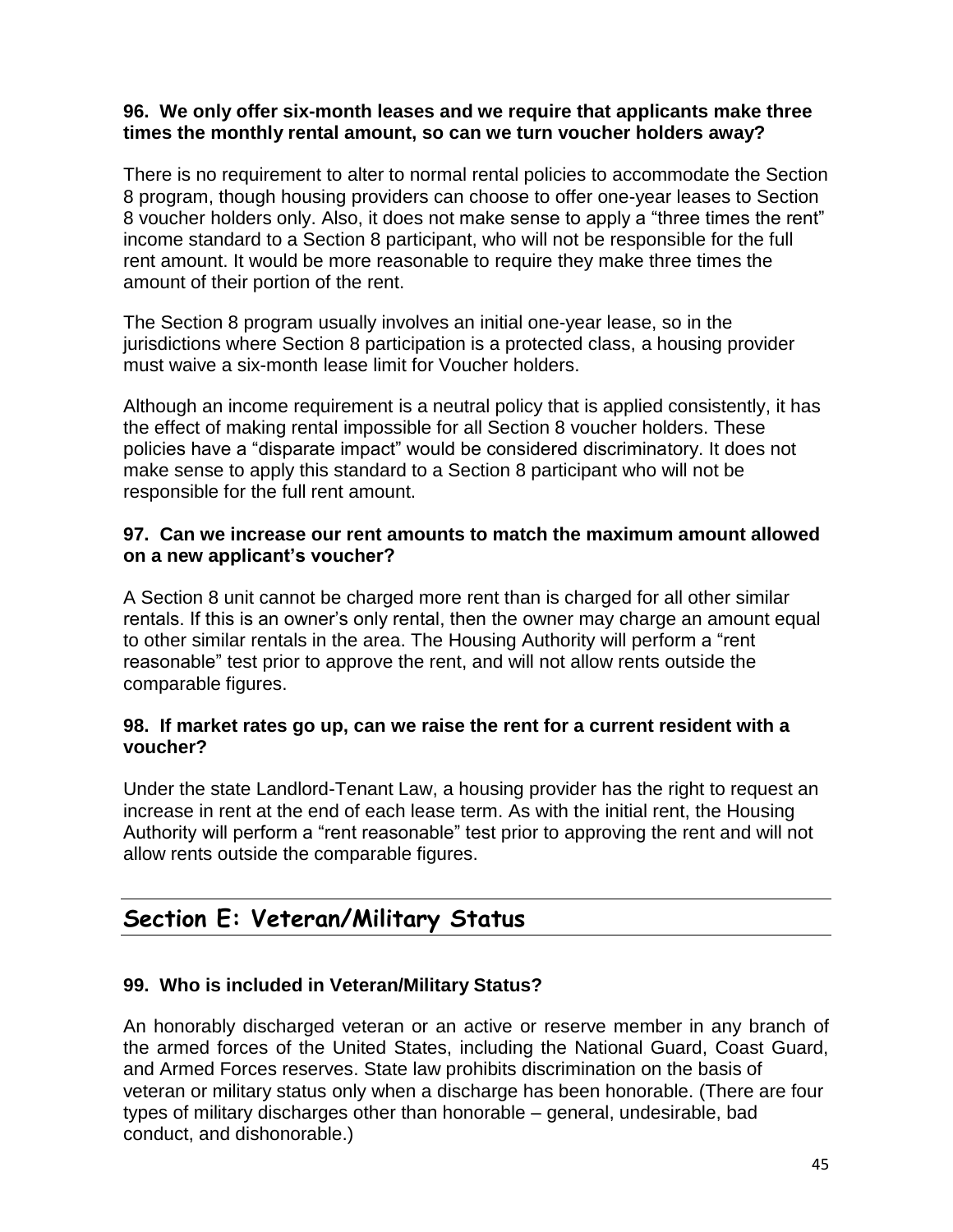There are several federal protections on the basis of veteran status. For example, the federal Service Members Civil Relief Act protects service members from eviction while the service member is in a period of military service [50 U.S.C. App. §531 (1)(a)]. A landlord should not deny rental to a service member or reservist based on the assumption that he or she would be called to active duty before the terms of the lease are completed. Similarly, a real estate agent should not steer or persuade a service member to buy a home in a certain area simply because of its proximity to a military base or other military families. Housing providers should be aware that federal laws do not always distinguish among the various types of discharges.

#### **100. As a housing provider, what should I know about veteran and military status discrimination?**

With the large number of veterans returning from Iraq, Afghanistan, and other places where the American military serves, it is important to protect these individuals from harmful, preconceived, and stereotyped notions about veterans and people serving in the military. A housing provider must not negatively consider veteran or military status when making housing-related decisions. In addition, housing policies and practices must not have an adverse impact on veterans or those in the military by preventing a housing provider from selling or renting to veterans or those currently in the military.

Many veterans are protected by fair housing law's prohibition against discrimination based on disability. Because of the wars in Iraq and Afghanistan, a number of veterans are returning to the United States with disabilities. These disabilities are not only physical, but also include mental conditions such as traumatic brain injury and Post-Traumatic Stress Disorder (PTSD). Even though people with these conditions do not show physical signs of injury, these conditions are considered disabilities under most fair housing laws. Housing providers should not discriminate against individuals returning home from war or other military service based on veteran status or disability status. In addition, veterans and service members may require reasonable accommodations for their disabling conditions (see Chapter Four).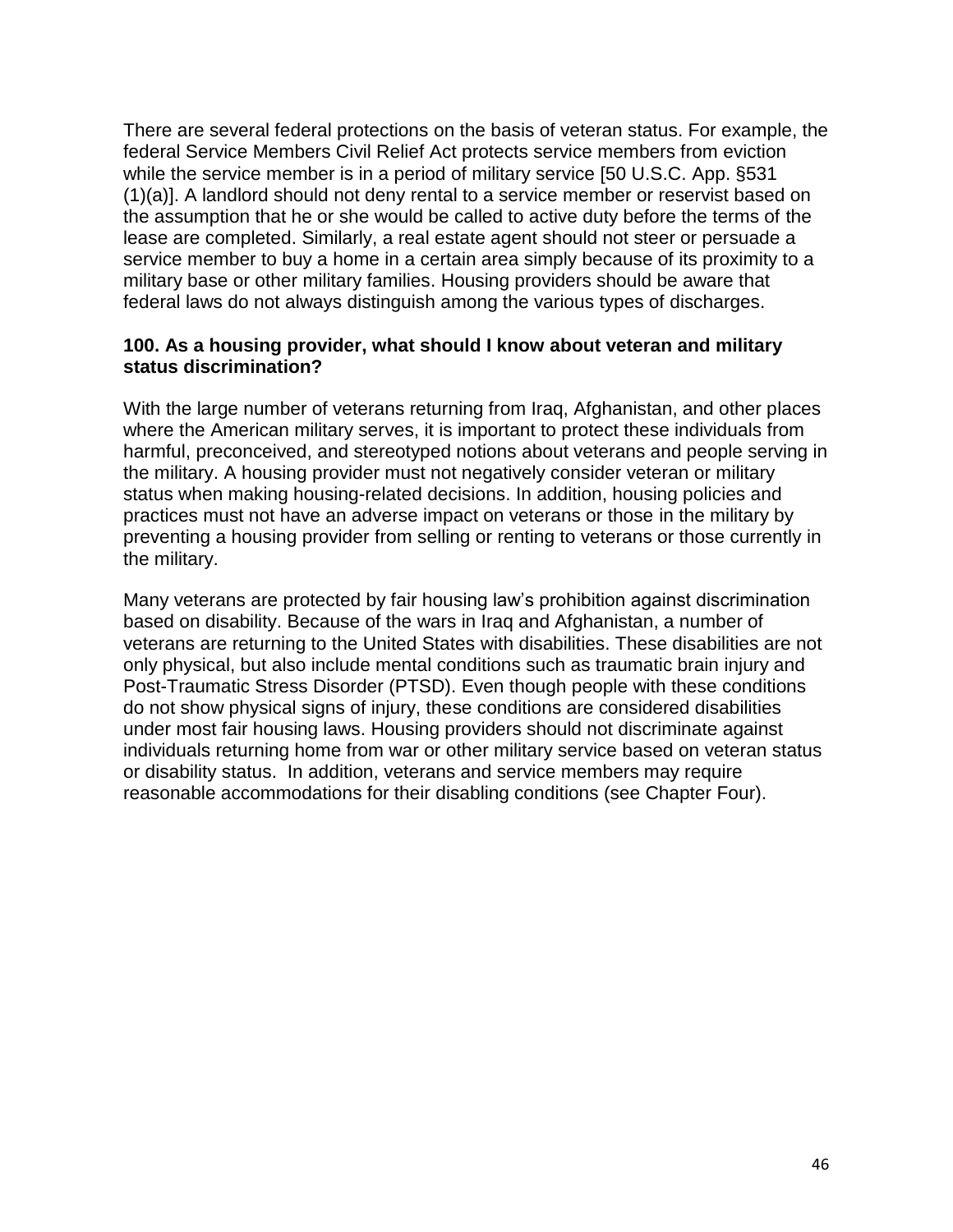# **FAIR HOUSING AGENCIES IN WASHINGTON STATE**

| FAIR HOUSING ENFORCEMENT AGENCIES                                                                                                               |                                                                                                                                                                                                             |                                                                                                                                                                                                                                                                          |                                                                                                                          |                                                                                                                                                                                                                                                                  |                                                                                                                                                                                                                                            |  |  |
|-------------------------------------------------------------------------------------------------------------------------------------------------|-------------------------------------------------------------------------------------------------------------------------------------------------------------------------------------------------------------|--------------------------------------------------------------------------------------------------------------------------------------------------------------------------------------------------------------------------------------------------------------------------|--------------------------------------------------------------------------------------------------------------------------|------------------------------------------------------------------------------------------------------------------------------------------------------------------------------------------------------------------------------------------------------------------|--------------------------------------------------------------------------------------------------------------------------------------------------------------------------------------------------------------------------------------------|--|--|
| U.S. Dept. of<br><b>Housing &amp; Urban</b><br><b>Development</b><br>Fair Housing<br>909 First Avenue<br>Suite 205<br>Seattle, WA<br>98104-1000 | <b>Washington State</b><br><b>Human Rights</b><br><b>Commission</b><br>711 S. Capitol Way<br>Suite 402<br>Olympia, WA<br>98504-2490                                                                         | Suite 215                                                                                                                                                                                                                                                                | <b>King County Office</b><br>of Civil Rights<br><b>Chinook Building</b><br>401 Fifth Avenue<br>Seattle, WA<br>98104-1818 | <b>Seattle Office for</b><br><b>Civil Rights</b><br>810 Third Avenue<br>Suite 750<br>Seattle, WA<br>98104-1627                                                                                                                                                   | <b>Tacoma Human</b><br><b>Rights</b><br>747 Market Street<br>Room 1044<br>Tacoma, WA<br>98402-3779                                                                                                                                         |  |  |
| 206-220-5170<br>800-877-0246<br>TTY 206-220-5185<br>Fax 206-220-5447                                                                            | 360-753-6770<br>800-233-3247 in WA<br>TTY 800-300-7525<br>Fax 360-586-2282                                                                                                                                  | 206-263-2446<br>TTY Relay: 711<br>Fax 206-296-4329                                                                                                                                                                                                                       |                                                                                                                          | 206-684-4500<br>TTY 206-684-4503<br>Fax 206-684-0332                                                                                                                                                                                                             | 253-591-5162<br>TTY Relay: 711                                                                                                                                                                                                             |  |  |
| www.hud.gov/local/<br>sea/seafhome.html                                                                                                         | www.hum.wa.gov                                                                                                                                                                                              | www/kingcounty.gov/<br>civilrights                                                                                                                                                                                                                                       |                                                                                                                          | www.seattle.gov/<br>civilrights                                                                                                                                                                                                                                  | www.cityoftacoma.<br>org/humanrights                                                                                                                                                                                                       |  |  |
| <b>Protected Classes</b>                                                                                                                        | <b>Protected Classes</b>                                                                                                                                                                                    | <b>Protected Classes</b>                                                                                                                                                                                                                                                 |                                                                                                                          | <b>Protected Classes</b>                                                                                                                                                                                                                                         | <b>Protected Classes</b>                                                                                                                                                                                                                   |  |  |
| Race<br>Color<br>National Origin<br>Religion<br>Sex<br><b>Disability</b><br><b>Familial Status</b>                                              | Race<br>Color<br>National Origin<br>Creed<br>Sex<br><b>Disability</b><br><b>Familial Status</b><br><b>Marital Status</b><br><b>Sexual Orientation</b><br>(incl. gender identity)<br>Veteran/Military Status | Race<br>Color<br>National Origin<br>Religion<br>Gender<br><b>Disability</b><br><b>Familial Status</b><br><b>Marital Status</b><br><b>Sexual Orientation</b><br>(incl. gender identity)<br>Age<br>Section 8<br>Ancestry<br>Use of a Service or<br><b>Assistive Animal</b> |                                                                                                                          | Race<br>Color<br>National Origin<br>Religion/Creed<br>Sex<br><b>Disability</b><br><b>Parental Status</b><br><b>Marital Status</b><br><b>Sexual Orientation</b><br>Gender Identity<br>Age<br>Section 8<br>Political Ideology<br>Veteran/Military<br><b>Status</b> | Race<br>Color<br><b>National Origin</b><br>Religion<br>Sex<br><b>Disability</b><br><b>Familial Status</b><br><b>Marital Status</b><br><b>Sexual Orientation</b><br>Gender Identity<br>Age<br>Ancestry<br>Veteran/Military<br><b>Status</b> |  |  |
| File within 1 year                                                                                                                              | File within 1 year                                                                                                                                                                                          |                                                                                                                                                                                                                                                                          | File within 365 days                                                                                                     | File within 1 year                                                                                                                                                                                                                                               | File within 1 year                                                                                                                                                                                                                         |  |  |
| Jurisdiction:<br><b>United States</b>                                                                                                           | Jurisdiction:<br>Washington                                                                                                                                                                                 | Jurisdiction:<br>Unincorporated<br><b>King County</b>                                                                                                                                                                                                                    |                                                                                                                          | Jurisdiction:<br>City of Seattle                                                                                                                                                                                                                                 | Jurisdiction:<br>City of Tacoma                                                                                                                                                                                                            |  |  |
| <b>FAIR HOUSING ADVOCACY, EDUCATION &amp; OUTREACH ORGANIZATIONS</b>                                                                            |                                                                                                                                                                                                             |                                                                                                                                                                                                                                                                          |                                                                                                                          |                                                                                                                                                                                                                                                                  |                                                                                                                                                                                                                                            |  |  |
| In Eastern Washington<br>In Western Washington                                                                                                  |                                                                                                                                                                                                             |                                                                                                                                                                                                                                                                          |                                                                                                                          |                                                                                                                                                                                                                                                                  |                                                                                                                                                                                                                                            |  |  |
| <b>Fair Housing Center of Washington</b><br>1517 S. Fawcett Avenue, Suite 250<br>Tacoma, WA 98402                                               |                                                                                                                                                                                                             |                                                                                                                                                                                                                                                                          | <b>Northwest Fair Housing Alliance</b><br>35 West Main Avenue, Suite 250<br>Spokane, WA 99201                            |                                                                                                                                                                                                                                                                  |                                                                                                                                                                                                                                            |  |  |

253-274-9523, 888-766-8800 (toll free), www.fhcwashington.org 509-325-2665, 800-200-FAIR (in 509 area code), www.nwfairhouse.org

**RETALIATION:** Fair housing laws prohibit retaliation – an act of harm by anyone against a person who has asserted fair housing rights (by making an informal discrimination complaint, filing a civil rights complaint, or being otherwise involved in an investigation).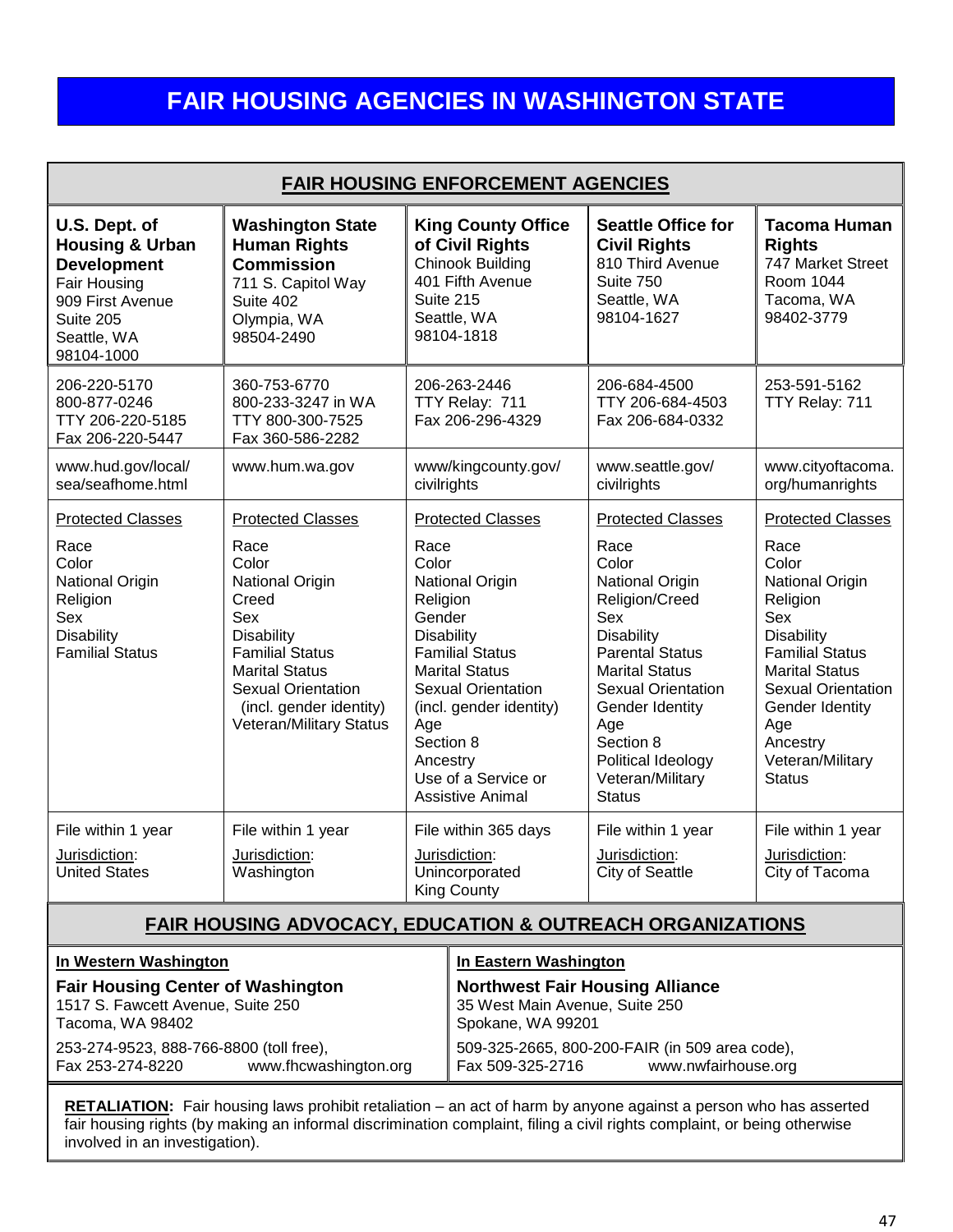**Fair housing laws are subject to change. The federal Fair Housing Act, state and local fair housing laws exempt certain housing from coverage. For questions, contact each agency concerning the laws that agency enforces.** 



#### **SECTION 8 ORDINANCE ENFORCEMENT**

In Washington state, the following local governments enforce local ordinances that prohibit housing discrimination based on participation in the Section 8 Program or similar government-funded housing subsidies:

- **Unincorporated King County --** Office of Civil Rights & Open Government, 206-263-2446 Civil-Rights.OCR@kingcounty.gov www.kingcounty.gov/civilrights
- **City of Seattle --** Seattle Office for Civil Rights, 206-684-4500 www.seattle.gov/civilrights
- **City of Bellevue --** Code Compliance, 425-452-4570 [codecompliance@ci.bellevue.wa.us](mailto:codecompliance@ci.bellevue.wa.us) [www.ci.bellevue.wa.us/reportproblem.htm](http://www.ci.bellevue.wa.us/reportproblem.htm)
- **City of Kirkland --** Code Compliance, 425-587-3225 [codecompliance@ci.bellevue.wa.us](mailto:codecompliance@ci.bellevue.wa.us) [www.kirklandwa.gov/depart/planning/Code\\_Enforcement.htm](http://www.kirklandwa.gov/depart/planning/Code_Enforcement.htm)
- **City of Redmond --** Code Compliance, 425-556-2474 [codeenforcement@redmond.gov](mailto:codeenforcement@redmond.gov) [www.redmond.gov/Residents/CodeEnforcement/](http://www.redmond.gov/Residents/CodeEnforcement/)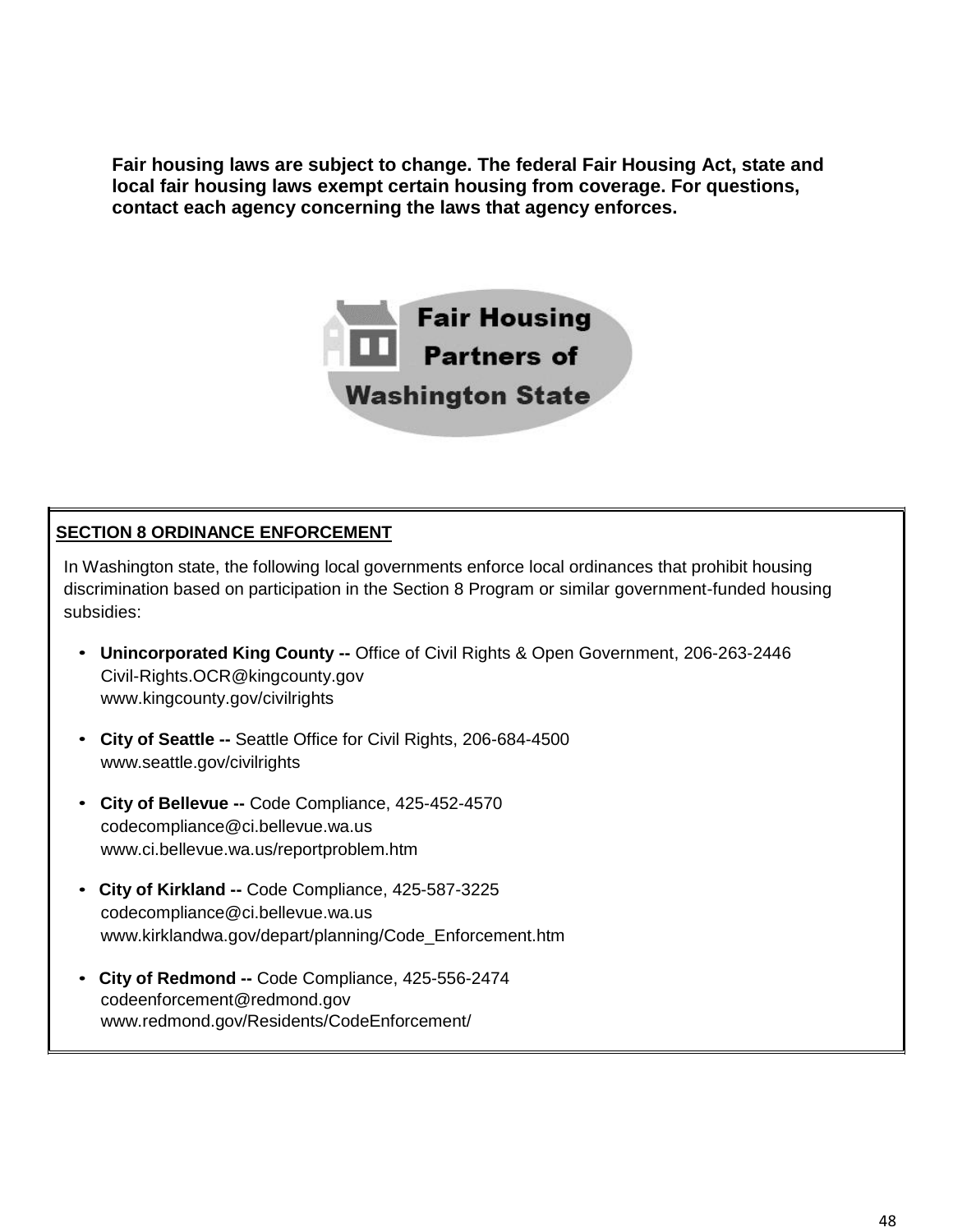# **APPENDIX B**

|                                                     | Suggested Alternative Documents<br>for Screening Immigrant Populations                                                                                                                                                                                                                                                                                                                                                                                                                                                                                                                                                                        |                                                                                                                                                                                                                               |                                                                                                                                                                                                                                                                                                                                                                                                                                                                                            |  |  |  |  |  |
|-----------------------------------------------------|-----------------------------------------------------------------------------------------------------------------------------------------------------------------------------------------------------------------------------------------------------------------------------------------------------------------------------------------------------------------------------------------------------------------------------------------------------------------------------------------------------------------------------------------------------------------------------------------------------------------------------------------------|-------------------------------------------------------------------------------------------------------------------------------------------------------------------------------------------------------------------------------|--------------------------------------------------------------------------------------------------------------------------------------------------------------------------------------------------------------------------------------------------------------------------------------------------------------------------------------------------------------------------------------------------------------------------------------------------------------------------------------------|--|--|--|--|--|
|                                                     | <b>Documents that establish</b><br>identity                                                                                                                                                                                                                                                                                                                                                                                                                                                                                                                                                                                                   | <b>Documents that</b><br>establish past rental<br>history                                                                                                                                                                     | <b>Documents that</b><br>establish credit or<br>ability to pay rent                                                                                                                                                                                                                                                                                                                                                                                                                        |  |  |  |  |  |
| E<br>F<br>E<br>E<br>E<br>Þ<br>E<br>Þ<br>E<br>E<br>Þ | <b>Birth Certificate</b><br><b>Citizenship Card/Consulate</b><br>Cards<br>INS Form I-864 Sponsorship<br>verification<br>Certificate of Naturalization:<br><b>INS I-550</b><br>Voter's registration card<br><b>US Passport</b><br>Certificate of U.S. Citizenship<br>(N-550 or N-561)<br>Unexpired foreign passport, with<br>1-555 stamp or INS form 1-94<br>indicating unexpired<br>employment authorization<br>Alien registration receipt card<br>with photograph (I-151 or I-551)<br>Unexpired temporary resident<br>card (I-688)<br>Unexpired employment<br>authorization card (I-688A or<br>$I-688B)$<br>Unexpired reentry permit (I-327) | Records from school<br>district to establish<br>stability<br>Letter from utility<br>company to establish<br>rental history<br>Letter from former<br>landlord with a phone<br>number<br>Copy of lease from former<br>residence | Ξ<br>Letter from employer<br>Current contracts for major<br>purchases to help identify<br>credit<br><b>Bank records</b><br>Sponsorship letters<br>INS Form I-864<br>Sponsorship verification<br>ŀш<br>Social Security card<br><b>Individual Taxpayer</b><br>Identification number (ITIN)<br><b>Current Pay stubs</b><br>Benefit Award Letter (SSA,<br>DSHS, etc.<br>Section 8 Voucher<br><b>School Payment Contracts</b><br>Paid off Installment<br>contracts<br><b>Paid Utility Bills</b> |  |  |  |  |  |
| E<br>E<br>E<br>E<br>E<br>Е                          | Unexpired refugee travel<br>document (I-571)<br>Driver's license or ID card<br>Military card or draft record or<br>military depend card<br>School ID card with photograph<br>Hospital records<br>Day care or nursery school<br>records                                                                                                                                                                                                                                                                                                                                                                                                        | basis for this publication was originally supported by<br>and Urban Development (HUD).<br>developed this document, is solely responsible for the<br>government.                                                               | IR HOUSING CENTER<br>of Washington<br>We gratefully acknowledge that the work that provided the<br>funding under a grant from the U.S. Department of Housing<br>The Fair Housing Center of Washington, the agency which<br>content, which does not necessarily reflect the views of the                                                                                                                                                                                                    |  |  |  |  |  |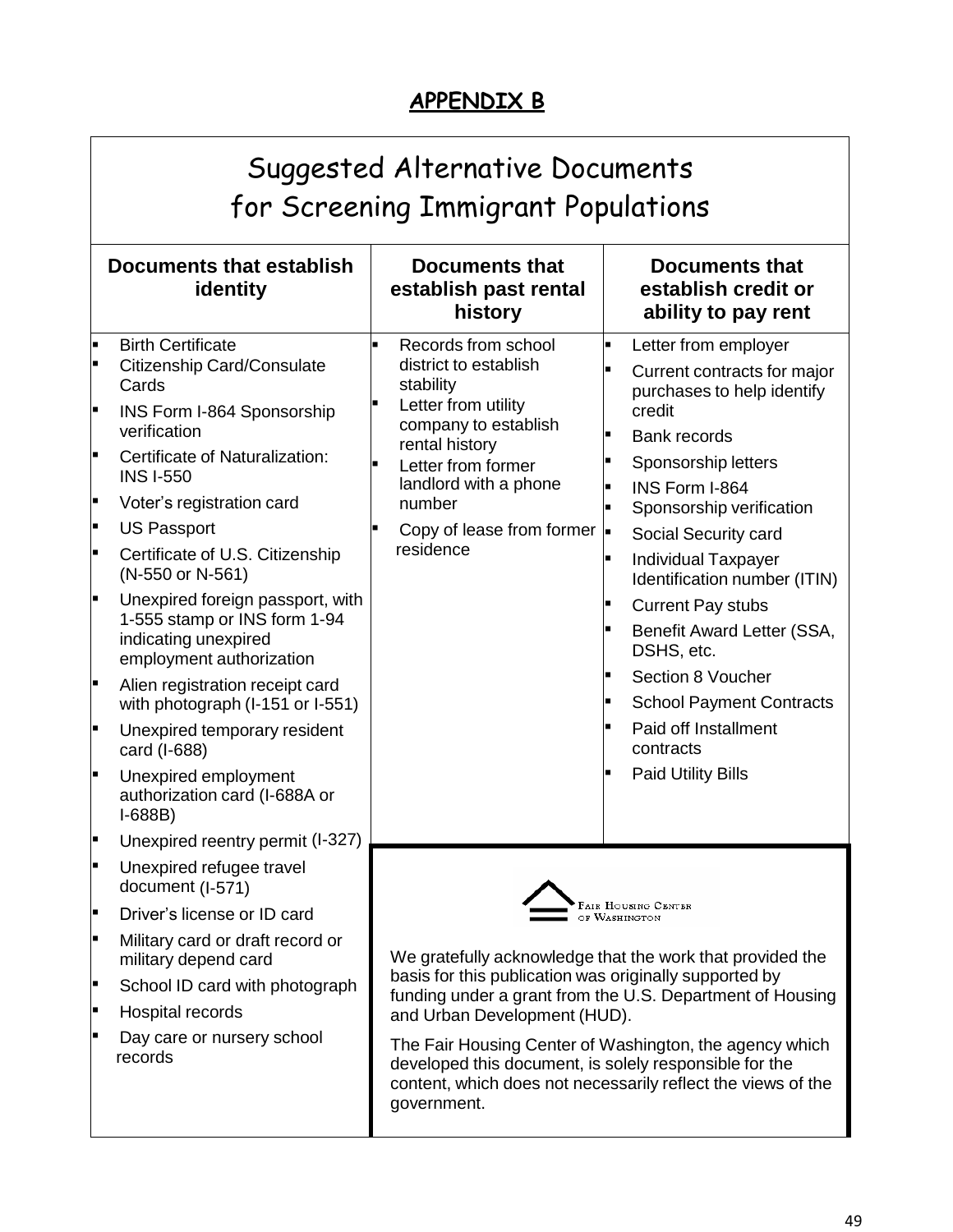# **APPENDIX C – COMMON DISABILITY ACCOMMODATIONS & MODIFICATIONS**

Under fair housing laws, housing providers must accommodate the needs of applicants and residents who have disabilities. A **reasonable accommodation** is an adjustment in rules, procedures or services that gives a person with a disability an equal opportunity to use and enjoy their housing and common areas. A **reasonable modification** is a change in housing or common areas (usually at the resident's expense) that is needed to live comfortably and safely. Do not ask applicants or residents if they have a disability, for details about the condition, or to see medical records. For an accommodation or modification, it is okay to ask for third-party verification that the person has a disability and that the request will address the person's disability needs. \*

| <b>Vision</b><br><b>Disabilities</b>                                                                                                                                                                                                                                                                                             | <b>Hearing</b><br><b>Disabilities</b>                                                                                                                                                                                                                                                                                                                           | <b>Physical Disabilities</b>                                                                                                                                                                                                                                                                                                                                                                                                                                                                                                                | Cognitive<br><b>Disabilities</b>                                                                                                                                                                                                                                                                                                                | <b>Psychiatric</b><br><b>Disabilities</b>                                                                                                                                                                         | <b>HIV or AIDS</b>                                                                                                                                                                                 | <b>Environmental</b><br><b>Disabilities</b>                                                                                                                                                                                                                                   |
|----------------------------------------------------------------------------------------------------------------------------------------------------------------------------------------------------------------------------------------------------------------------------------------------------------------------------------|-----------------------------------------------------------------------------------------------------------------------------------------------------------------------------------------------------------------------------------------------------------------------------------------------------------------------------------------------------------------|---------------------------------------------------------------------------------------------------------------------------------------------------------------------------------------------------------------------------------------------------------------------------------------------------------------------------------------------------------------------------------------------------------------------------------------------------------------------------------------------------------------------------------------------|-------------------------------------------------------------------------------------------------------------------------------------------------------------------------------------------------------------------------------------------------------------------------------------------------------------------------------------------------|-------------------------------------------------------------------------------------------------------------------------------------------------------------------------------------------------------------------|----------------------------------------------------------------------------------------------------------------------------------------------------------------------------------------------------|-------------------------------------------------------------------------------------------------------------------------------------------------------------------------------------------------------------------------------------------------------------------------------|
| Allow a guide dog.<br>Provide ample<br>interior and<br>exterior lighting.<br>Read notices<br>aloud or provide<br>them in large print<br>or in Braille.<br>Provide large print<br>numbers on doors.<br>Remove objects<br>that protrude into<br>hallways and<br>pathways.<br>Put non-slip, color-<br>contrast strips on<br>stairs. | Provide a visual<br>doorbell signal.<br>Provide a visual<br>smoke alarm<br>system.<br>Add voice<br>amplification to<br>common area<br>telephones.<br>Use the statewide<br><b>Telecommunications</b><br>Relay Service for<br>calls with deaf<br>renters.<br>Provide sign<br>language<br>interpreters for<br>important<br>meetings.<br>Allow a service<br>animal. | Make sure the on-site<br>rental office is accessible.<br>Allow a live-in personal<br>care attendant.<br>Provide lever door handles.<br>Adjust automatic door<br>closers. Clear shrubs from<br>pathways<br>and trim to low height.<br>Insulate exposed kitchen<br>and bathroom pipes.<br>Install anti-skid tape on<br>floors and stairs.<br>Move resident to a lower<br>floor, upon request.<br>Allow modifications to be made:<br>wider doorways<br>٠<br>ramps<br>٠<br>grab bar installation<br>lower closet rods<br>lower thermostat.<br>٠ | Explain the<br>rental agreement<br>and tenancy<br>rules.<br>Write rental<br>documents and<br>notices in<br>clear, simple<br>terms.<br>Show how to<br>use appliances.<br>Provide simple<br>door locks or<br>security<br>systems.<br>Provide a<br>monthly reminder<br>that the rent is<br>due.<br>Show location of<br>the water shutoff<br>valve. | If a deadline is<br>missed because<br>of a disability,<br>return the<br>applicant to the<br>waiting list upon<br>request.<br>Allow a service<br>animal.<br>Move a resident<br>to a quieter unit,<br>upon request. | Allow a live-in<br>personal care<br>attendant.<br>Move a<br>resident to<br>another floor,<br>upon request.<br>Allow a<br>community<br>person to<br>come educate<br>residents<br>about<br>HIV/AIDS. | Use non-toxic<br>cleaning products<br>and fertilizers.<br>Allow removal of<br>carpet from the<br>rental.<br>Remove the<br>ballast or<br>fluorescent lights.<br>Post "no smoking"<br>signs in common<br>areas.<br>Consider a "no<br>smoking" policy for<br>an entire building. |

\* Documentation that can be requested – a letter of verification from a doctor or other medical professional, or other qualified third party who, in their professional capacity, has knowledge about the person's disability and/or the need for reasonable accommodation. For more information, see the joint HUD and Dept. of Justice statements on reasonable accommodations (www.usdoj.gov/crt/housing/joint statement ra 5-17-04.pdf) and reasonable modifications [\(www.usdoj.gov/crt/housing/fairhousing/reasonable\\_modifications\\_mar08.pdf\).](http://www.usdoj.gov/crt/housing/fairhousing/reasonable_modifications_mar08.pdf))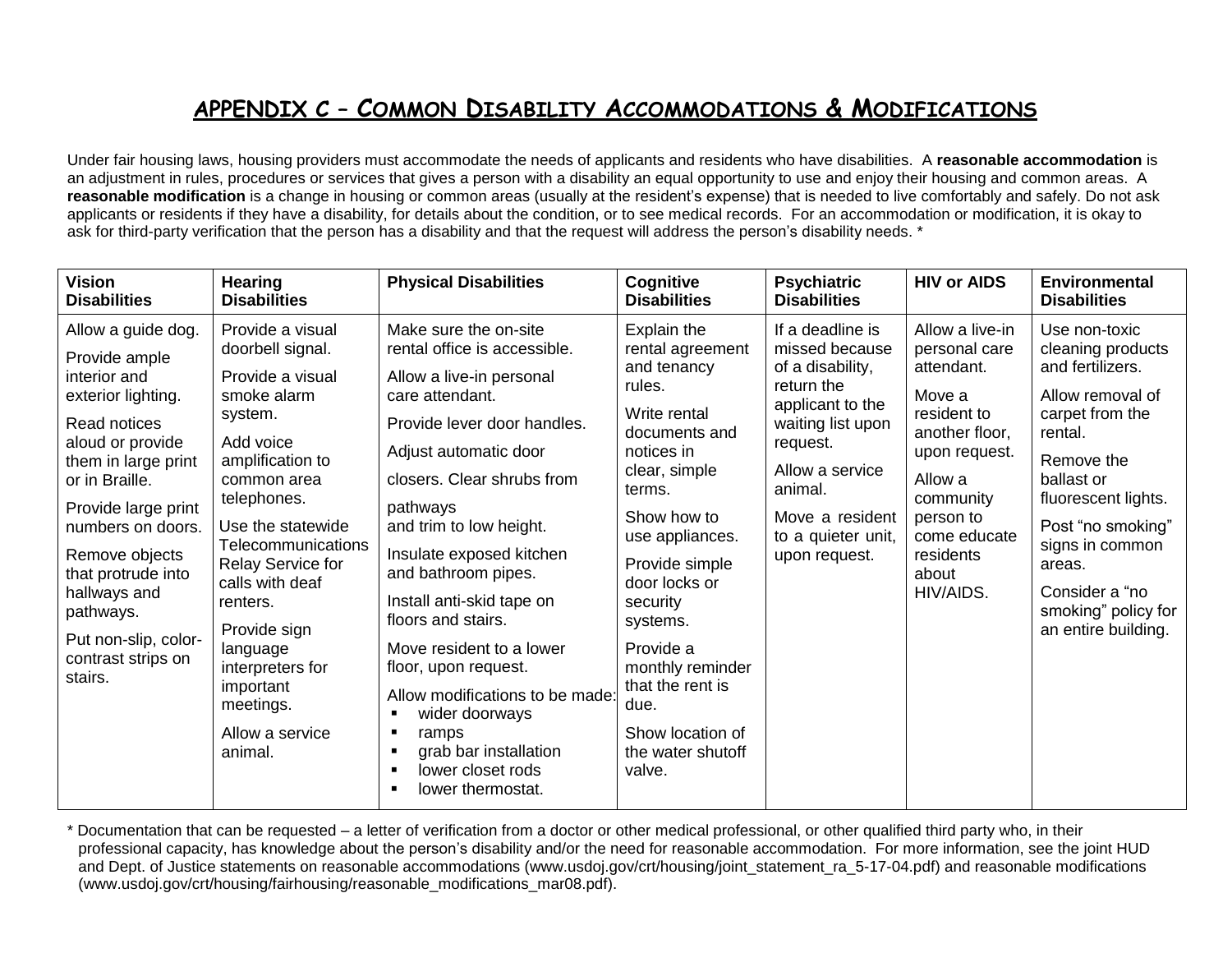### **APPENDIX D – GLOSSARY**

#### **CIVIL RIGHTS ACRONYMS**

**FHA** – Fair Housing Act

- **FHEO** Fair Housing and Equal Opportunity (HUD)
- **FHCW** Fair Housing Center of Washington
- **HOPA**  Housing for Older Persons Act
- **HUD**  U.S. Department of Housing and Urban Development
- **NFHA**  Northwest Fair Housing Alliance
- **OCROG** King County Office of Civil Rights & Open Government
- **SOCR**  Seattle Office for Civil Rights
- **THR**  Tacoma Human Rights
- **WSHRC**  Washington State Human Rights Commission

#### **PROTECTED CLASS**

- **age**  includes individuals of any age (in some jurisdictions, only those over 18 are covered)
- **ancestry** means the country where one's parents, grandparents or forebears were born (in some jurisdictions ancestry is included in national origin)
- **color**  refers to the color of one's skin
- **disability** includes physical, mental and sensory conditions (in Washington state, this definition includes both permanent and temporary disabilities). Includes the use of service or assistance animals – for which the definition varies among local laws.
- **familial status** or **parental status**  the presence of one or more children under the age of 18 in the household. Includes being a parent, step-parent, adoptive parent, guardian, foster parent or custodian of a minor child, as well as any person who is pregnant or who is in the process of acquiring legal custody of a child
- **gender identity** means a person's identity, expression, or physical characteristics, whether or not traditionally associated with one's biological sex or one's sex at birth, including transsexual, transvestite, and transgendered, and including a person's attitudes, preferences, beliefs, and practices pertaining thereto.
- **marital status** includes being single, married, separated, engaged, widowed, divorced (and in some jurisdiction, includes co-habiting)
- **national origin** means the country where one was born (in some jurisdictions ancestry is included in national origin)